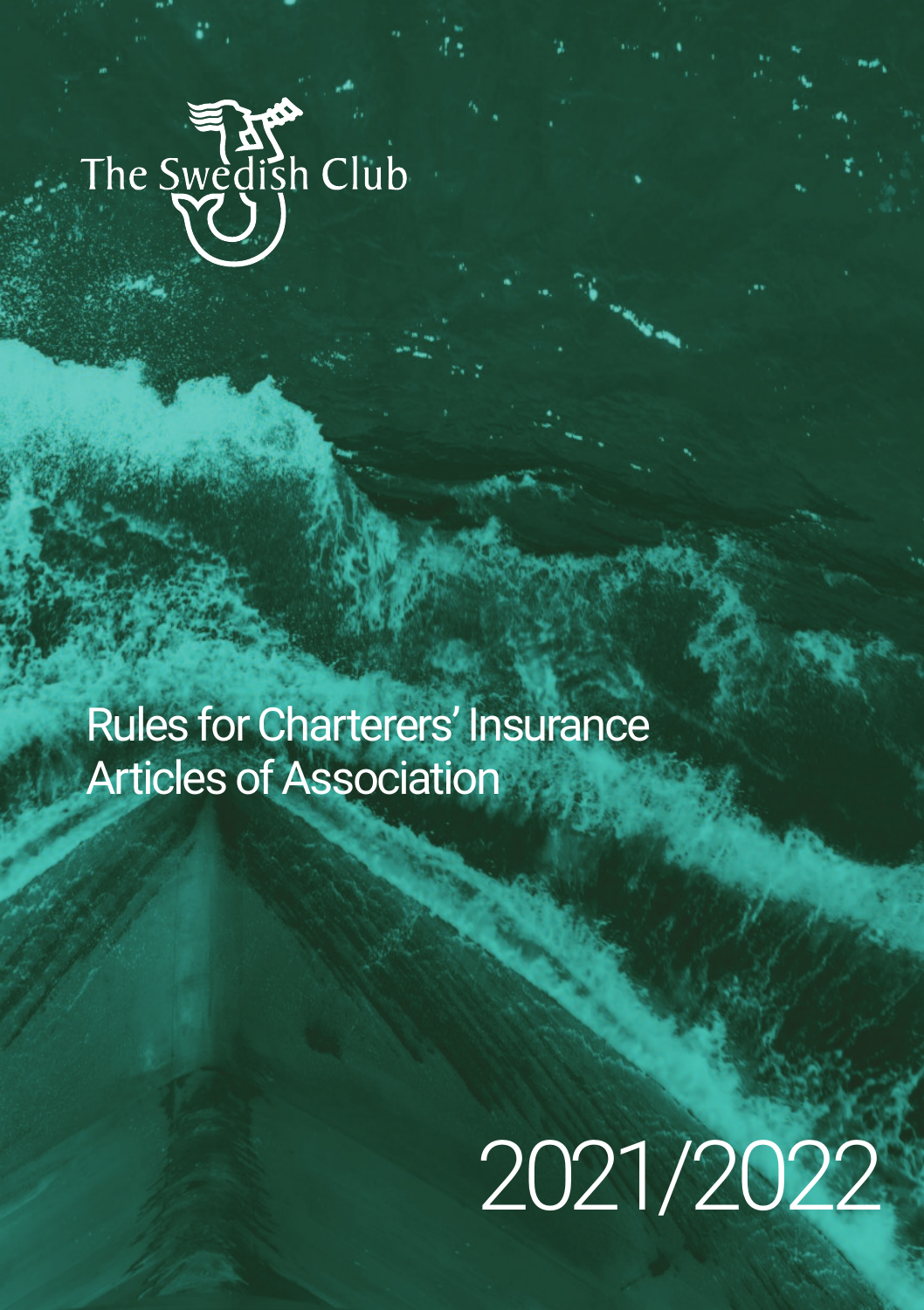

# Rules for Charterers' Insurances 2021/2022

Valid as from 20 February 2021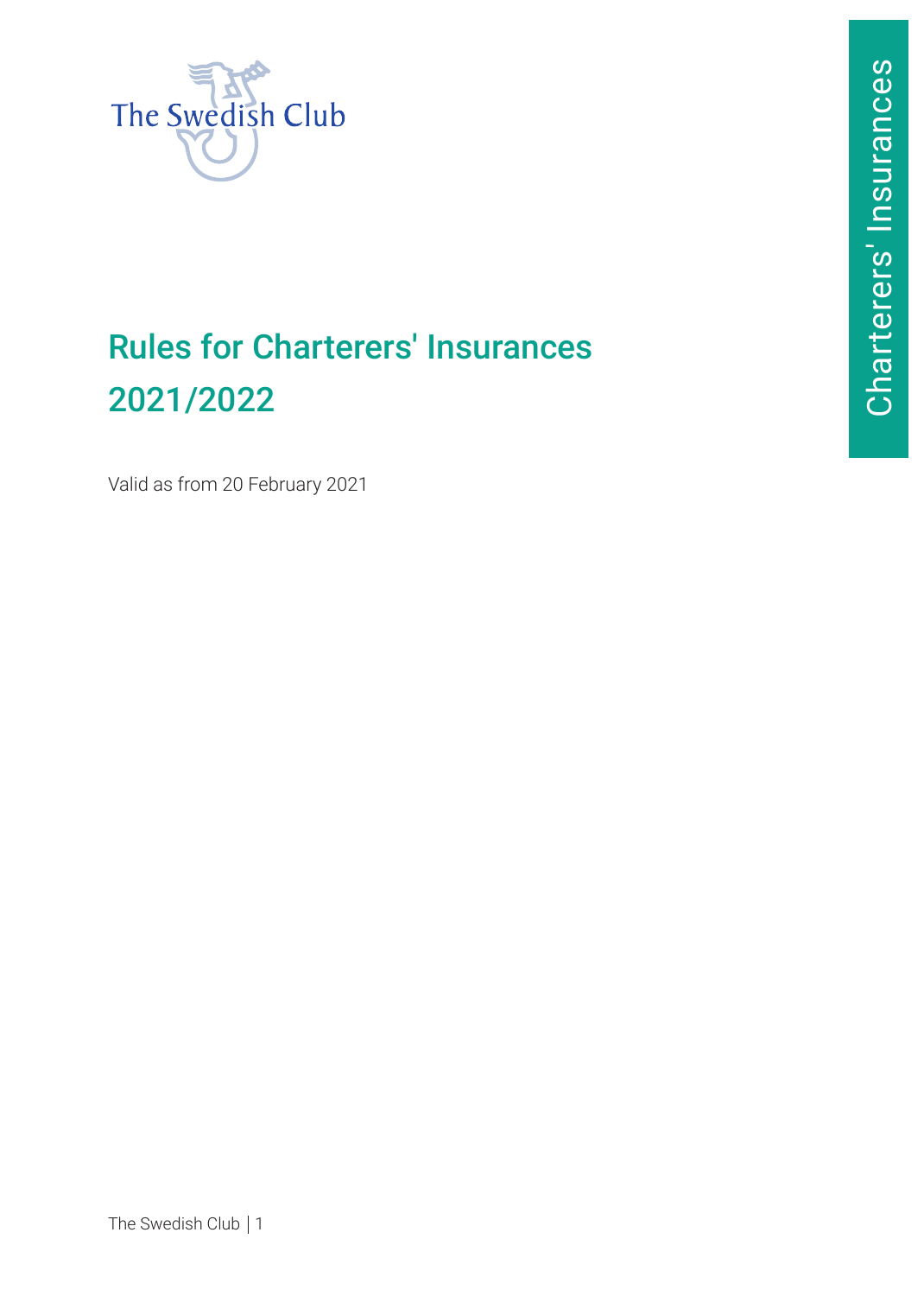# **Contents**

# [PART I](#page-7-0) [Charterers' Liability Insurance](#page-7-0)

# [Chapter I Introductory](#page-7-0)

| Rule 1    |                                                               |  |
|-----------|---------------------------------------------------------------|--|
| Section 1 |                                                               |  |
| Section 2 |                                                               |  |
| Rule 2    |                                                               |  |
|           | <b>Chapter II Risks covered</b>                               |  |
| Rule 3    |                                                               |  |
| Section 1 |                                                               |  |
| Section 2 |                                                               |  |
| Section 3 |                                                               |  |
| Section 4 |                                                               |  |
| Rule 4    |                                                               |  |
| Section 1 |                                                               |  |
| Section 2 | Cargo liabilities during through transports and lighterage 11 |  |
| Section 3 |                                                               |  |
| Section 4 |                                                               |  |
| Section 5 |                                                               |  |
| Section 6 |                                                               |  |
| Section 7 |                                                               |  |
| Rule 5    |                                                               |  |
| Rule 6    |                                                               |  |
| Section 1 |                                                               |  |
| Rule 7    | Liabilities for property, collision and contact14             |  |
| Section 1 |                                                               |  |
| Section 2 |                                                               |  |
| Rule 8    | Loss of or damage to the entered ship, wreck liabilities      |  |
|           |                                                               |  |
| Section 1 |                                                               |  |
| Section 2 |                                                               |  |
| Section 3 |                                                               |  |
| Rule 9    |                                                               |  |
| Rule 10   |                                                               |  |
| Rule 11   |                                                               |  |
|           |                                                               |  |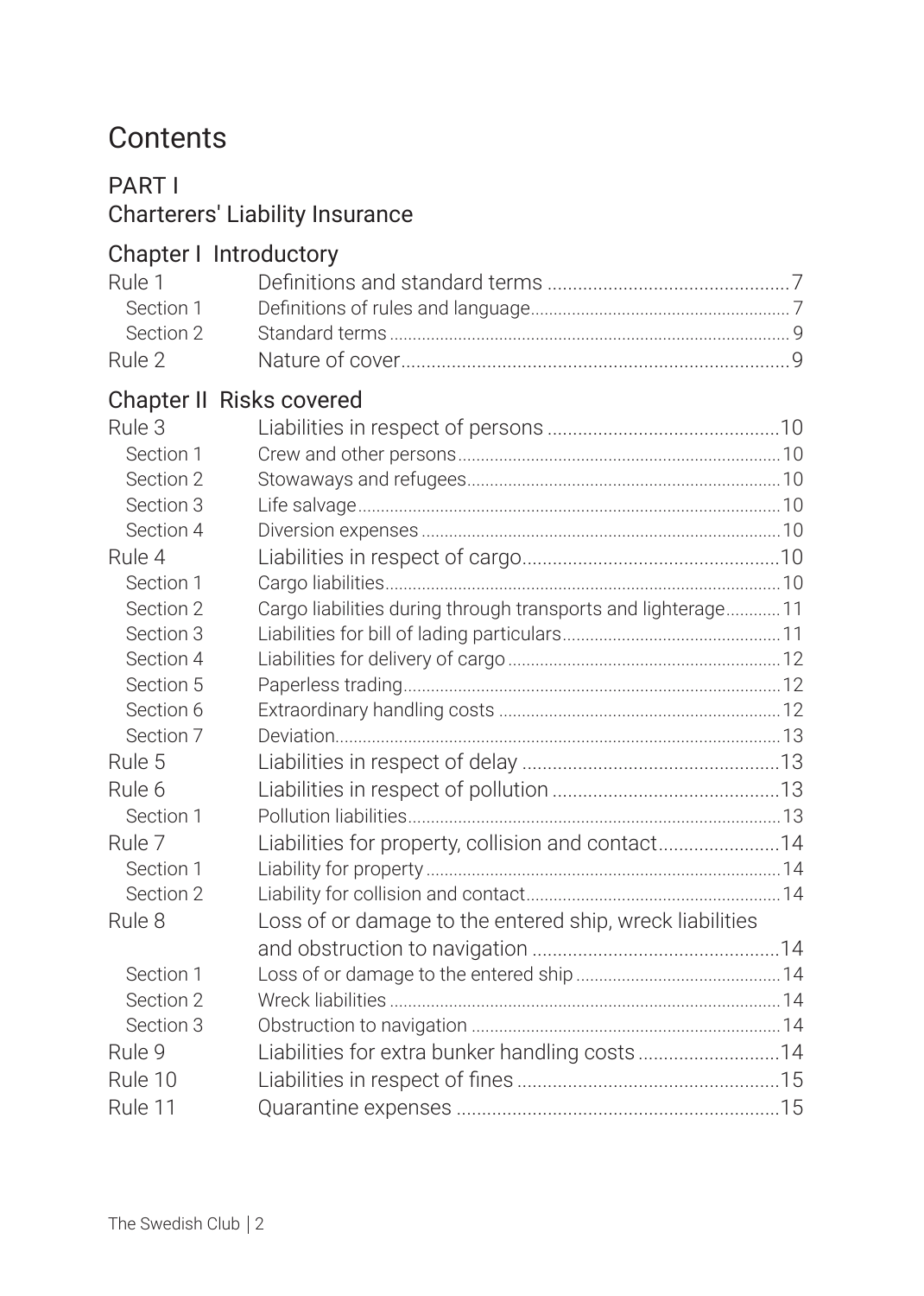| Rule 12                 |                                                               |  |
|-------------------------|---------------------------------------------------------------|--|
| Section 1               |                                                               |  |
| Section 2               |                                                               |  |
| Rule 13                 |                                                               |  |
| Section 1               |                                                               |  |
| Section 2               |                                                               |  |
| Rule 14                 |                                                               |  |
| Section 1               |                                                               |  |
| Section 2               |                                                               |  |
| Rule 15                 |                                                               |  |
| Section 1               |                                                               |  |
| Section 2               |                                                               |  |
| Rule 16                 |                                                               |  |
| Section 1               |                                                               |  |
| Section 2               |                                                               |  |
| Section 3               |                                                               |  |
|                         | Chapter III Conditions, exclusions and other provisions       |  |
| Rule 17                 |                                                               |  |
| Section 1               | Member's obligations with regard to classification and        |  |
|                         | requirements by Classification Society, insurance, Flag State |  |
|                         |                                                               |  |
| Section 2               |                                                               |  |
| Section 3               |                                                               |  |
| Section 4               | Obligations with regard to casualties and claims21            |  |
| Section 5               |                                                               |  |
| Section 6               |                                                               |  |
| Rule 18                 |                                                               |  |
| Section 1               |                                                               |  |
| Section 2               |                                                               |  |
| Section 3               |                                                               |  |
| Section 4               |                                                               |  |
| Section 5               |                                                               |  |
| Section 6               |                                                               |  |
| Section 7               |                                                               |  |
| Section 8               |                                                               |  |
| Section 9               |                                                               |  |
| <b>Other Provisions</b> |                                                               |  |
| Rule 19                 |                                                               |  |
| Rule 20                 |                                                               |  |
|                         |                                                               |  |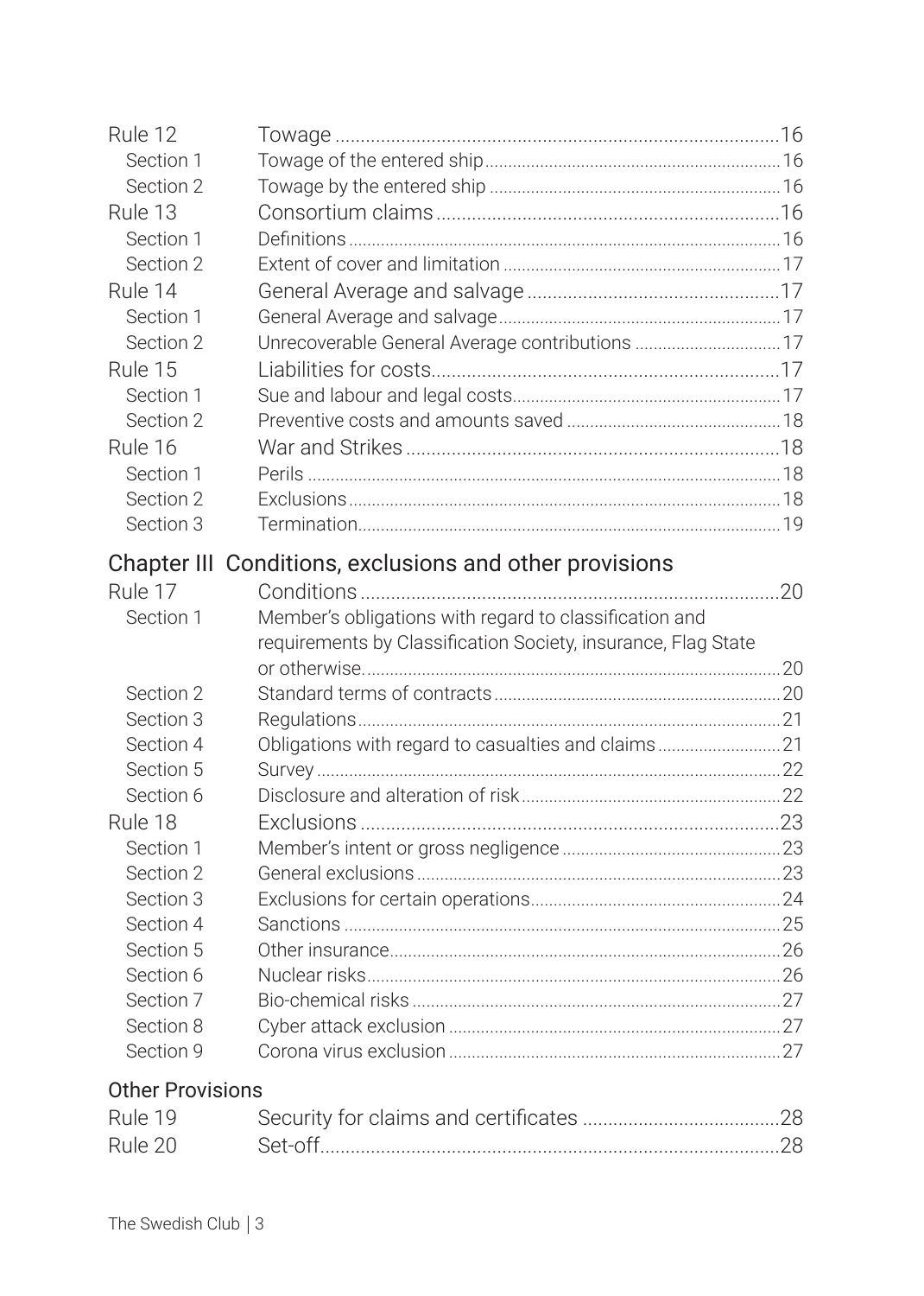| Rule 21 |                                                    | 28  |
|---------|----------------------------------------------------|-----|
| Rule 22 |                                                    | .28 |
| Rule 23 |                                                    | .29 |
| Rule 24 |                                                    | .29 |
| Rule 25 |                                                    | .29 |
| Rule 26 |                                                    | .29 |
| Rule 27 |                                                    | .29 |
| Rule 28 |                                                    | .29 |
| Rule 29 |                                                    |     |
| Rule 30 | Right of lien for amounts due to the Association30 |     |
| Rule 31 |                                                    | .30 |
| Rule 32 |                                                    | .31 |
| Rule 33 |                                                    |     |
| Rule 34 |                                                    |     |
| Rule 35 |                                                    |     |
| Rule 36 |                                                    | .34 |
| Rule 37 |                                                    |     |

# **APPENDIX I**

# Charterers' Liability to Hull insurance and War and Strikes

| Chapter 1  |  |
|------------|--|
| Section 1  |  |
| Section 2  |  |
| Section 3  |  |
| Section 4  |  |
| Section 5  |  |
| Section 6  |  |
| Section 7  |  |
| Section 8  |  |
| Section 9  |  |
| Section 10 |  |
| Section 11 |  |
| Section 12 |  |
| Section 13 |  |
| Chapter 2  |  |
| Section 1  |  |
| Section 2  |  |
| Section 3  |  |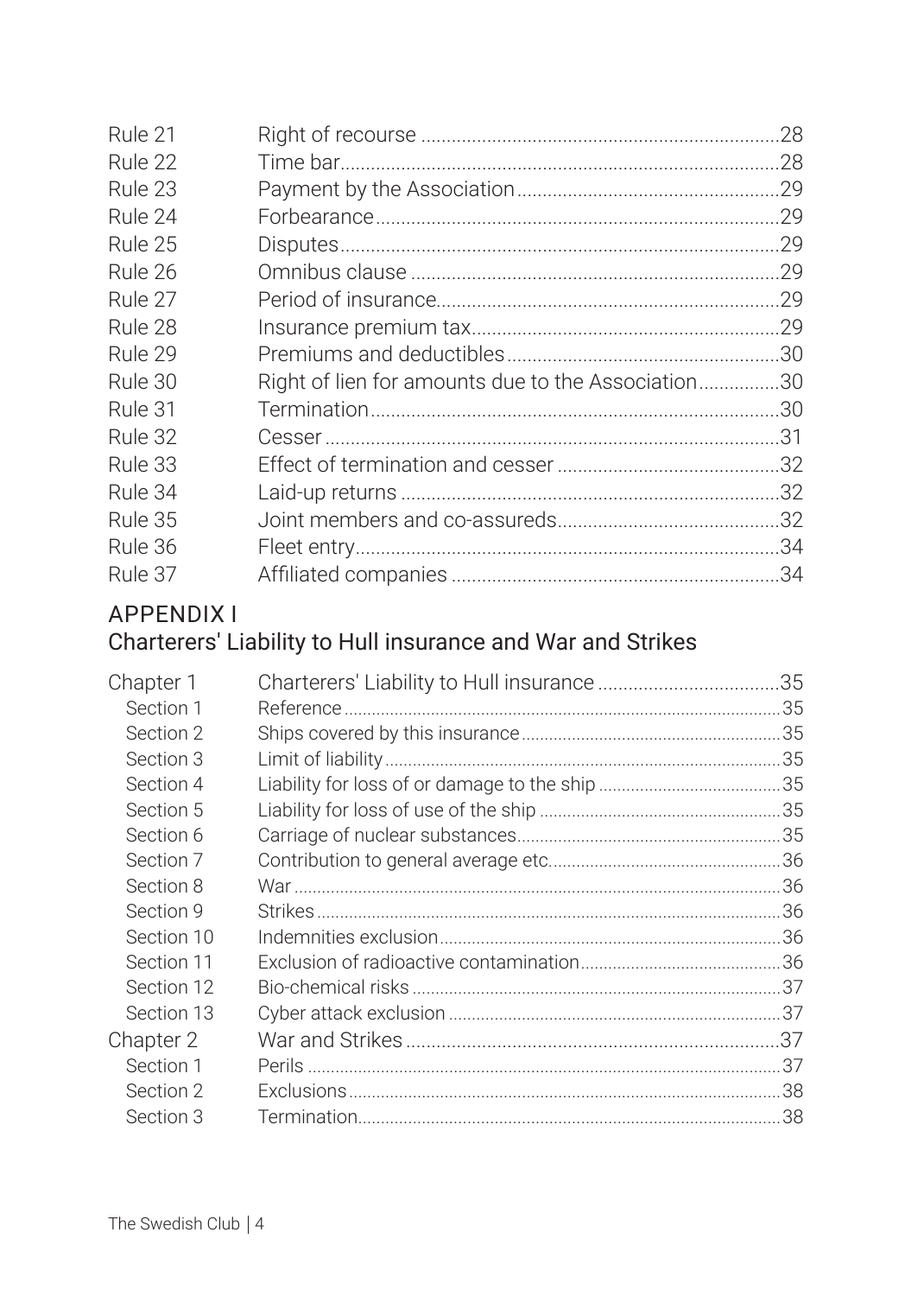# [APPENDIX II](#page-40-0) [Additional insurance covers](#page-40-0)

| Introduction to Additional Insurance Covers                      |  |
|------------------------------------------------------------------|--|
|                                                                  |  |
|                                                                  |  |
|                                                                  |  |
|                                                                  |  |
|                                                                  |  |
|                                                                  |  |
|                                                                  |  |
|                                                                  |  |
| Cargo Owners' and Traders' Legal Liability for Chartered and     |  |
|                                                                  |  |
|                                                                  |  |
|                                                                  |  |
|                                                                  |  |
| Cargo Owners' and Traders' Extended FD&D Insurance for Chartered |  |
|                                                                  |  |
|                                                                  |  |

# [PART II](#page-43-0)

# [Chapter I Introductory](#page-43-0)

| Rule 1    |                                                         |  |
|-----------|---------------------------------------------------------|--|
| Rule 2    |                                                         |  |
|           | Chapter II Disputes covered and claims handling         |  |
| Rule 3    |                                                         |  |
| Rule 4    |                                                         |  |
| Rule 5    |                                                         |  |
| Rule 6    |                                                         |  |
| Rule 7    |                                                         |  |
| Rule 8    | Powers of the Association relating to the handling and  |  |
|           |                                                         |  |
|           | Chapter III Conditions, exclusions and other provisions |  |
| Rule 9    |                                                         |  |
| Section 1 |                                                         |  |
| Section 2 |                                                         |  |
| Section 3 |                                                         |  |
| Section 4 | Obligations with regard to casualties and claims50      |  |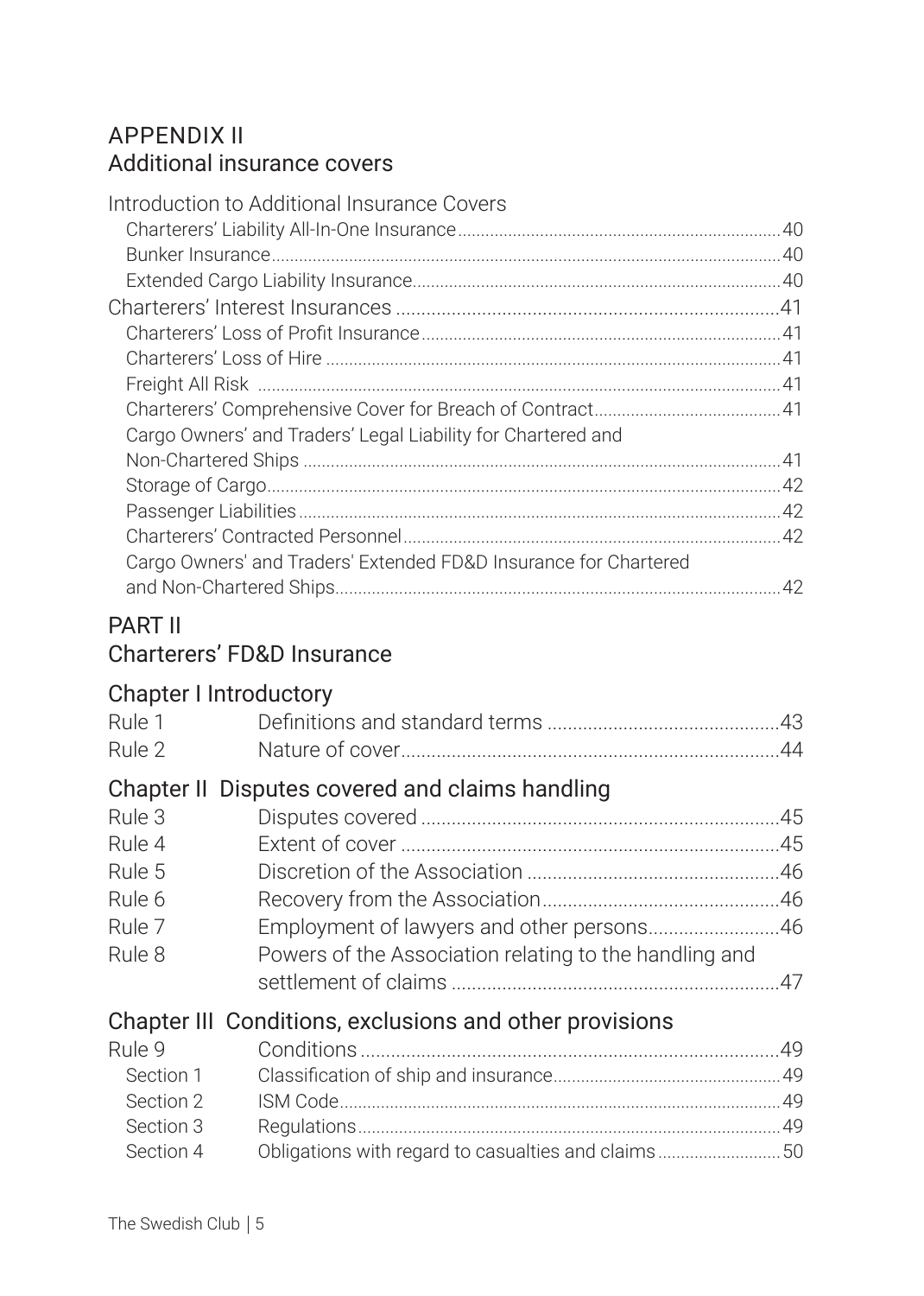| Rule 10<br>Section 1<br>Section 2<br>Section 3 |                                                    |    |
|------------------------------------------------|----------------------------------------------------|----|
| <b>Other Provisions</b>                        |                                                    |    |
| Rule 11                                        |                                                    |    |
| Rule 12                                        |                                                    |    |
| Rule 13                                        |                                                    |    |
| Rule 14                                        |                                                    |    |
| Rule 15                                        |                                                    |    |
| Rule 16                                        |                                                    |    |
| Rule 17                                        |                                                    |    |
| Rule 18                                        |                                                    |    |
| Rule 19                                        |                                                    |    |
| Rule 20                                        |                                                    |    |
| Rule 21                                        | Right of lien for amounts due to the Association53 |    |
| Rule 22                                        |                                                    |    |
| Rule 23                                        |                                                    |    |
| Rule 24                                        |                                                    |    |
| Rule 25                                        |                                                    |    |
| Rule 26                                        |                                                    |    |
| Rule 27                                        |                                                    |    |
| Rule 28                                        |                                                    |    |
| <b>PART III</b>                                |                                                    | 57 |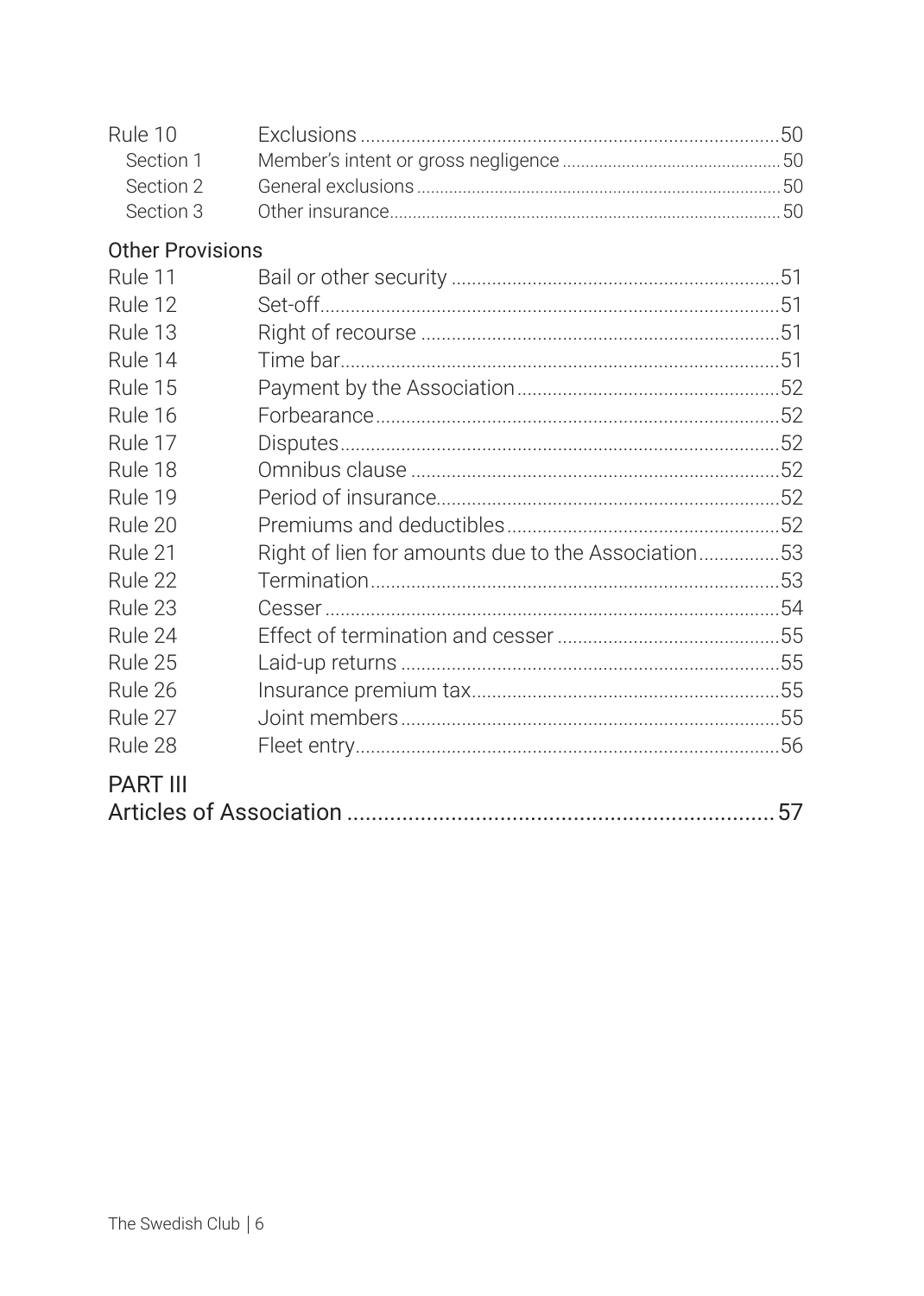# <span id="page-7-0"></span>PART I CHARTERERS' LIABILITY INSURANCE

# Chapter I Introductory

#### Rule 1 Definitions and standard terms

#### Section 1 Definitions of rules and language

Headings and List of Contents form part of these Charterers' Rules whereas Index to the Rules and Explanatory Notes are for guidance only.

In these Rules the following words or expressions shall mean:

#### Additional cover

Cover provided for by the Association that does not form part of Charterers' Liability Insurance cover or Charterers' FD&D Insurance cover.

#### Agree/Agreement

"Agree in writing"/"written agreement".

#### Annual basis

One (1) year.

Approval "Approval in writing"/"written approval".

#### Association

Sveriges Ångfartygs Assurans Förening (The Swedish Club).

#### **Charter**

A contract for the use of a ship, either in full or in part, by time (other than bareboat or demise charter contracts), by voyage or by slot.

#### Charterer

A charterer of a ship or other floating structure, or part of a ship or other floating structure, by contract on time (other than bareboat or demise charter contracts), or by voyage charter contract (including contract of affreightment) insured by The Swedish Club per these Rules as Member, Joint-Member or Co-Assured.

#### Consent

"Consent in writing"/"written consent".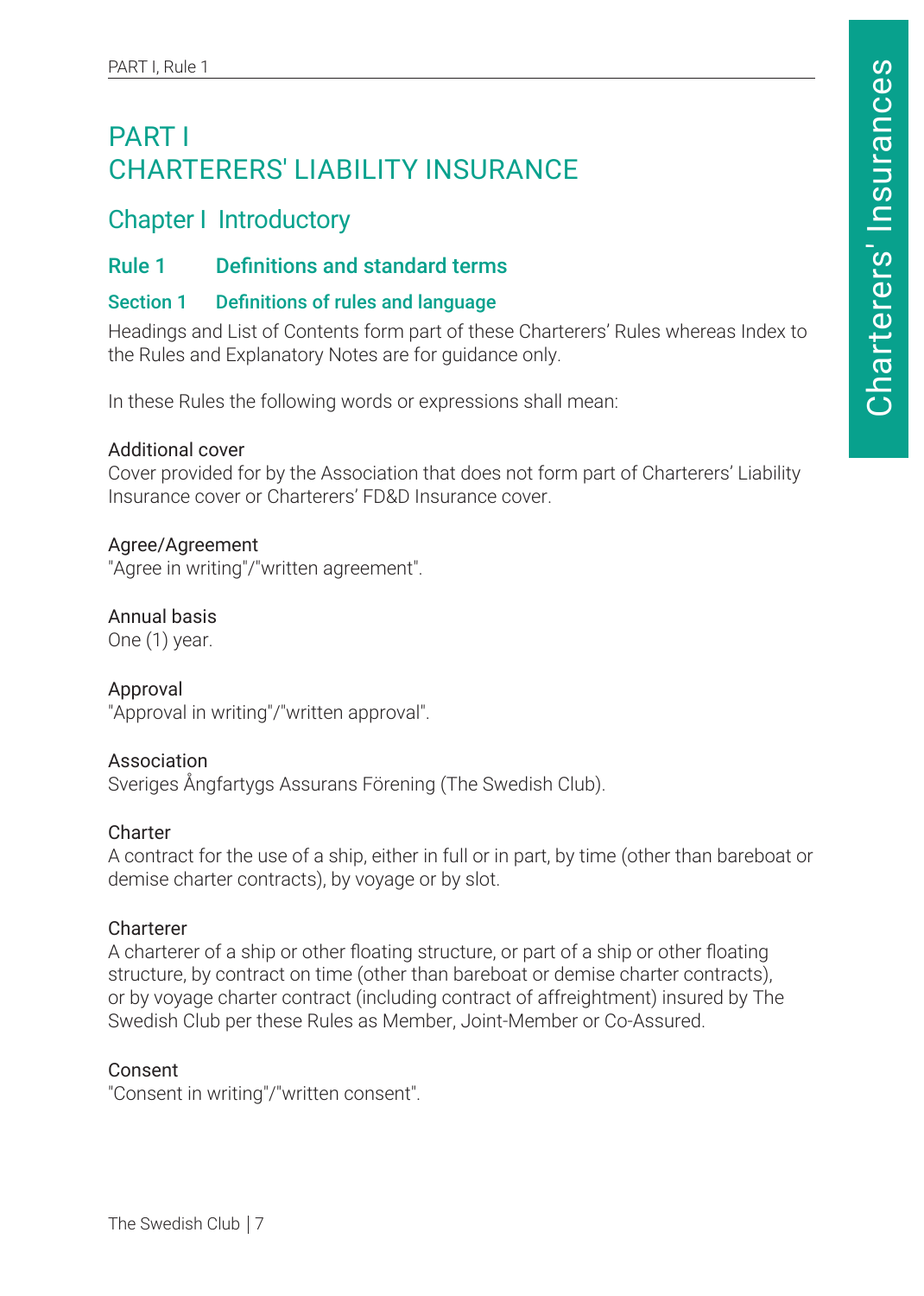#### Contract works

Works performed in relation to a project for which the entered ship is engaged, including but not limited to: materials, components, parts, machinery and fixtures, equipment and any other property which is destined to become a part of the completed project.

#### **Crew**

Any person, including the Master, contractually obliged to serve on board the entered ship.

#### Document

Anything in which information of any description is recorded including, but not limited to, computer or other electronically generated information.

#### Hague Rules

The International Convention for the Unification of Certain Rules of Law Relating to Bills of Lading signed at Brussels on 25 August 1924.

#### Hague-Visby Rules

The Hague Rules as amended by the Brussels Protocol 1968.

#### Hull Insurance

The insurance effected on the hull and machinery of the entered ship, including hull excess liability insurance, hull interest insurance, freight interest insurance and other total loss insurances.

#### Member

Charterer, whether an individual or a corporation, in favour of whom the Association has issued a policy of insurance under these Rules and any Joint Member mentioned therein.

#### Notification/Notify

A notice in writing or by electronic means.

#### Passenger

A passenger shall mean a person carried on board a ship under a contract of carriage or who, with the consent of the carrier, is accompanying a vehicle or live animals covered by a contract of carriage of goods.

#### Rules

Collectively refers to all Chapters, Sections, Rules, Conditions, Exclusions, Other Provisions, Articles and Appendixes as set out herein.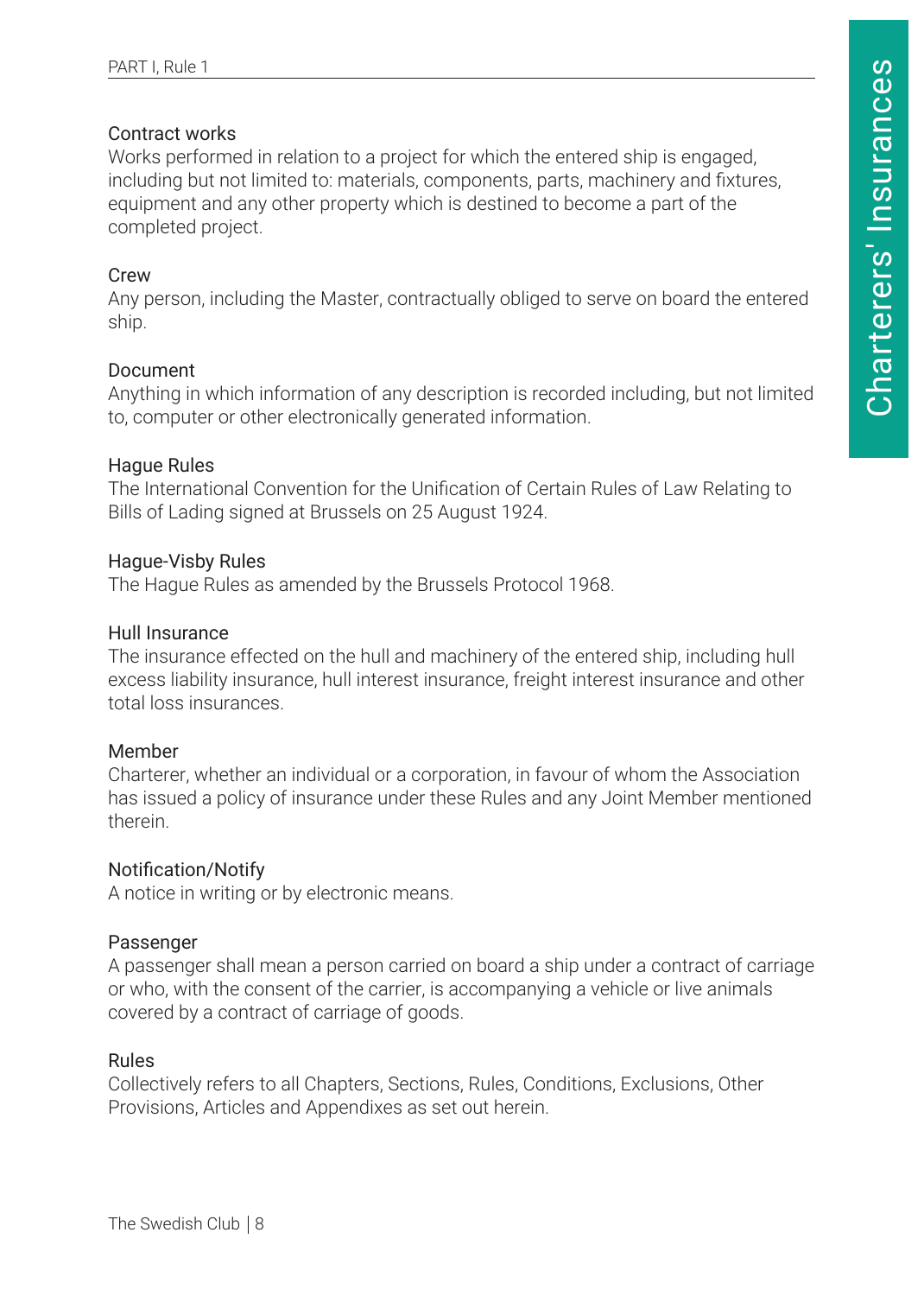#### <span id="page-9-0"></span>Ship

A ship or other floating structure used or intended to be used in navigation on water or any part thereof or share therein in respect of which the Association has issued a policy of insurance under these Rules.

#### Trader

Charterer or non-Charterer selling or buying goods for the carriage on board a ship.

#### Section 2 Standard terms

The cover afforded by the Association is set out in these Rules subject to any special terms which may be agreed. The Member shall have the burden of proving that any claim against the Association results from a risk covered by these Rules.

Unless the Association otherwise decides the Member is only covered in respect of such sums as he has paid to discharge liabilities, costs or expenses referred to in Chapter II.

The cover afforded by the Association shall not include the deductible fixed by the Association or otherwise agreed with the Member.

Unless otherwise agreed the Association is not liable for consortium claims (see Chapter II Rule 13).

These Rules are subject to the Articles of the Association. Furthermore, the General Swedish Marine Insurance Plan of 2006 (SPL 2006) and Swedish Law in relevant parts to apply in matters not provided for in these Rules.

The Association may amend these Rules at any time during the period of insurance in order to avoid the Association becoming subject to any sanction, prohibition or adverse action by any State or International organisation.

#### Rule 2 Nature of cover

The Member is covered in respect of liabilities, costs or expenses incurred by him in his capacity as Charterer of a ship and arising out of an event during the period of insurance in direct connection with the operation of that entered ship.

The Member is covered in accordance with these Rules, unless otherwise agreed, up to the agreed insurance amount and there shall be no recovery of any amount in excess of same.

The cover afforded by the Association shall not exceed the sum to which the Member would be entitled to limit his liability under applicable law on limitation of liability.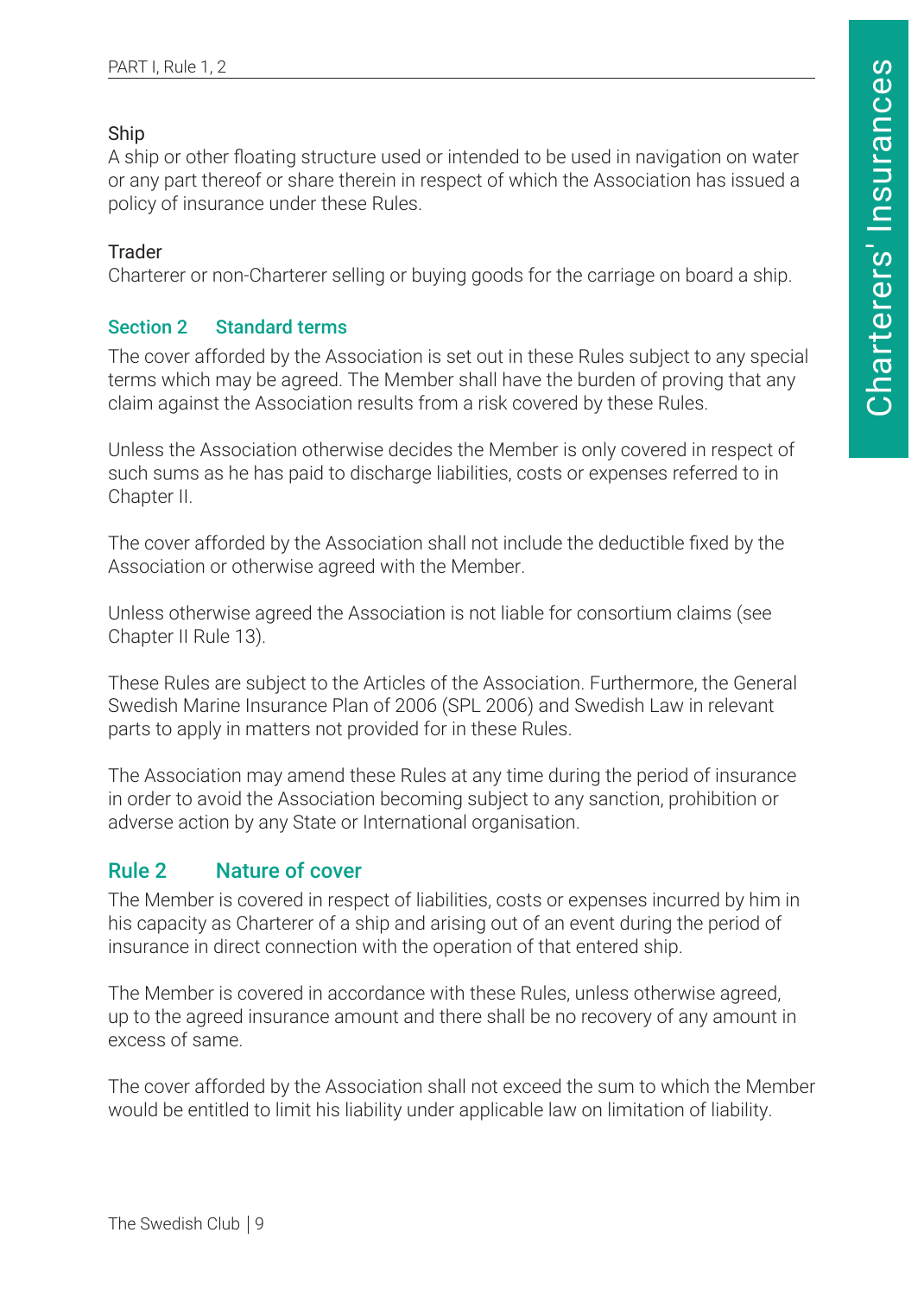<span id="page-10-0"></span>The Association will process the Member's employees' and representatives' personal data in accordance with applicable data protection legislation and the Association's integrity policy. The Member undertakes to inform its employees and representatives of the Association's processing of their personal data and that the Member will transfer personal data to the Association.

# Chapter II Risks covered

#### Rule 3 Liabilities in respect of persons

#### Section 1 Crew and other persons

Liabilities related to illness, injury or death of crew members or other persons excluding passengers and contracted personnel.

#### Section 2 Stowaways and refugees

Liabilities for expenses incurred as a result of the entered ship having stowaways, persons saved at sea or refugees on board to the extent that the Member is legally liable for such expenses or they are incurred with the approval of the Association.

#### Section 3 Life salvage

Liability for sums legally due to third parties by reason of the fact that they have saved or attempted to save the life of any person on or from the entered ship.

#### Section 4 Diversion expenses

Liabilities for additional costs and expenses for fuel, any extra insurance, overtime, stores, provisions and port charges attributable solely to a diversion, in excess of those which would have been incurred but for the diversion, reasonably undertaken for the purpose of saving persons at sea or securing treatment of any injured or sick person on board the entered ship, or while awaiting a substitute for such person or for the purpose of landing stowaways, refugees or persons saved at sea, provided that such costs and expenses are incurred with the approval of the Association.

#### Rule 4 Liabilities in respect of cargo

#### Section 1 Cargo liabilities

Liabilities, costs or expenses for loss, shortage, damage or other responsibility relating to cargo before, during or after the contracted transport by the entered ship. The cover afforded by the Association is limited to a period starting fourteen days before the commencement of the transport and ending fourteen days after its completion.

For deck cargo, cover is afforded by the Association provided that the entered ship, cargo and containers and similar articles of transport are suitable for deck carriage in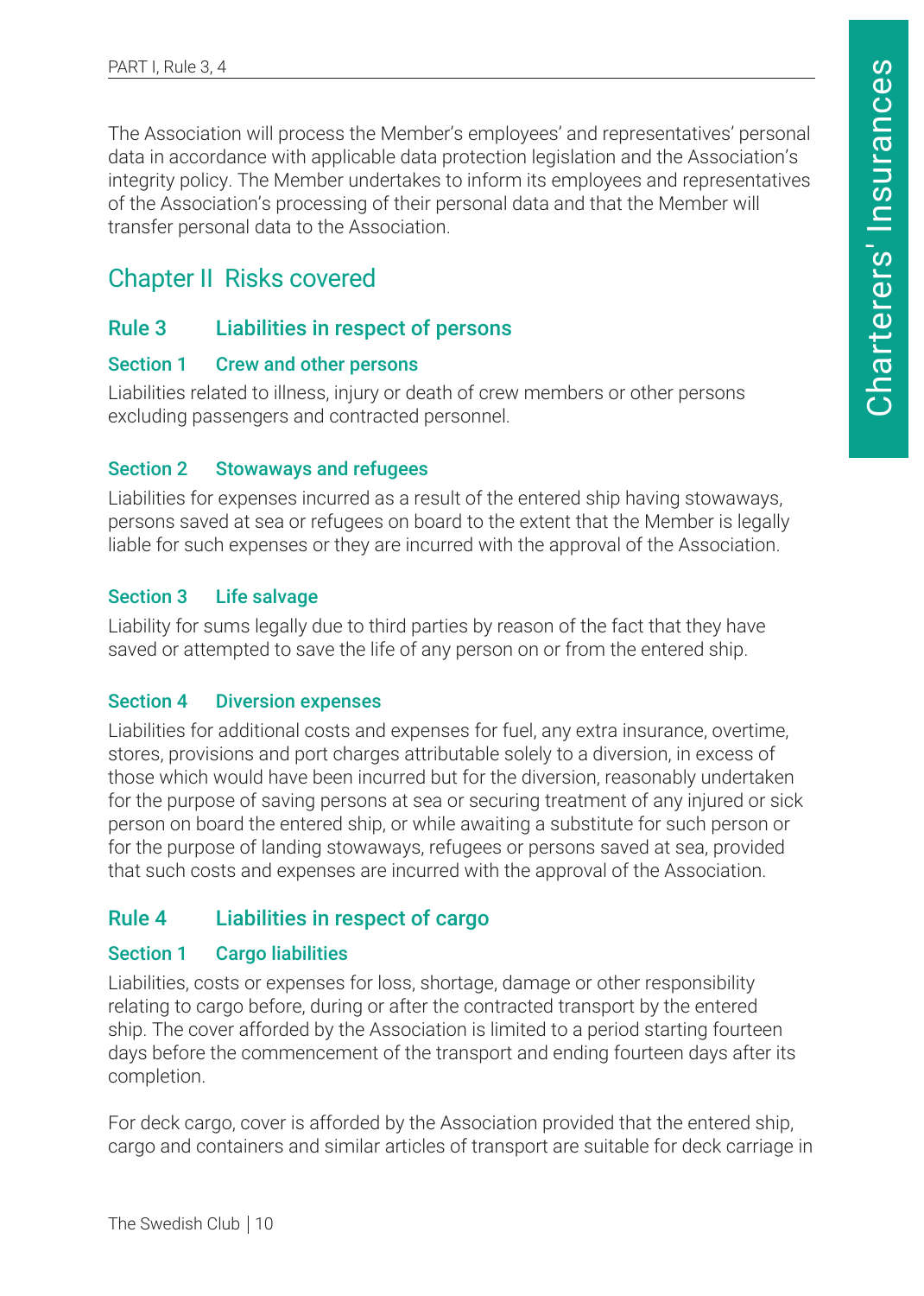<span id="page-11-0"></span>all the circumstances and that the bill of lading, waybill or other document containing or evidencing the contract of carriage contains a valid liberty clause to carry such cargo on deck and either:

- (a) states that the cargo is being so carried and excludes all liability for loss or
- (b) damage to such cargo or;
- (c) makes the carriage subject to the Hague Rules or the Hague-Visby Rules.

Where the value of any cargo is declared to be more than USD 2,500 by reference to a unit, piece, package or otherwise in the bill of lading, waybill or other document containing or evidencing the contract of carriage, and where the effect of such declaration is to deprive the Member of any right of limitation to which he would otherwise have been entitled then liabilities exceeding USD 2,500 in respect of any such unit, piece, or package are excluded from cover.

#### Section 2 Cargo liabilities during through transports and lighterage

Liabilities, costs or expenses in respect of damage to cargo during through transports while the cargo is in the care of another carrier provided that the transport is performed under a through or transhipment bill of lading or other document of carriage approved by the Association providing for carriage partly to be performed by the entered ship. Damage caused by cargo is covered only if the claim is brought under the document of carriage.

Liabilities, costs or expenses in respect of cargo during contractual and customary lighterage.

#### Section 3 Liabilities for bill of lading particulars

Liability for incorrect or incomplete description of the cargo or other incorrect statements in a bill of lading, waybill or other document containing or evidencing the contract of carriage, except that there shall be no recovery in respect of liabilities, costs or expenses arising out of:

- (a) the issuance of an ante-dated or post-dated bill of lading, waybill or other document containing or evidencing the contract of carriage, which records the loading, shipment or receipt for shipment on a date prior or subsequent to the date on which the cargo was in fact loaded, shipped or received,
- (b) the issuance of a bill of lading, waybill or other document containing or evidencing the contract of carriage with a description of cargo, its quantity or condition, or of its port of loading or discharge which the Member or the Master of the entered ship knew to be incorrect.

Where the Member or the Member's agents has been authorised, whether in writing or otherwise, by the Owner of the entered ship to issue a bill of lading, waybill or other document either containing or evidencing the contract of carriage on behalf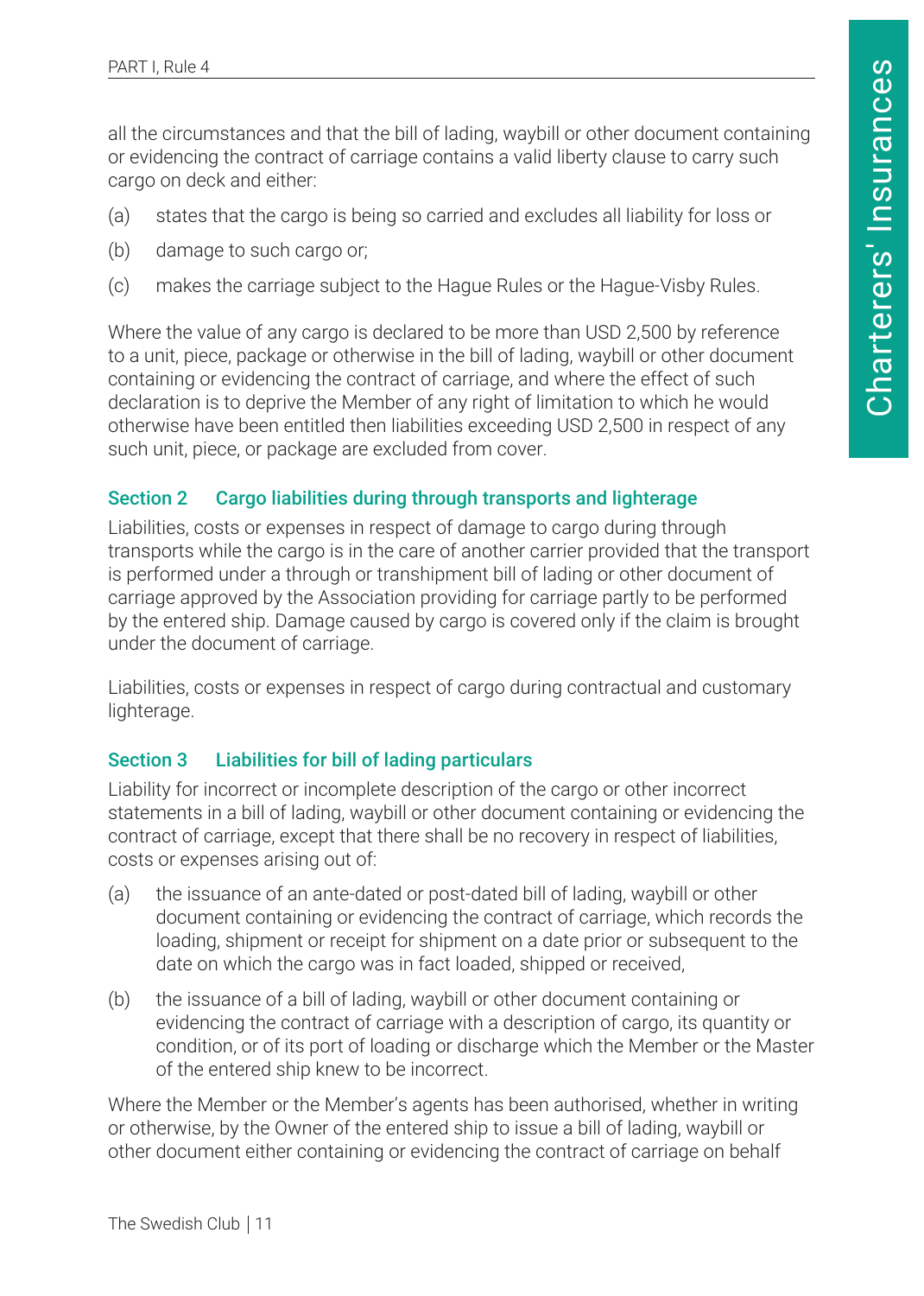<span id="page-12-0"></span>of the master, the Member shall have an obligation to comply with all terms of such authority, failing which the Member shall have no right of recovery from the Association for any liabilities, losses, expenses or costs resulting from such breach.

#### Section 4 Liabilities for delivery of cargo

Liability for misdelivery of cargo except:

- (a) as regards a negotiable bill of lading or similar document of title when delivery has been made without the production of that Bill of Lading or document by the person to whom delivery is made,
- (b) as regards a non-negotiable bill of lading, waybill or similar document when delivery has been made to a person who is neither named in the document as the person to whom delivery should be made nor, as regards waybill, is lawfully nominated by the shipper as the person to whom delivery should be made,
- (c) as regards a non-negotiable bill of lading, waybill or similar document when delivery has been made without production of that bill of lading, waybill or document by the person to whom delivery is made, where such production is required by the express terms of such bill of lading, waybill or document or by operation of law.

#### Section 5 Paperless trading

Unless the Association otherwise decides there shall be no recovery from the Association in respect of liabilities, losses, costs and expenses arising from the use of any electronic trading system, other than a system approved by the Association, to the extent that such liabilities, losses, costs and expenses would not (save insofar as the Association in its sole discretion otherwise determines) have arisen under a paper trading system.

An electronic trading system is any system, which replaces or is intended to replace paper documents used for the sale of goods and/or their carriage by sea or partly by sea and other means of transport and which:

- (a) are documents of title, or,
- (b) entitle the holder to delivery or possession of the goods referred to in such documents, or,
- (c) evidence a contract of carriage under which the rights and obligations of either of the contracting parties may be transferred to a third party.

#### Section 6 Extraordinary handling costs

Legal liability for costs or expenses in excess of those which would normally have been incurred in respect of: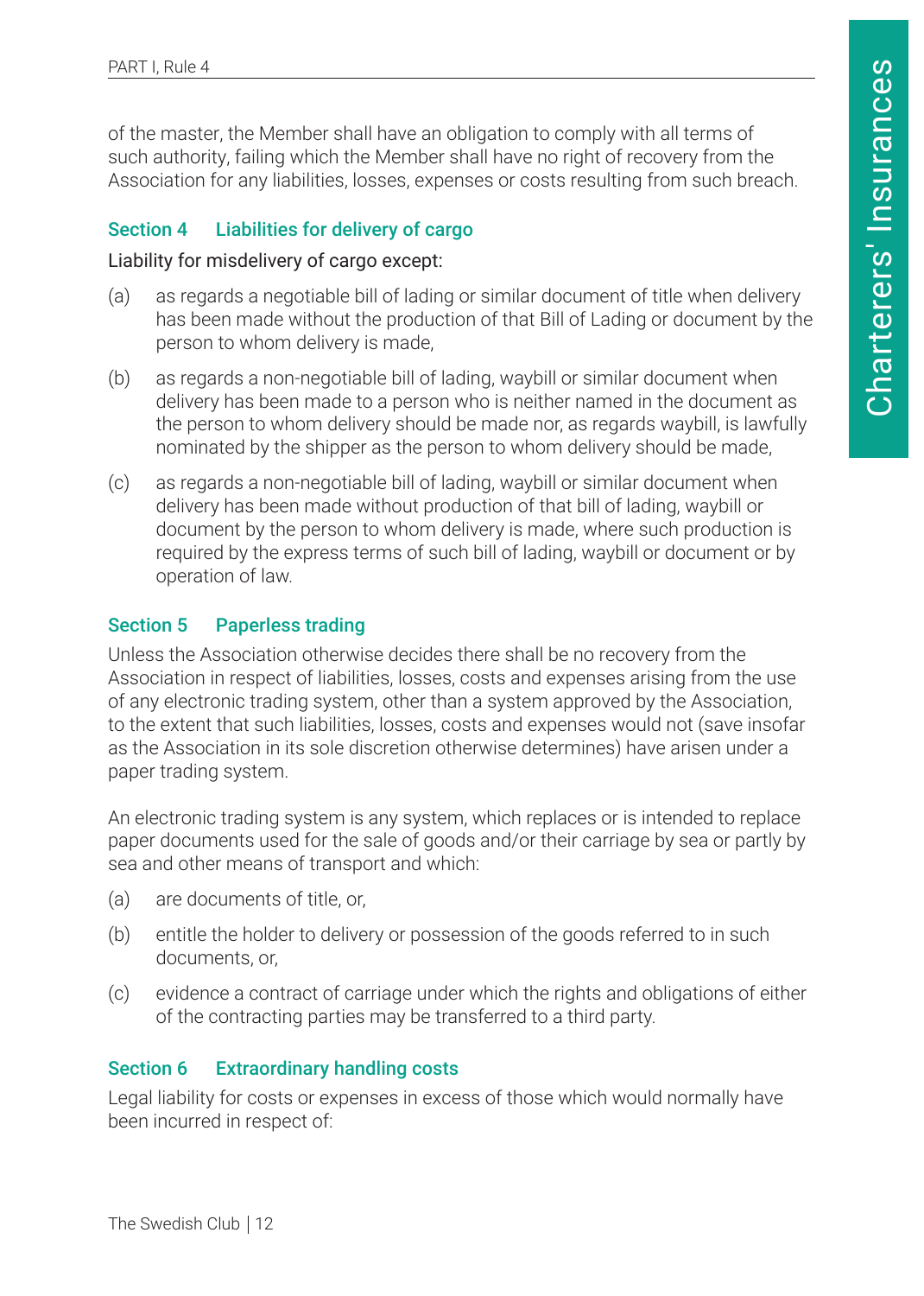- <span id="page-13-0"></span>(a) discharging or disposing of damaged, rejected or worthless cargo,
- (b) discharging, handling, storing and reloading cargo where the entered ship has sustained damage recoverable under the Hull insurance of the entered ship.

Extraordinary handling costs under (a) – (b) above are recoverable only if and to the extent that compensation is not afforded in General Average or recoverable from any other party and provided such costs are not caused by the nature of the cargo which was known or should have been known by the Member.

#### Section 7 Deviation

The Association shall not be liable to compensate the Member for liabilities, costs or expenses for which the Member has become liable as a consequence of a deviation whether geographical or other forms of deviation such as by delay or by nonperformance.

Where the Member has reported the deviation to the Association as soon as the Member became aware of it, the Association may at its discretion agree to cover the Member fully, partly or against special conditions or an additional premium. Where the Association finds it necessary for the Member to arrange a special insurance to cover the deviation, the Association may agree to arrange such cover on the Member's behalf and at his expense.

#### Rule 5 Liabilities in respect of delay

Liability pursuant to mandatory rules of law for loss caused by delay in the carriage by the entered ship of passengers, luggage and cargo.

#### Rule 6 Liabilities in respect of pollution

#### Section 1 Pollution liabilities

Liabilities, costs or expenses incurred as a result of the discharge or escape from the entered ship of oil or any other substance or the threat of such discharge or escape, unless such liabilities, costs or expenses, form part or could form part of General Average under the York/Antwerp Rules of 1994 or of 2016.

Unless the Association shall otherwise decide, there is no cover in respect of any liability for loss, damage, costs and expenses arising as a consequence of the discharge or escape, or the threat of discharge or escape, of any hazardous waste, including fuel, stores, cargo or otherwise, previously carried on the entered ship, from any land-based dump, storage or disposal facility.

There shall be no cover under this Rule for costs or liability incurred in relation to the Member's ownership of or rights in the cargo.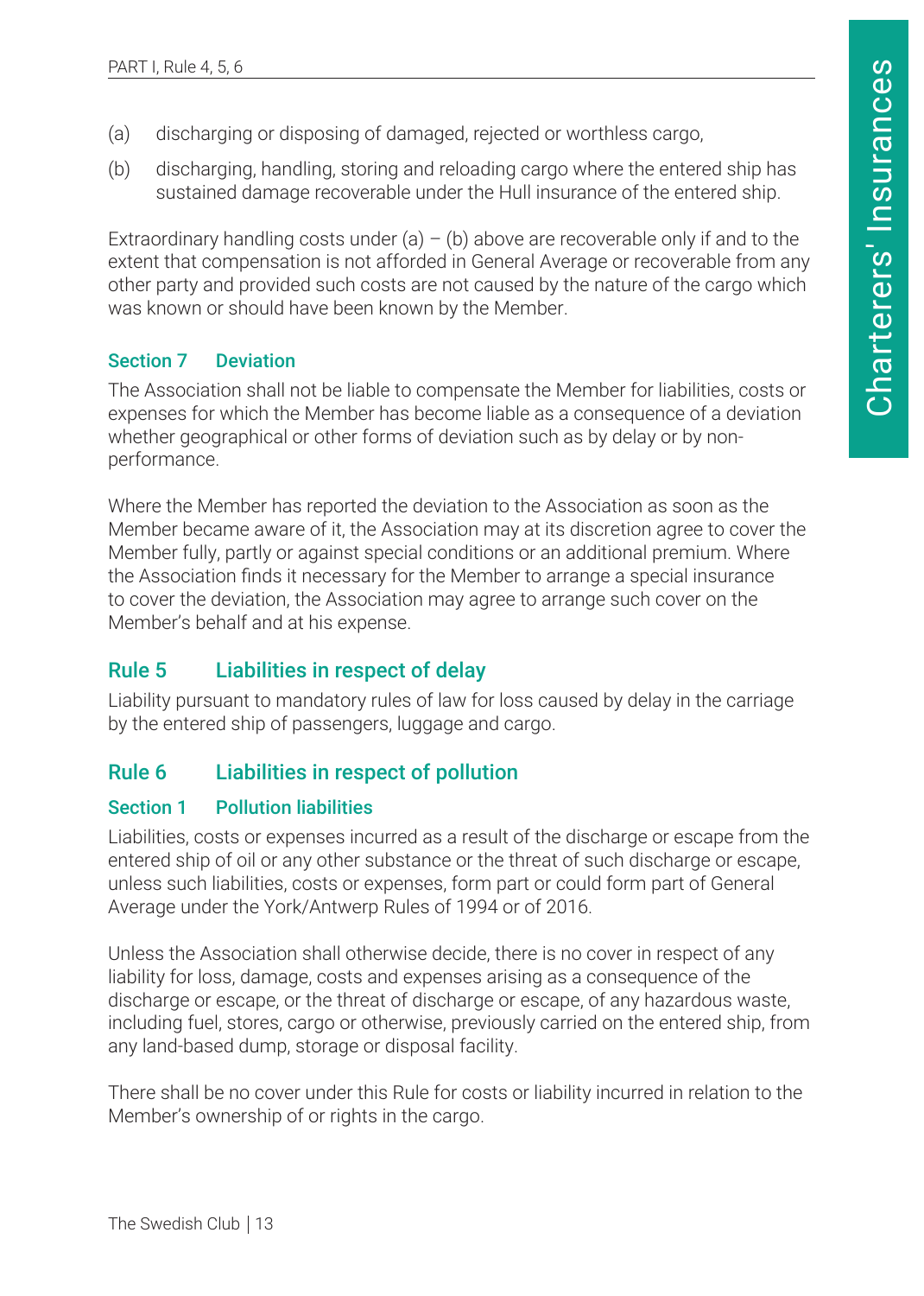#### <span id="page-14-0"></span>Rule 7 Liabilities for property, collision and contact

#### Section 1 Liability for property

Liabilities, costs or expenses for loss of or damage caused to property not owned by the Member whether on board or outside the entered ship to the extent such risks are not regulated elsewhere in these Rules.

However, the Member shall not be entitled to be reimbursed by the Association in respect of loss of or damage to objects or property which he has borrowed, leased or bought under reservation of title.

#### Section 2 Liability for collision and contact

Liabilities, costs or expenses incurred as a result of a collision with another ship or contact with fixed and floating objects.

#### Rule 8 Loss of or damage to the entered ship, wreck liabilities and obstruction to navigation

#### Section 1 Loss of or damage to the entered ship

Liabilities, costs or expenses incurred by the Member for loss of or physical damage to the entered ship, as provided for in Appendix I.

#### Section 2 Wreck liabilities

Liability, costs or expenses relating to the raising, removal, destruction, lightering or marking of the wreck of the entered ship, its cargo, or equipment which relates to the entered ship or wreck, when such acts are compulsory by law or the costs thereof are legally recoverable from the Member.

#### Section 3 Obstruction to navigation

Liabilities, costs or expenses incurred where the entered ship as a result of a casualty has caused an obstruction to navigation.

#### Rule 9 Liabilities for extra bunker handling costs

Liabilities, cost or expenses incurred in connection with the removal, storage, processing and disposal of bunkers and lubrication oil in order to avoid or minimise liability for physical damage to the entered ship's engines or equipment.

There shall be no cover under this Rule in situations where the Member fails to order bunkers or lubrication oil with the correct specification, or where the Member has agreed to waive its rights of recourse against the supplier, sub-charterer or any other third party.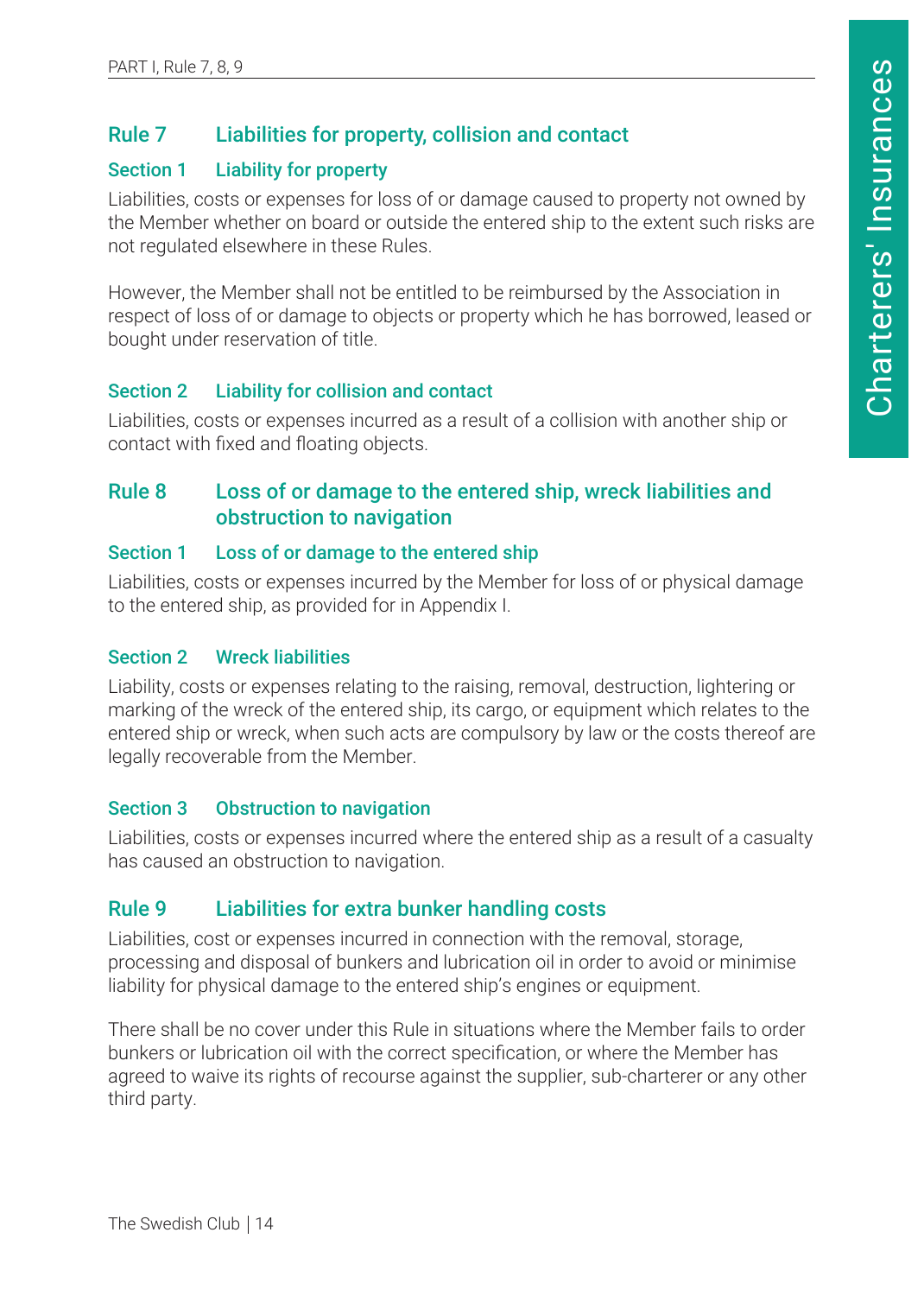# <span id="page-15-0"></span>Rule 10 Liabilities in respect of fines

- 1. Liability for fines (dues, penalties or charges) as set out under  $(a)$ – $(c)$ below, whether judicially imposed upon the Member, or a representative of the Member whom the Member may be liable to reimburse or reasonably reimburses with approval of the Association.
	- (a) fines imposed for short or over-delivery of cargo, or failure to comply with regulations concerning the declaration of goods, or documentation of cargo (other than fines or penalties arising from the smuggling of goods or cargo or any attempt thereat) provided that the Member is insured by the Association for liability in respect of such cargo and subject to the terms of the entry in respect of such cargo cover,
	- (b) fines imposed for breach of any immigration law or regulation,
	- (c) fines imposed in respect of the accidental escape or discharge of oil or any other substance, provided that the Member is insured for pollution liability by the Association, and subject to the applicable limit of liability under Association entry.
- 2. Liability for other fines judicially imposed may be recoverable provided that the Member has satisfied the Association that the Member took such steps as appeared to be reasonable to avoid the event giving rise to the fine or penalty.

Any amount claimed in respect of such fines shall be recoverable to such extent only as the Association in its absolute discretion may determine without having to give any reason for its decision.

- 3. Irrespective of points 1 and 2 above, the Association shall have no liability in respect of fines for the following reasons known to the Member:
	- (i) overloading of the entered ship,
	- (ii) carriage of more passengers than permitted,
	- (iii) illegal fishing,
	- (iv) lack of valid or prescribed certificates relevant in the Member's operation.

# Rule 11 Quarantine expenses

Additional costs or expenses for quarantine, disinfection, fuel, insurance, wages, stores, provisions and port charges, in excess of those which would have been incurred but for the quarantine, necessarily and solely incurred by the Member in connection with quarantine and disinfection of the entered ship, as a direct consequence of an outbreak of infectious disease onboard the entered ship and as a consequence of a quarantine and/or disinfection order. There shall be no recovery from the Association for the ship's running expenses during the delay or indirect consequences thereof.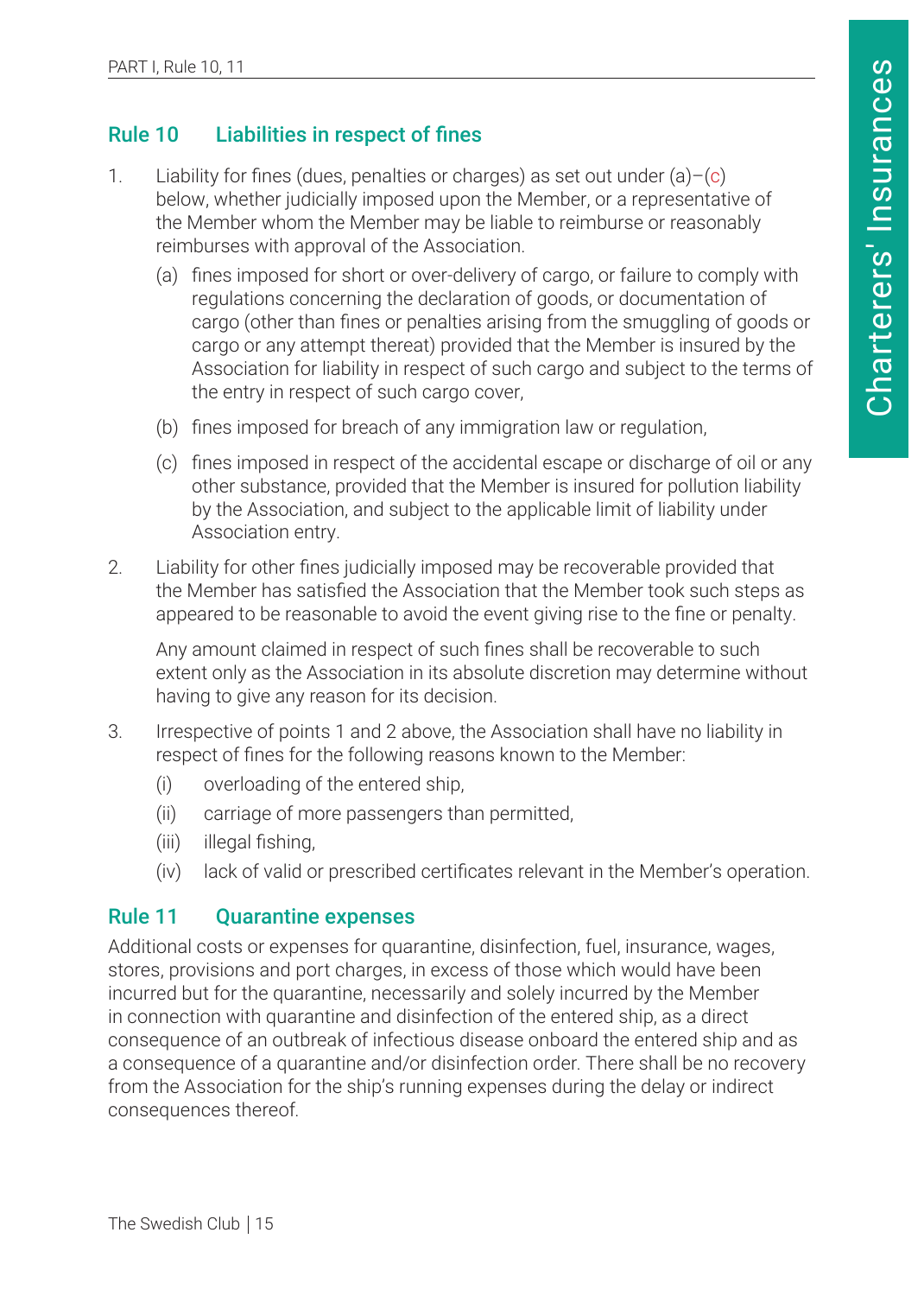<span id="page-16-0"></span>There shall be no recovery from the Association, where, at the time the entered ship has been ordered to a port, the Member knew or it was reasonable to anticipate, that it would be quarantined.

#### Rule 12 Towage

#### Section 1 Towage of the entered ship

- (a) Liability arising from towage for the purpose of entering or leaving port or manoeuvring within the port during the ordinary course of trading or from towage of such ships which are habitually towed in the ordinary course of trading from place to place,
- (b) Liability arising from other towage, however where such liability arises under the terms of a towage contract, cover is afforded only where such contract has been approved by the Association.

#### Section 2 Towage by the entered ship

- (a) Liability arising from towage during a voyage with the purpose of saving life or property in distress,
- (b) Liability arising from other towage but only when the Association has agreed in advance to afford cover for such towage.

#### Rule 13 Consortium claims

#### Section 1 Definitions

Consortium Agreement: any arrangement under which a Member agrees with other parties to the reciprocal exchange or sharing of cargo space on the entered ship and consortium ships.

Consortium Ship: a ship or space thereon, not being the entered ship, employed to carry cargo under a consortium agreement.

Consortium Claim: a claim shall be a consortium claim where:

- (a) it arises under a P&I entry of an insured ship; and
- (b) it arises out of the carriage of cargo on a consortium ship; and
- (c) the Member and the operator of the consortium ship are parties to a consortium agreement; and
- (d) at the time of the entry of the Member in respect of consortium claims, the Member employs an insured ship pursuant to that consortium agreement.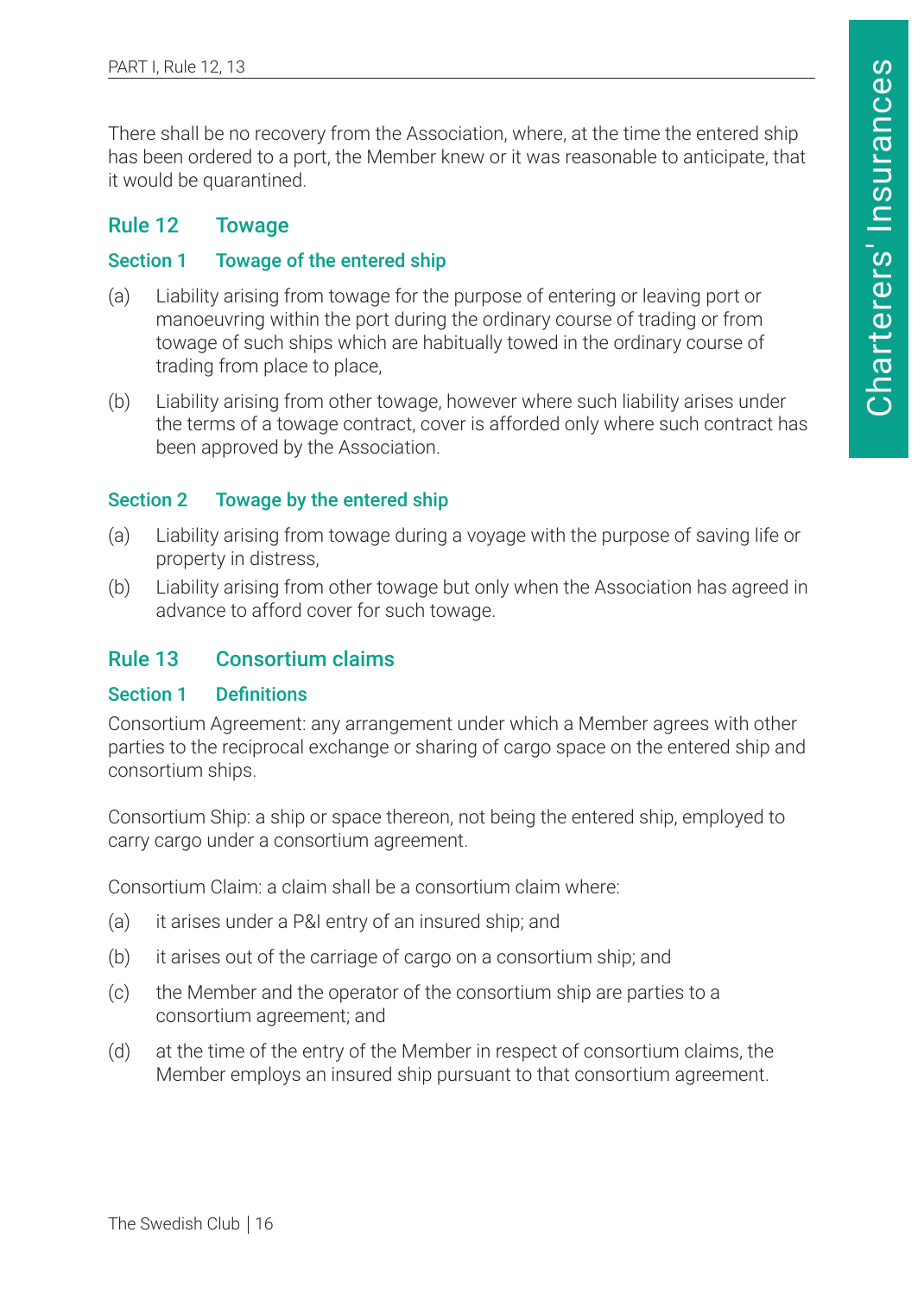#### <span id="page-17-0"></span>Section 2 Extent of cover and limitation

Unless otherwise agreed the Association is not liable for consortium claims.

A consortium agreement must be submitted and approved by the Association.

The Association's liability in respect of a consortium claim shall be limited to such sum or sums and be subject to such terms and conditions as the Association may from time to time determine and the aggregate amount recoverable from the Association and/or all other Associations participating in the Pooling Agreement for consortium claims arising out of one and the same incident or occurrence shall not exceed that limit.

#### Limitation of cover

The aggregate of all claims recoverable from the Association from any one consortium ship shall not exceed USD 350 million or the limit of the insurance, whichever is the lower, any one event, unless otherwise agreed in writing.

#### Rule 14 General Average and salvage

#### Section 1 General Average and salvage

The Member's liability for their proportion of general average, special charges, expenses or salvage in respect of the Member's interest in freight at risk, property (other than cargo) and/or bunkers owned by the Member provided always that such liability is not covered by any other insurance.

#### Section 2 Unrecoverable General Average contributions

The proportion of General Average expenditure, special charges or salvage which the Member is or would be entitled to claim from the cargo interest or from some other party to the marine adventure and which is not legally recoverable solely by reason of a breach of the contract of carriage, provided always that the Member obtained adequate General Average security. Without such security, recovery from the Association can be obtained only if the Member can prove that, at the time of delivery of the cargo, the Member neither knew nor ought to have known that there had been an occurrence of General Average nature during the voyage.

# Rule 15 Liabilities for costs

#### Section 1 Sue and labour and legal costs

Legal costs and other expenses incurred by the Member to defend or protect himself against liability which is falling or is likely to fall under these Rules and for which insurance has been effected provided the cost or expense has been approved in advance by the Association or determined by the Association in its absolute discretion to have been reasonably incurred.

Costs incurred after instructions from the Association.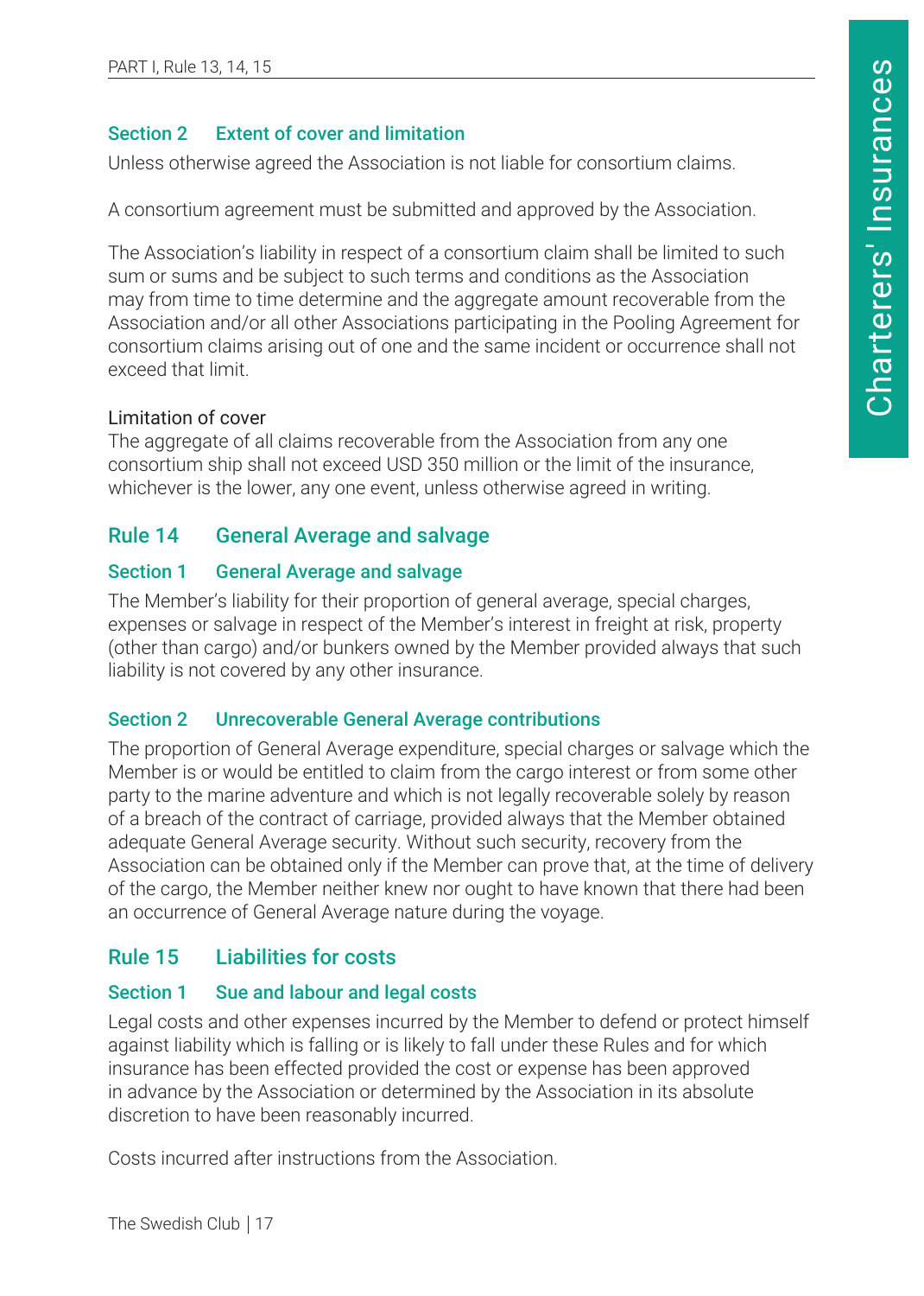#### <span id="page-18-0"></span>Section 2 Preventive costs and amounts saved

Costs incurred by the Member in order to prevent or limit liability covered by the Association under these Rules provided the costs have been approved in advance by the Association or determined by the Association in its absolute discretion to have been reasonably incurred. If such costs have been incurred jointly for the interest insured and for other interest, only such portion is compensated that falls on the interest insured.

Where the Member, as a result of a casualty or event for which he is covered under these Rules, has obtained extra revenue, saved expenses or avoided liability, which would otherwise have been incurred and which would not have been covered by the Association, the Association may deduct from the compensation an amount corresponding to the benefit obtained.

#### Rule 16 War and Strikes

#### Section 1 Perils

This insurance is to indemnify the Member in respect of those liabilities costs and expenses insured herein for liabilities, costs and expenses arising from the perils detailed below:

- (a) war civil war revolution rebellion insurrection or civil strife arising therefrom or any hostile act by or against a belligerent power;
- (b) capture, seizure, arrest, restraint, or detainment and the consequences thereof or any attempt thereat;
- (c) mines, torpedoes, bombs, or other weapons of war whether derelict or otherwise;
- (d) strikers, locked-out workmen, or persons taking part in labour disturbances, riots, or civil commotions;
- (e) any terrorist or any person acting maliciously or from a political motive;
- (f) confiscation or expropriation.

#### Section 2 **Exclusions**

This insurance shall not indemnify the Member in respect of liabilities costs and expenses arising from the following:

- (a) the outbreak of war (whether there be a declaration of war or not) between any of the following countries:
	- (i) United Kingdom
	- (ii) United States of America
	- (iii) France
	- (iv) The Russian Federation
	- (v) The People's Republic of China;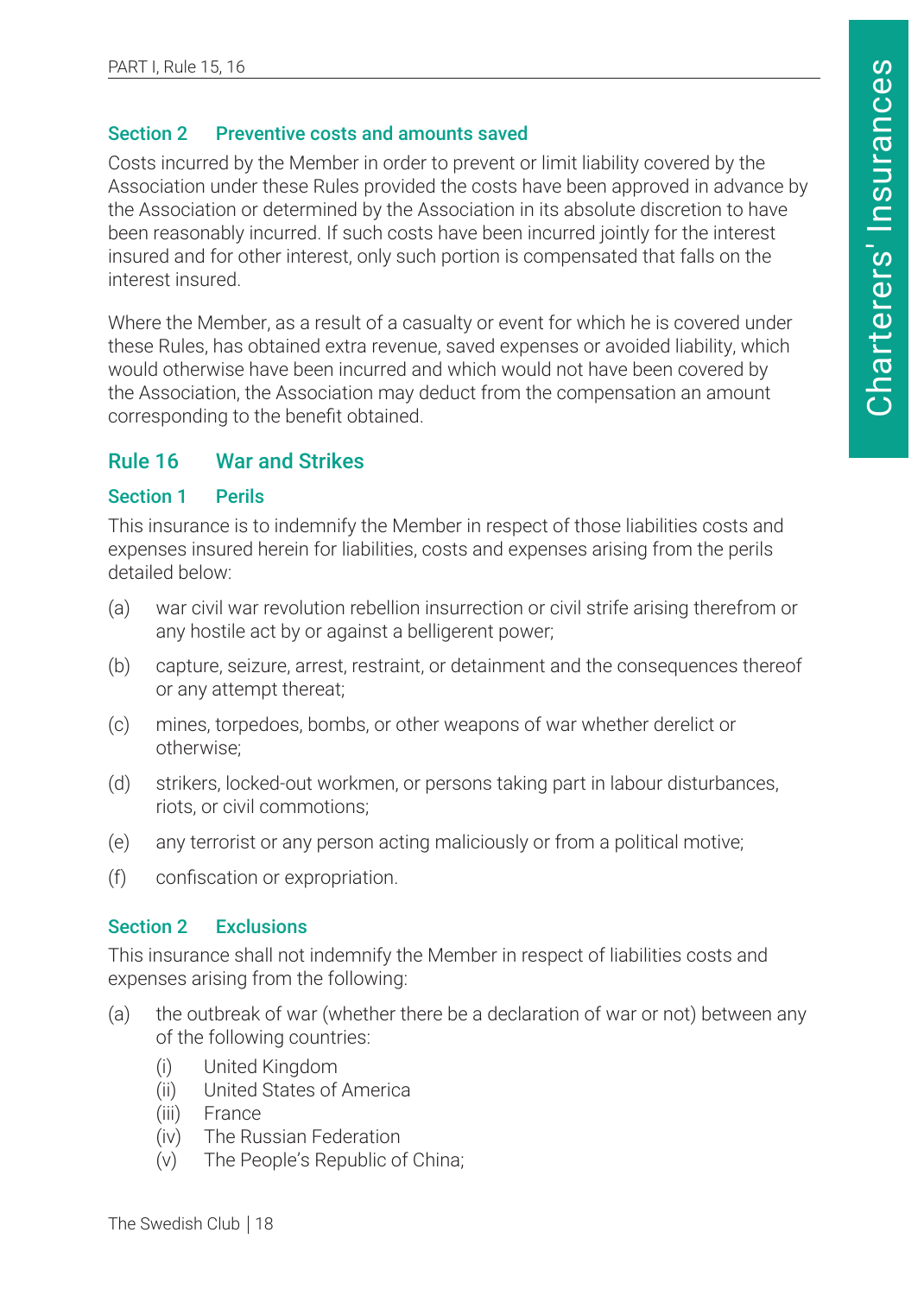- <span id="page-19-0"></span>(b) requisition either for title or use or pre-emption;
- (c) capture seizure arrest restraint detainment confiscation or expropriation by or under the order of the government or any public or local authority of the country in which the entered ship is owned or registered;
- (d) arrest restraint detainment confiscation or expropriation under quarantine regulations or by reason of infringement of any customs or trading regulations;
- (e) the operation of ordinary judicial process failure to provide security or to pay any fine or penalty or any financial cause;
- (f) piracy (but this exclusion shall not affect cover afforded by Section 1 (d) above.

#### Section 3 Termination

Insurance cover provided by this Rule may be cancelled by either the Member or the Association giving 7 days' notice. Such cancellation shall become effective on the expiry of 7 days from 2400 hours UTC (Universal Time, Co-ordinated) on the day on which notice of cancellation is issued. However, the Association agrees to reinstate this insurance subject to reaching agreement with the Member prior to the expiry of the notice period as to any new premium terms conditions and warranties that are to apply.

Whether or not such notice of cancellation has been given this insurance shall terminate automatically in the following circumstances:

- (a) the outbreak of war (whether there be a declaration of war or not) between any of the following countries:
	- (i) United Kingdom
	- (ii) United States of America
	- (iii) France
	- (iv) The Russian Federation
	- (v) The People's Republic of China;
- (b) in the event of the ship being requisitioned either for title or use.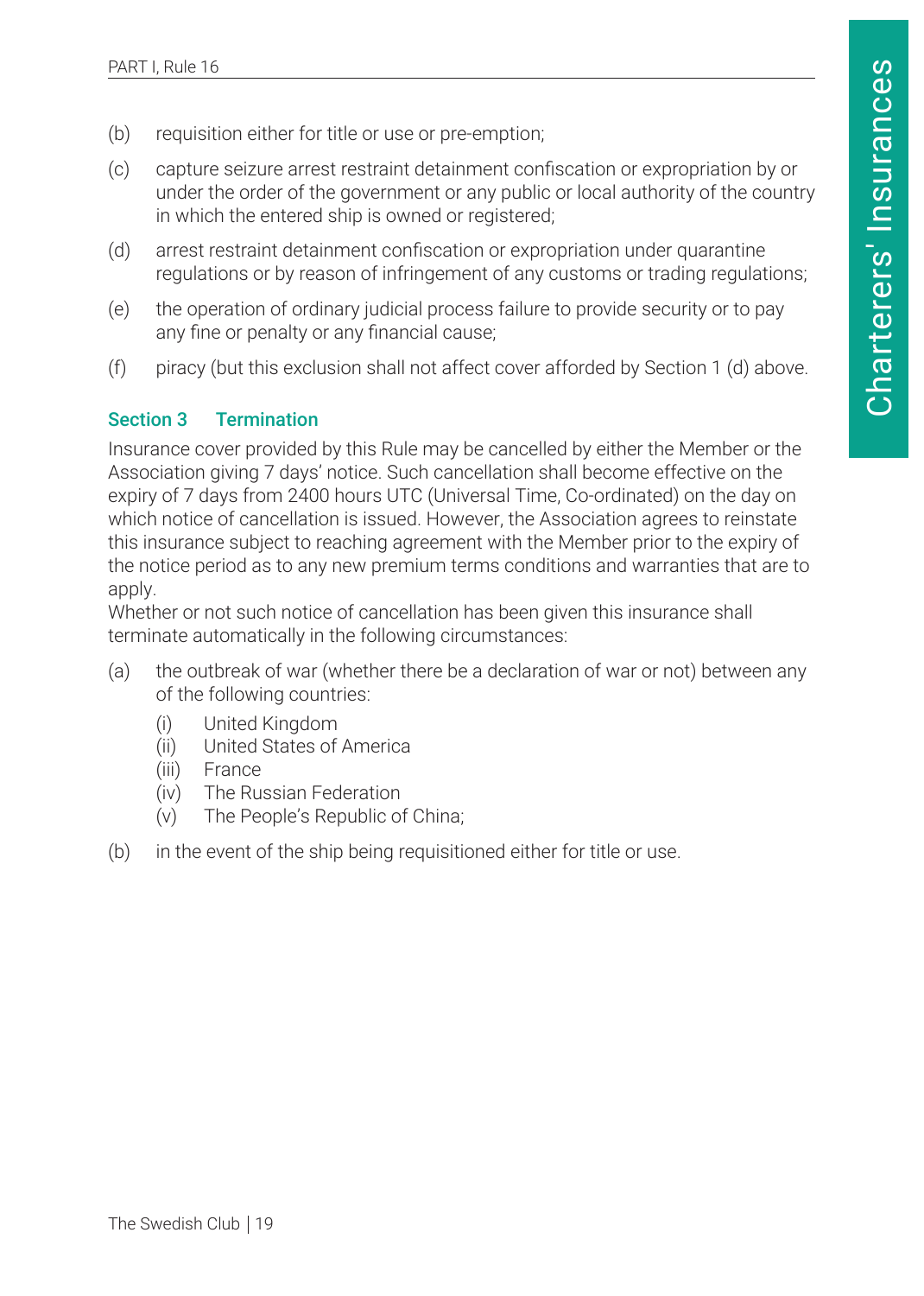# <span id="page-20-0"></span>Chapter III Conditions, exclusions and other provisions

#### Rule 17 Conditions

#### Section 1 Member's obligations with regard to classification and requirements by Classification Society, insurance, Flag State or otherwise.

Unless otherwise agreed the following conditions are terms of the insurance of the entered ship:

- 1. Classification and Insurance of the entered ship:
	- (a) The Members shall, at the time of the inception of the cover, ensure that the entered ship is classed with a Classification Society approved by the Association and use best endeavours to make sure that the entered ship remains classed throughout the period of cover.
	- (b) The Member shall use best endeavours to ensure that the entered ship complies with all the Rules, recommendations and requirements of the Classification Society relating to the entered ship within the time or times specified by the Society.
	- (c) Unless otherwise agreed by the Association, the Members shall, at the time of the inception of the cover, ensure that the entered ship is insured for Owners' P&I risks with an underwriter that is a member of 'The International Group of Protection and Indemnity Clubs'.

Where the Member is in breach of Section 1.1 of this Rule the Member shall have no right of recovery from the Association for any liability, losses, expenses or costs resulting from the breach.

2. With regards to statutory requirements:

The Member shall use best endeavours to ensure that the entered ship complies with the Flag State's or other competent authorities' requirements relating to the entered ship's design, construction, adaptation, fitment, condition, equipment, manning, safe operation, management and maritime security. Valid certificates covering such requirements, including 'The International Safety Management Code' certificates and 'The International Ship and Port Facility Code' certificates, must be maintained at all times.

If the Member fails to comply with Section 1.2 of this Rule the Association may reject to compensate liabilities, costs or expenses caused by such failure.

#### Section 2 Standard terms of contracts

The following applies to standard terms of contracts or agreements entered into by or on behalf of the Member: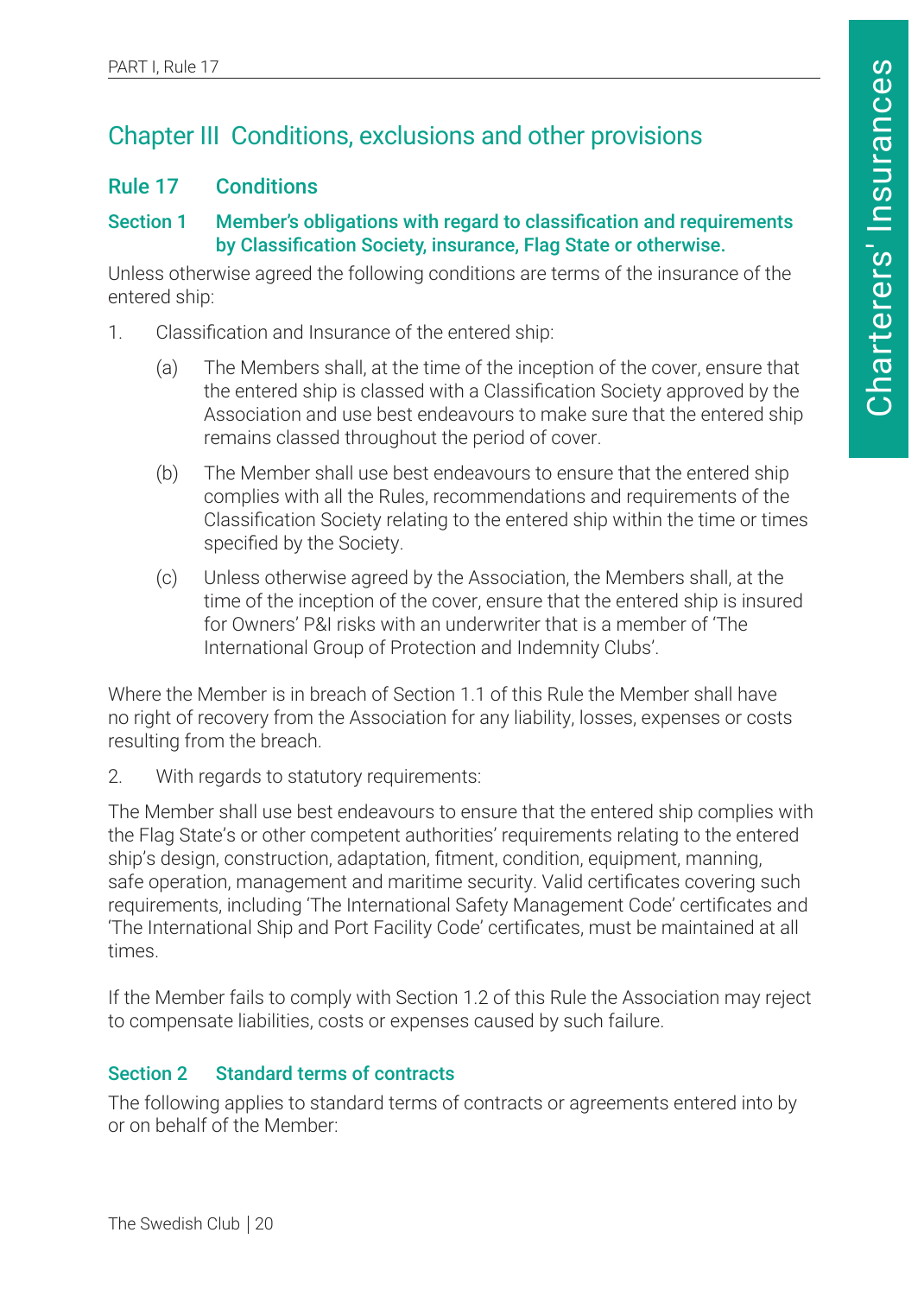<span id="page-21-0"></span>(a) Contracts for carriage of goods:

Such contracts shall not impose upon the Member a higher liability than would follow from the Hague Rules or the Hague-Visby Rules.

- (b) Contracts for through transport of goods: Such contracts shall not impose upon the Member a higher liability than would follow from any mandatory provisions applicable to any separate part of such through transport.
- (c) Contracts of service and employment: Such contracts or amendments thereto must be submitted to and approved by the Association.
- (d) Contracts for carriage of passengers: Such contracts must be submitted to and approved by the Association.
- (e) Other contracts:

Such contracts must be submitted to and approved by the Association.

There shall be no recovery from the Association for liabilities, costs or expenses which would not have arisen had the Member complied with the conditions set out above.

Upon application by the Member the Association may agree to provide insurance cover for contracts containing terms less favourable than required under (a)  $-$  (b) above.

Notwithstanding what has been said above, the Association may reject to compensate the Member for liabilities, costs or expenses arising from the Member having entered contracts or agreements on unusually burdensome terms without the approval of the Association.

#### Section 3 Regulations

The Association may issue general or particular regulations in writing.

The Association may reject any claim or reduce any sum payable in respect of claims arising as a consequence of the Member not complying with such regulations.

#### Section 4 Obligations with regard to casualties and claims

The Member must take all reasonable steps to avert or minimise liabilities, costs or expenses in respect of any casualty or event which may give rise to a claim upon the Association.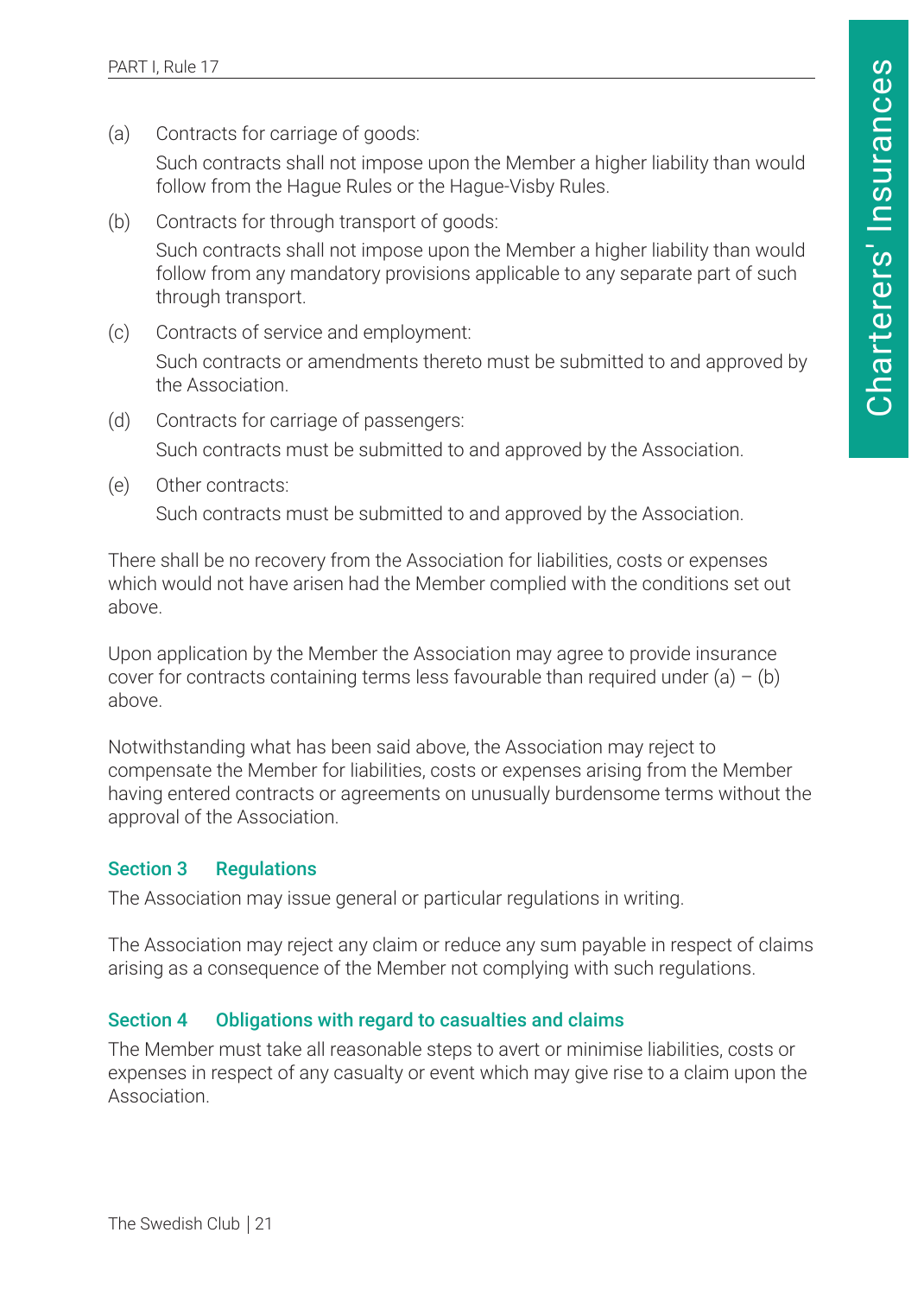<span id="page-22-0"></span>The Member must promptly notify the Association of any such casualty or event and of any related formal enquiry or legal proceedings involving the entered ship. The Member must also promptly notify the Association when a claim has been made against the Member which may give rise to a claim upon the Association.

The Member must promptly provide the Association with all documents and evidence which may be relevant to the case and must produce any person for interview or to give evidence.

The Member shall not settle or admit liability for any claim for which he may be insured by the Association without the prior consent of the Association.

Where the Member commits any breach of these obligations, the Association may reject any claim by the Member against the Association or reduce any sum payable by the Association arising out of the casualty.

Where the Member does not accept a settlement of a claim recommended by the Association, the Association's liability in respect of such claim shall be limited to the amount so recommended.

#### Section 5 Survey

The Member shall ensure that the Association is allowed access to the entered ship to conduct any surveys and investigations which the Association considers necessary.

#### Section 6 Disclosure and alteration of risk

The Member shall make full disclosure to the Association before the contract of insurance is concluded of every circumstance which would influence the Association in deciding whether and on what terms and conditions to provide cover.

The Member shall promptly disclose to the Association every change in circumstance, occurring after the conclusion of the contract of insurance, which may alter the insured risk. Where there is an alteration of risk intentionally caused or agreed to by the Member, the Association may reassess the terms and conditions of the cover provided.

Where the Member commits any breach of these obligations, the Association may reject any claim against the Association if the Association would not have concluded the contract of insurance at all or on the same terms and/or conditions had the Association known about the circumstance, or reduce any sum payable to the extent the circumstance has had relevance for the claim.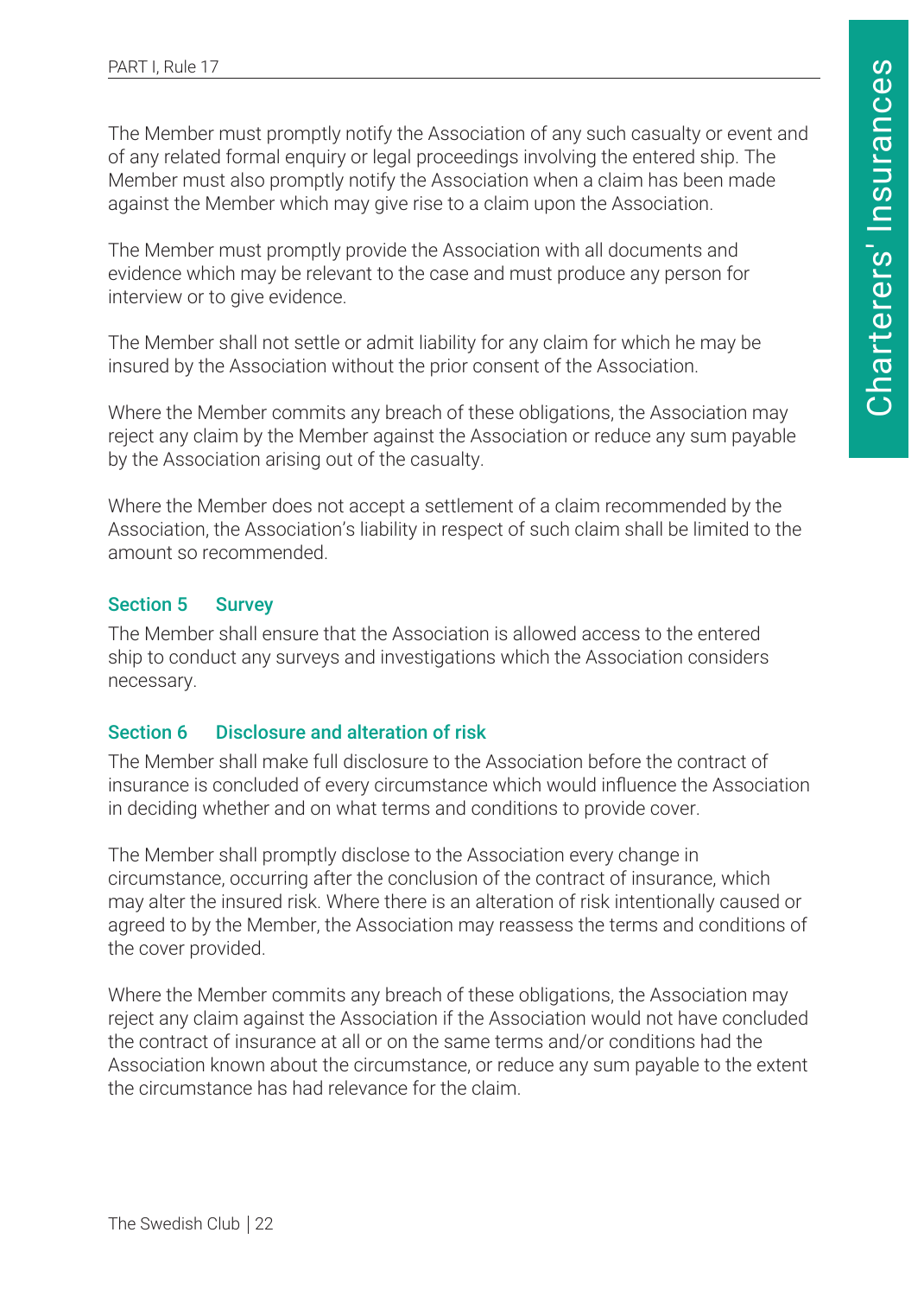#### <span id="page-23-0"></span>Rule 18 Exclusions

#### Section 1 Member's intent or gross negligence

The Association shall not be liable for liabilities, costs or expenses caused by the intentional or grossly negligent acts or omissions of the Member nor for such acts or omissions which the Member knew or ought to have known would cause liabilities, costs or expenses.

#### Section 2 General exclusions

The Association shall not be liable for:

- (a) costs or expenses incurred for the normal fulfilment of a transport obligation,
- (b) costs or expenses incurred to make the entered ship fit to receive cargo,
- (c) costs or expenses incurred to discharge, reload, restow, store or transship cargo or other similar measures caused by overloading, bad trim or incorrect stowage of the entered ship,
- (d) liability in relation to specie, bullion and precious metals or stones, plate or other objects of a rare or precious nature, cash, bank notes or other forms of currency, bonds or other negotiable instruments unless the carriage thereof has been approved by the Association,
- (e) liabilities, costs and expenses arising out of salvage or wreck removal operations conducted by the entered ship except for the purpose of saving or attempting to save life at sea,
- (f) loss of or damage to containers or similar articles of transportation owned, borrowed, leased or bought under reservation of title by the Member,
- (g) liabilities, costs or expenses arising out of the failure to arrive or late arrival of the entered ship at the port or place of loading or the failure to load any particular cargo in the entered ship,
- (h) liabilities, costs or expenses arising out of intentional discharge of cargo at a port or place other than that stipulated in the contract of carriage,
- (i) the Member's loss of time, freight or other revenue or Member's liability towards an owner or sub-charterer to pay such loss, extra fuel consumption, port charges or other similar expenses, unless covered under Rule 8 Section 1.
- (j) liabilities, costs or expenses arising out of the entered ship carrying contraband or being employed in blockade running or in an unlawful trade or in a trade which under the circumstances is imprudent, unsafe, unduly hazardous or improper,
- (k) loss arising out of irrecoverable debts or out of the insolvency of any person,
- (l) liabilities, cost or expenses arising out of the Member's failure to comply with the entered ship's cargo securing manual.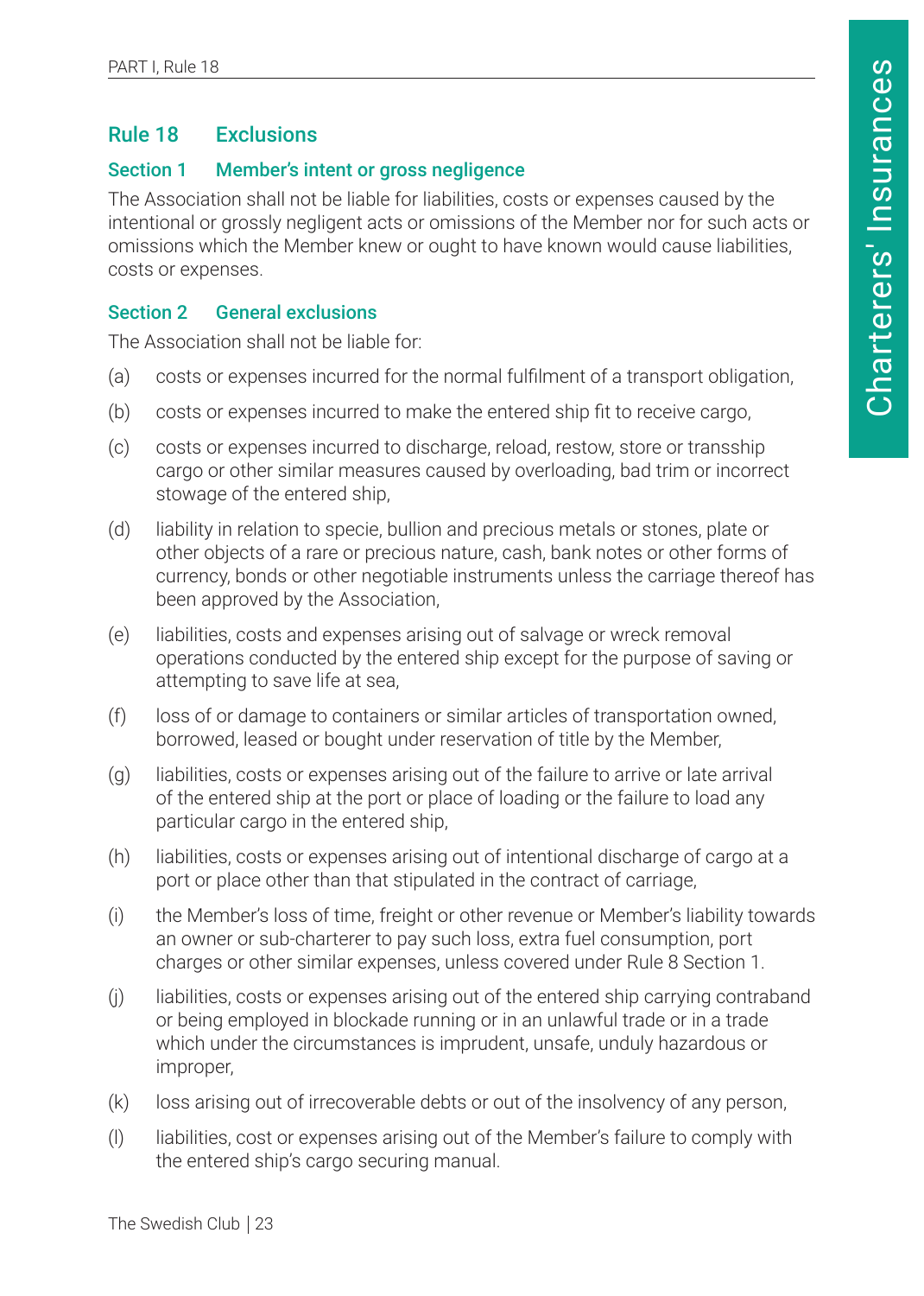#### <span id="page-24-0"></span>Section 3 Exclusions for certain operations

The cover afforded by the Association shall exclude liabilities, costs or expenses arising out of

- (a) salvage operations, including wreck removal, performed by the Member unless incurred for the purpose of saving or attempting to save life at sea or incurred by a professional salvor and for salvage ships or other ships intended to be used for salvage operations when the liability arises as a result of any salvage service or attempted salvage service unless the Association has agreed in advance to afford cover for such operation,
- (b) drilling or production operations for ships constructed or adapted for the purpose of carrying out drilling operations in connection with oil or gas exploration or production, including any accommodation unit moored or positioned on site as an integral part of any such operations,
- (c) specialist operations, meaning for dredgers when the liability arises as a result of dredging operations, blasting, pile-driving, well-intervention, cable or pipelaying, construction, installation or maintenance work, core sampling, depositing of soil, power generation and decommissioning to the extent the liabilities, costs and expenses arise as a consequence of
	- (i) claims which are brought by a party for whose benefit the work has been performed, or by a third party in respect of the specialist nature of the operation; or
	- (ii) the failure to perform such specialist operations by the Member or the fitness for purpose or quality of the Member's work, products or services; or
	- (iii) any loss of or damage to the contract work

save for loss of life, injury or illness of crew and another personnel onboard the entered ship, the wreck removal of the entered ship, and oil pollution from the entered ship, or the threat thereof, to the extent such liability is covered by these Rules,

- (d) disposal operations unless carried out as an incidental part of other commercial activities not being a specialist operation mentioned above for ships used in the operation of pile-driving, pipe or cable laying or blasting when the liability arises as a result of such operations,
- (e) the operation by the Member of submarines, mini-submarines and diving bells and activities of professional or commercial divers where the Member is responsible for such activities save for
	- (i) activities arising out of salvage operations
	- (ii) incidental diving operations carried out in relation to the inspection, repair or maintenance of the entered ship; and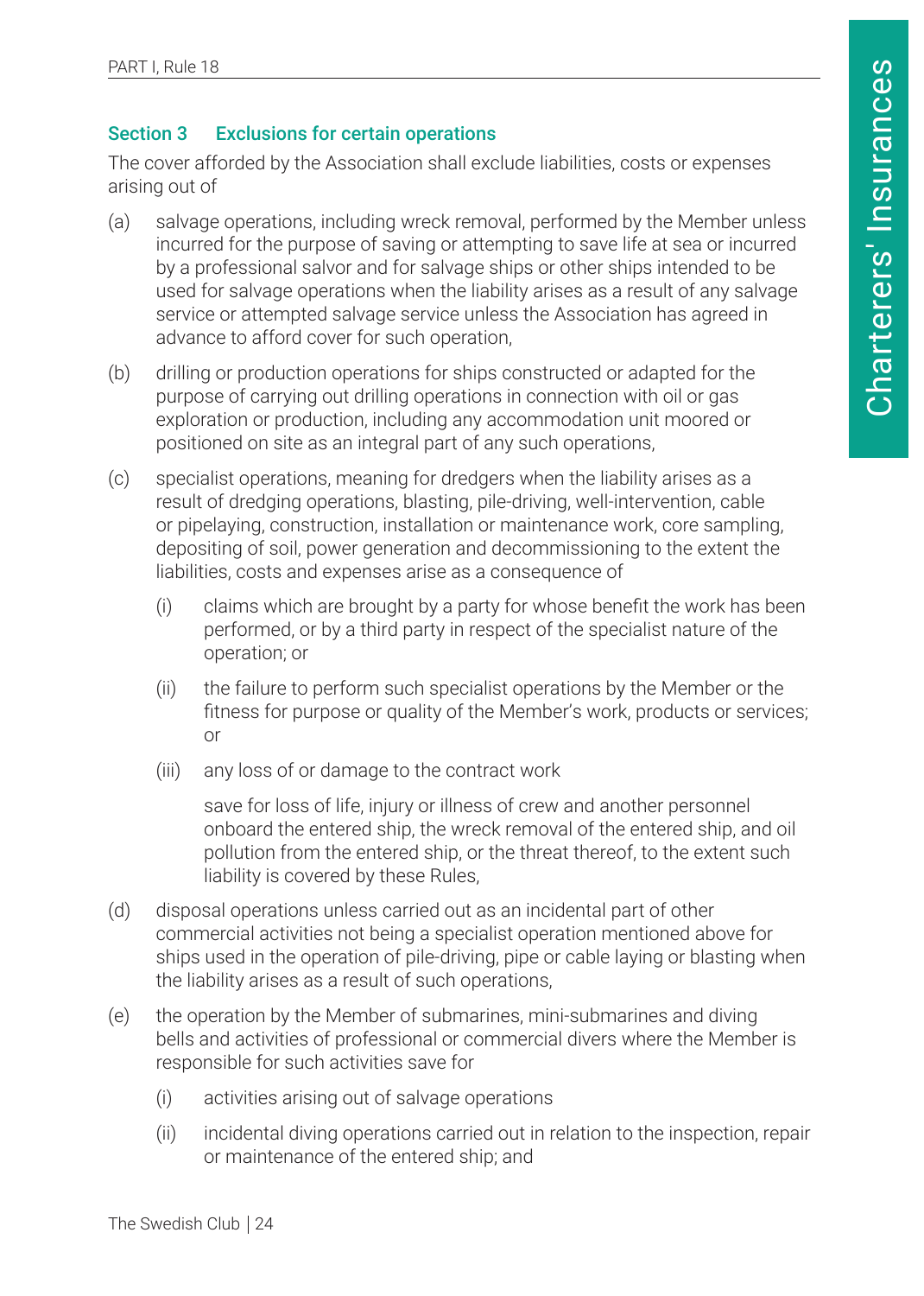<span id="page-25-0"></span>(iii) recreational diving activities

for semi-submersible heavy lift ships or any other ships designed exclusively for the carriage of heavy lift cargo when the liability arises for loss of, damage to, or wreck removal of, or destruction of cargo carried on board, save to the extent that such cargo is being carried under the terms of a contract approved in advance by the Association,

- (f) loss of or damage to or wreck removal of cargo carried on a semi-submersible heavy lift ship or any other ship designed exclusively for the carriage of heavy lift cargo, save to the extent that such cargo is being carried under the terms of a contract on Heavycon terms or any other terms approved by the Association for ships used for special operations when the liability arises as a result of such operations save for loss of life, injury or illness of crew and other personnel onboard the entered ship, the wreck removal of the entered ship, and oil pollution from the entered ship, or the threat thereof, to the extent the liability is covered by these Rules,
- (g) in respect of non-marine personnel employed otherwise than by the Member where the ship operates as an accommodation unit unless there has been a contractual allocation of risk between the Member and the employer of the personnel and the contract includes a knock for knock agreement which has been approved by the Association,
- (h) hotel and restaurant guests, other visitors, and catering crew where the ship is moored, otherwise than on a temporary basis, and is open to the public as a hotel, restaurant, bar, and/or other place of entertainment.

#### Section 4 Sanctions

The Association shall not be liable for liabilities, costs or expenses:

- (a) where the reimbursement or any payment in respect thereof would expose the Association to the risk of being or becoming subject to any sanction, prohibition or adverse action under United Nations Resolutions or the trade or economic sanctions, laws or regulations of the European Union, United Kingdom, United States of America or another significant state power,
- (b) in respect of that part of any liabilities, costs and expenses which is not recovered by the Association under any reinsurance arranged by the Association because of a shortfall in any recovery from any reinsurer by reason of the reinsurer being exposed to any sanction, prohibition or adverse action against them under United Nations Resolutions or the trade or economic sanctions, laws or regulations of the European Union, United Kingdom, United States of America or another significant state power or the risk thereof if payment were to be made by such parties or reinsurers.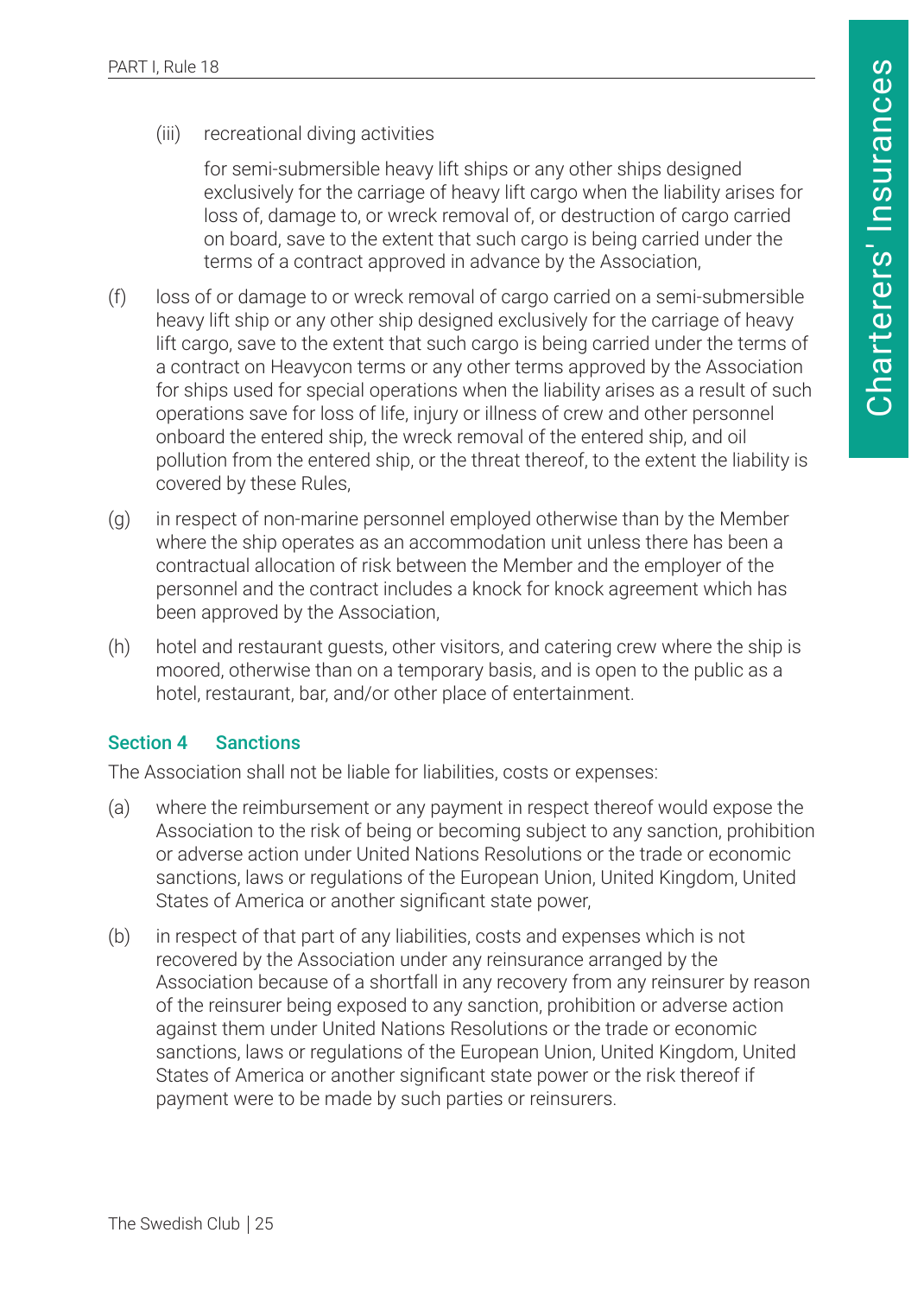<span id="page-26-0"></span>For the purposes of this Rule "shortfall" includes any failure or delay in recovery by the Association by reason of such parties or reinsurers making payment into a designated account in compliance with the requirements of United Nations Resolutions or the trade or economic sanctions, laws or regulations of the European Union, United Kingdom, United States of America or another significant state power.

The provisions of this Section shall cease to apply in respect of any shortfall to the extent the same is subsequently recovered by the Association under any reinsurance arranged by the Association.

#### Section 5 Other insurance

The Association shall not be liable for liabilities, costs or expenses in connection with claims, disputes or proceedings in respect of the entered ship, which are recoverable under any other insurance.

The Association shall not be liable for any franchise, deductible or deductions of a similar nature borne by the Member under any other insurance nor for costs and expenses incurred in connection therewith.

#### Section 6 Nuclear risks

The cover afforded by the Association shall exclude liabilities, costs or expenses directly or indirectly caused by or contributed to by or arising from:

- (a) ionising radiations from or contamination by radioactivity from any nuclear fuel or from any nuclear waste or from the combustion of nuclear fuel,
- (b) the radioactive, toxic, explosive or other hazardous or contaminating properties of any nuclear installation, reactor or other nuclear assembly or nuclear component thereof,
- (c) any weapon or device employing atomic or nuclear fission and/or fusion or other like reaction or radioactive force or matter,
- (d) the radioactive, toxic, explosive or other hazardous or contaminating properties of any radioactive matter.

However, the Association may cover liabilities, costs or expenses arising out of the carriage of "excepted matter" as defined in Section 26 (1) of the Nuclear Installations Act 1965 of the United Kingdom, or any amendments thereof, provided that it is carried as cargo and that the carriage has been approved by the Association. "Excepted matter" consists of radioisotopes which are used or intended to be used for industrial, commercial, agricultural, medical or scientific purpose, natural uranium and depleted uranium.

This section shall override anything contained in these Rules inconsistent therewith.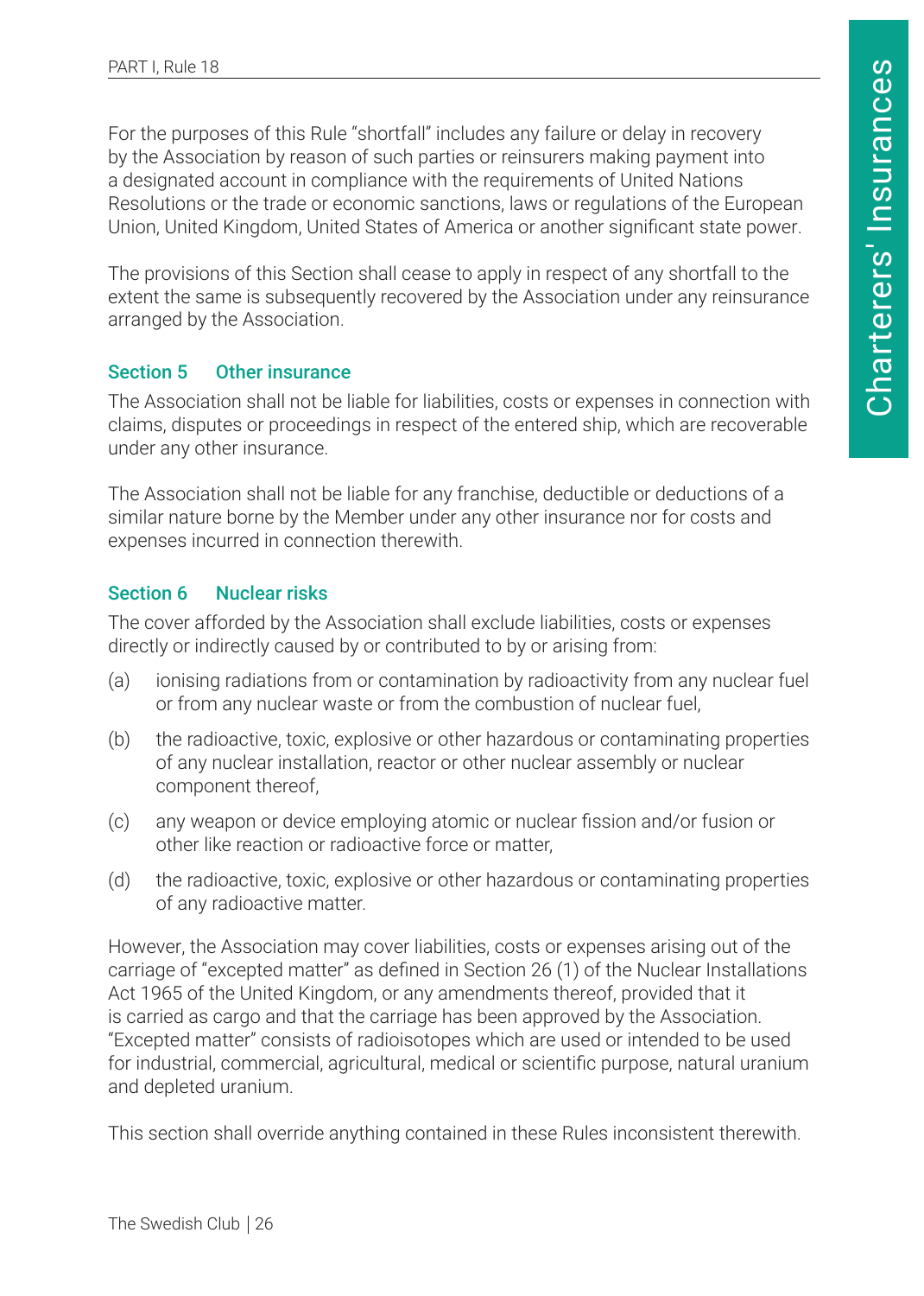#### <span id="page-27-0"></span>Section 7 Bio-chemical risks

The cover afforded by the Association shall exclude loss, damage, liabilities, costs or expenses directly or indirectly caused by or contributed to by or arising from any chemical, biological, bio-chemical or electromagnetic weapon.

#### Section 8 Cyber attack exclusion

The cover afforded by the Association shall exclude liabilities, costs or expenses directly or indirectly caused by or contributed to by or arising from the use or operation, as a means for inflicting harm, of any computer, computer system, computer software programme, malicious code, computer virus or process or any other electronic system.

Subject to the conditions, limitations and exclusions of the policy to which this clause attaches, the indemnity otherwise recoverable hereunder shall not be prejudiced by the use or operation of any computer, computer system, computer software programme, computer process or any other electronic system, if such use or operation is not as a means for inflicting harm.

Where this section is endorsed on policies covering risks of war, civil war, revolution, rebellion, insurrection, or civil strife arising therefrom, or any hostile act by or against a belligerent power, or terrorism or any person acting from a political motive, this section shall not operate to exclude losses (which would otherwise be covered) arising from the use of any computer, computer system or computer software programme or any other electronic system in the launch and/or guidance system and/or firing mechanism of any weapon or missile.

#### Section 9 Corona virus exclusion

The Association shall not be liable for:

- 1. Any loss, damage, liability, cost, or expense directly arising from the transmission or alleged transmission of:
	- (a) Coronavirus disease (COVID-19);
	- (b) Severe Acute Respiratory Syndrome Coronavirus 2 (SARS-CoV-2); or
	- (c) any mutation or variation of SARS-CoV-2; or from any fear or threat of (a), (b) or (c) above;
- 2. Any liability, cost or expense to identify, clean up, detoxify, remove, monitor, or test for a), b) or c) above;
- 3. Any liability for or loss, cost or expense arising out of any loss of revenue, loss of hire, business interruption, loss of market, delay or any indirect financial loss, howsoever described, as a result of any of a), b) or c) above or the fear or the threat thereof.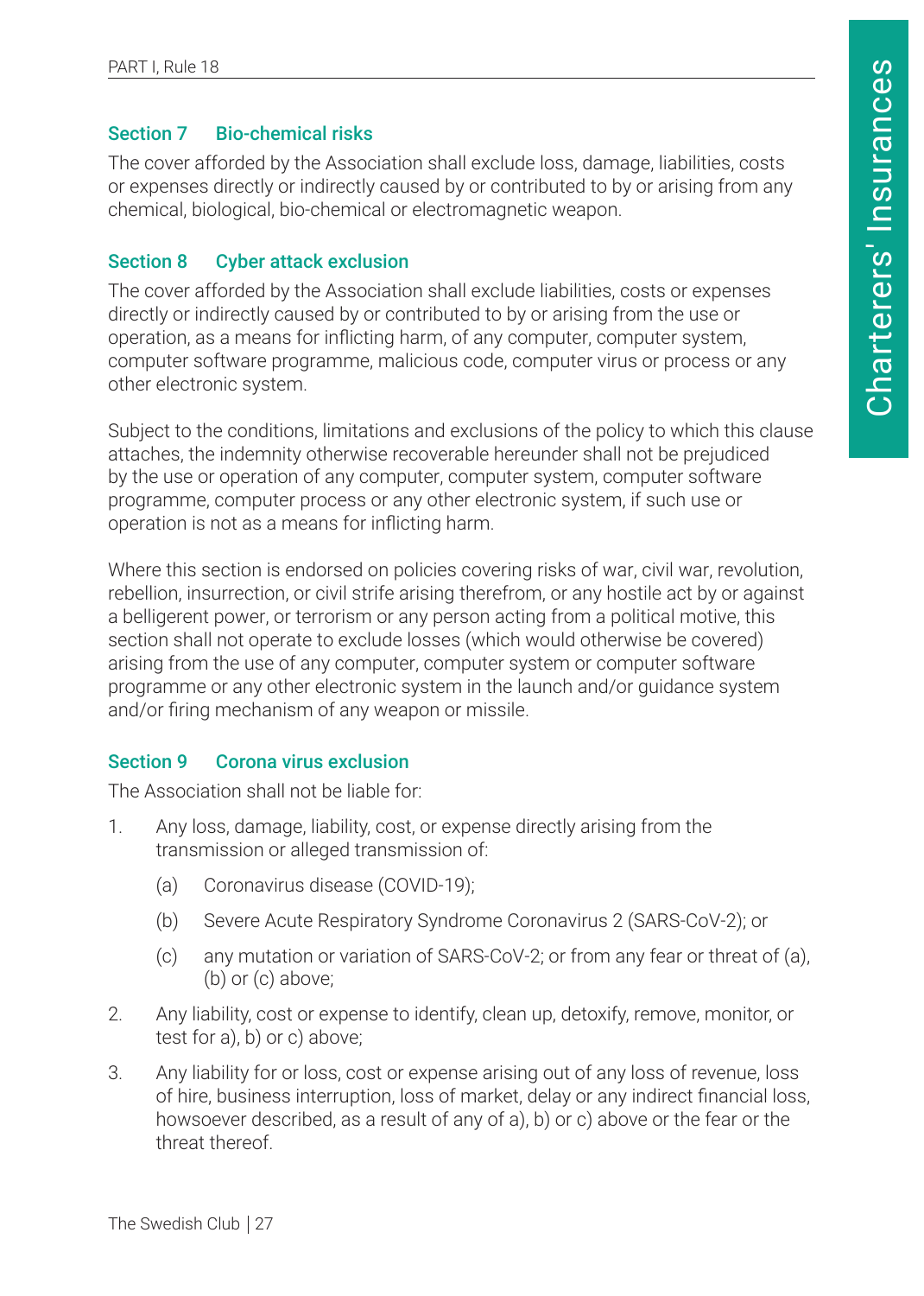#### <span id="page-28-0"></span>Other Provisions

#### Rule 19 Security for claims and certificates

In no circumstances shall the Association be obliged to provide security to obtain the release of or to prevent the arrest or attachment of the entered ship or of any property or assets of the Member.

The Member shall upon demand reimburse to the Association such sum or sums as the Association has paid on behalf of the Member under any bail, guarantee, certificate or security whatsoever provided by the Association to the extent that such payment in the opinion of the Association is in respect of liabilities, costs and expenses not recoverable from the Association.

# Rule 20 Set-off

The Association shall be entitled to set off any amount due from the Member under these Rules or under any other policy against any amount due to the Member from the Association.

#### Rule 21 Right of recourse

For any amount paid by the Association to the Member or to a claimant, the Member's right of recovery from third parties is transferred to the Association, which is entitled to collect any amount recovered.

The Association has a right of recourse against the Member for any amount which the Association has paid on behalf of the Member and for which the Member is not entitled to compensation under these Rules.

# Rule 22 Time bar

The Member's claim against the Association shall be extinguished if he:

- (a) fails to notify the Association of any casualty or event or claim referred to in Rule 17 Section 4 within six months after he has knowledge thereof,
- (b) fails to claim compensation from the Association within three years after having discharged liability or having paid costs or expenses.

Where the Member's claim against the Association has not been extinguished earlier, his right to claim compensation shall be extinguished after ten years from the time of the casualty or other event. However, where final judgement or adjustment has to be awaited before a claim for compensation from the Association can be made, the claim shall not be extinguished until one year after such judgement or adjustment having acquired legal force.

Where the Association has requested the Member in writing to submit his claim against the Association for decision in accordance with Rule 25 within a specific time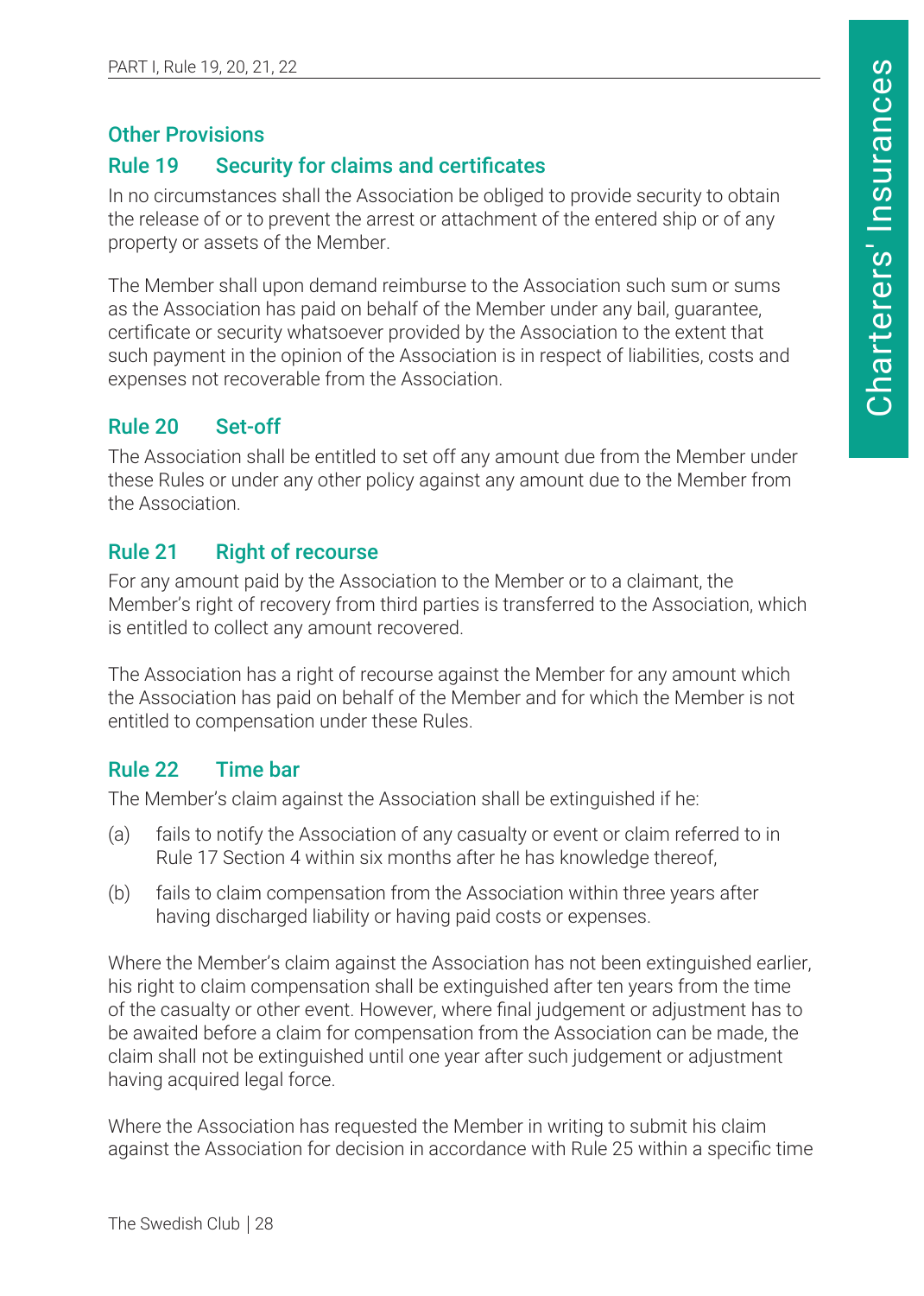<span id="page-29-0"></span>which shall not be shorter than six months, the Member's rights to compensation shall be extinguished if he fails to comply with the request.

#### Rule 23 Payment by the Association

Payment to the Member of any sums due shall fully discharge the Association of its liabilities under these Rules unless otherwise agreed.

#### Rule 24 Forbearance

No act, omission, course of dealing, forbearance, delay or indulgence by the Association shall constitute a waiver of the Association's rights under these Rules.

#### Rule 25 Disputes

The contract of insurance shall be governed by Swedish law subject to the right of the Association under Rule 30 to enforce its right of lien. Disputes arising out of the contract of insurance shall be decided by a Swedish Average Adjuster or at the request of either party be referred to arbitration in Gothenburg in accordance with Swedish law.

#### Rule 26 Omnibus clause

The Association shall have the absolute discretion to compensate the Member for liabilities, costs or expenses as referred to in the first paragraph of Rule 2 even where such compensation would not have followed under these Rules.

#### Rule 27 Period of insurance

The cover afforded by the Association as set out in these Rules is for liabilities arising out of an event during the period of insurance.

Unless otherwise agreed by the Association the period of insurance shall be on Annual basis.

The period of insurance shall commence on the date stated in the policy of insurance issued by the Association and shall continue until the date of expiry unless it has been terminated or has ceased in accordance with these Rules.

#### Rule 28 Insurance premium tax

The Member shall be liable to pay any tax or other fiscal demand relating to premiums or other sums due under the insurance policy. In the event that the Association has become liable for any such tax or fiscal demand, the Member shall reimburse the Association on demand.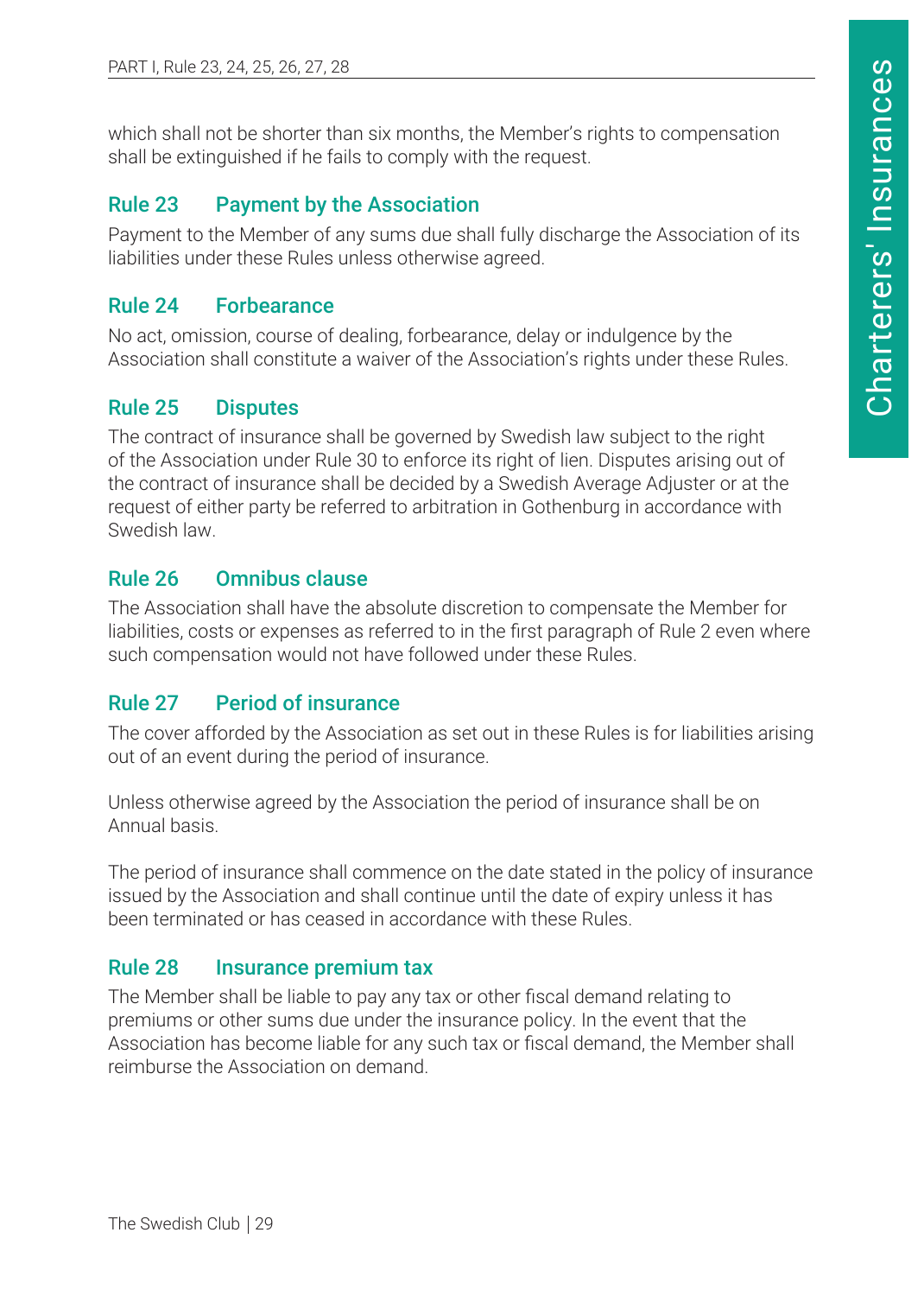#### <span id="page-30-0"></span>Rule 29 Premiums and deductibles

Premiums for the policy year to come are decided annually by the Association. Unless otherwise agreed the premium is due for payment in four equal instalments during the period of insurance.

Deductibles for the policy year to come are decided annually by the Association or otherwise agreed with the Member.

The deductible for cargo liability shall apply for each single voyage, all other deductibles shall apply on each accident or occurrence. There shall be one deductible per event unless different types of liabilities are involved in which case each type of liability shall carry one deductible.

#### Rule 30 Right of lien for amounts due to the Association

The Association shall be entitled to a lien on the Member's assets, property or any chartered or owned ships for all premiums and any other amounts due to it under these Rules. Such lien shall be in addition to and in no way be construed as a waiver or amendment to any other contractual or maritime lien, which the Association may expressly or impliedly possess in respect of the said assets, property or any chartered or owned ships. In order to exercise this right and notwithstanding Rule 25 the Association may take action and/or commence proceedings to enforce its right of lien in any jurisdiction in accordance with local law in such jurisdiction.

# Rule 31 Termination

It shall be a condition precedent of the Member's right to recover from the Association in respect of any liabilities, costs or expenses that all premiums and other amounts due by the Member to the Association shall have been paid in full. Where the premium is not paid timeously, the Association shall not be liable and shall have the right to terminate the period of insurance on three days' written notice.

Where the premium is paid before such termination, the Association shall be liable from the date of payment only.

Where the premium for an ensuing period, an additional premium is not paid without delay, the Association shall have a right either to serve a written reminder regarding the date of payment, whereupon the Association shall be relieved from liability after seven days, or to terminate the period of insurance on three days' written notice.

Where the period of insurance and/or the entry of a ship is terminated or has become terminated due to the non-payment of premiums at a time when premiums or any other sums due to the Association are outstanding, it is agreed that the Association is entitled to a lien as provided for in Rule 30.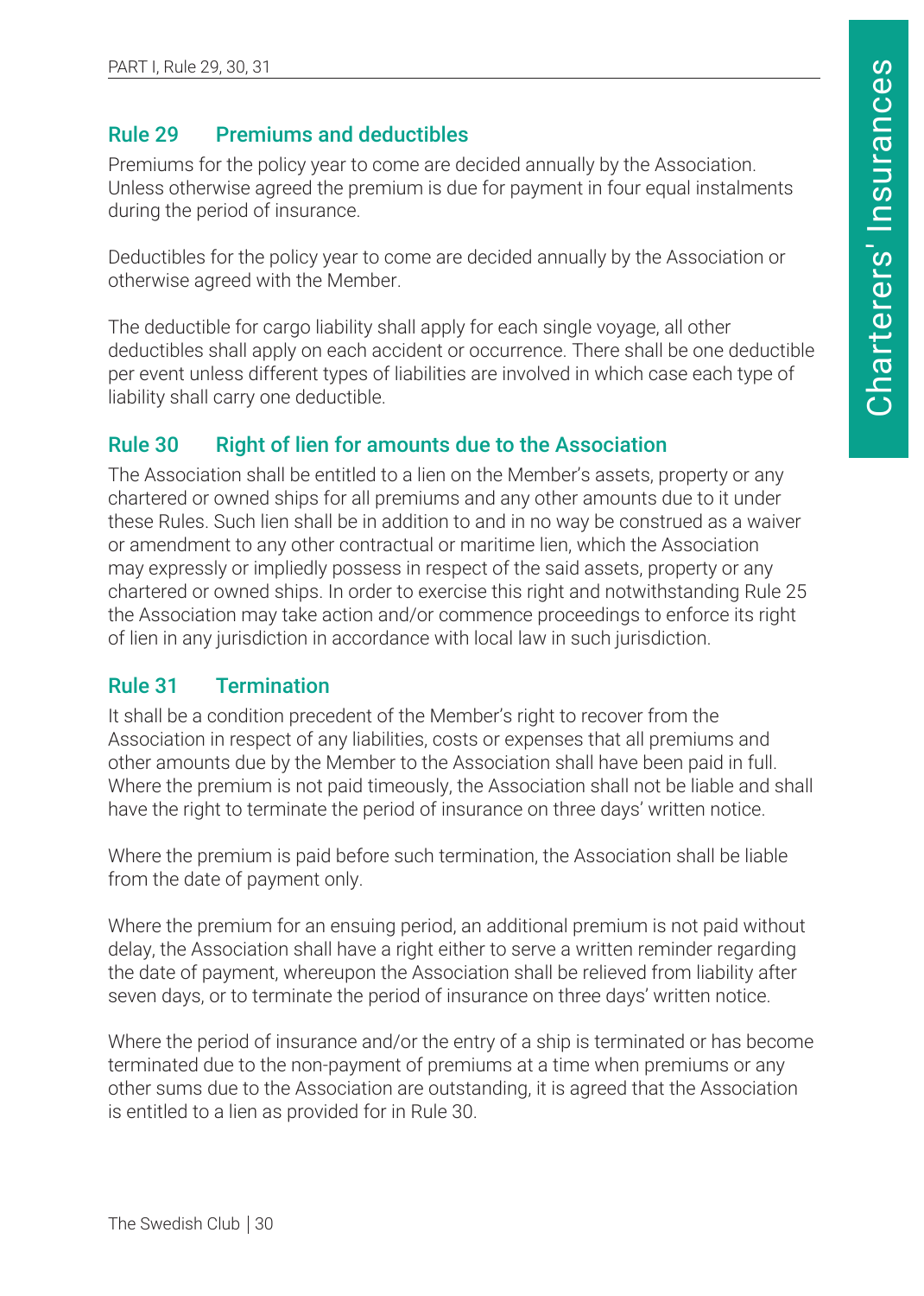<span id="page-31-0"></span>The Association may further terminate the period of insurance:

- (a) with immediate effect upon notification, at an event referred to in Rule 18 Section 1,
- (b) on three days' notice, where the Member has failed to pay, when due and demanded, any sums other than premiums,
- (c) on seven days' notice, where the Member has failed to comply with regulations issued by the Association,
- (d) on fourteen days' notice, where the Member becomes bankrupt or otherwise insolvent,
- (e) on thirty days' notice, without giving any reason.
- (f) on such notice as the Association may decide, where, in the opinion of the Association, the Member has exposed or may expose the Association to the risk of being or becoming subject to a sanction, prohibition or other adverse action under United Nations Resolutions or the trade or economic sanctions, laws or regulations of the European Union, United Kingdom, United States of America or other significant state power.

#### Rule 32 Cesser

The Member shall cease to be insured by the Association:

- (a) where the entered ship is posted at Lloyd's as missing or is missing for thirty days since last heard of, whichever is the earlier,
- (b) where the entered ship becomes a total loss or is accepted by the Hull insurance as being a constructive, compromised or arranged total loss,
- (c) Unless otherwise agreed by the Association, where the entered ship is transferred to a new owner by sale or otherwise or the operation of the entered ship is transferred to another company or manager, in which case the insurance shall cease at the time of such transfer,
- (d) where the entered ship is requisitioned, in which case the insurance shall cease at the time of such requisition,
- (e) where the entered ship, with the knowledge of the Member, is being used to carry contraband or employed in blockade running or in an unlawful trade,
- (f) where the Member is in breach of Rule 17, Section 1 (a).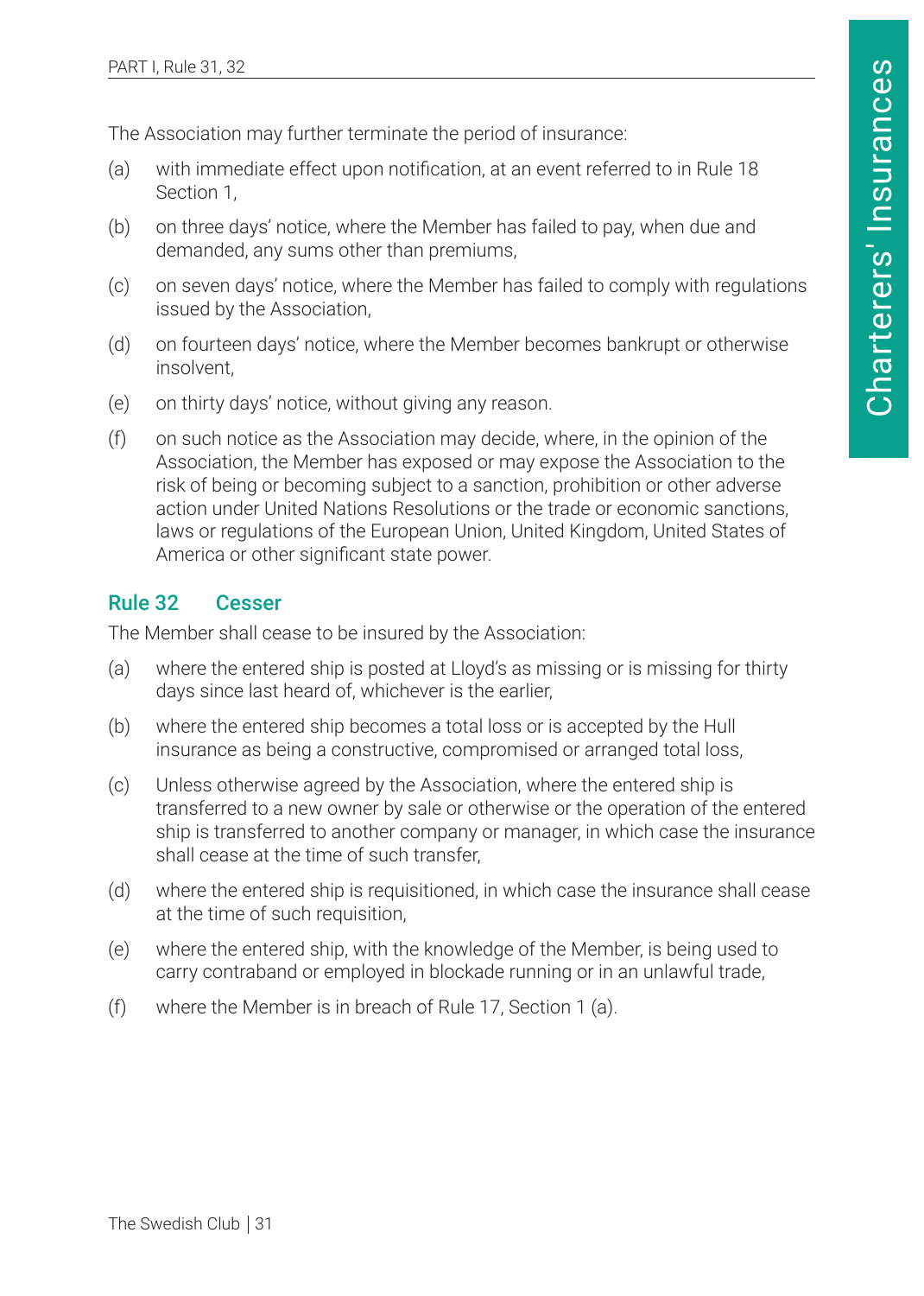#### <span id="page-32-0"></span>Rule 33 Effect of termination and cesser

Termination or cesser of the insurance shall have the following effect:

The Member shall remain liable for all premiums due for the current or previous policy years up to the date of termination or cessation but shall be entitled to a refund of premiums paid which refer to a period after that date.

The Association shall remain liable for all claims under these Rules arising out of events which occurred prior to the date of termination or cessation provided that premiums due shall have been paid.

#### Rule 34 Laid-up returns

The Member is not entitled to laid-up returns.

#### Rule 35 Joint members and co-assureds

#### Joint Members

The Association may allow several Members to be covered jointly (Joint Members) by the same insurance on the following conditions unless otherwise agreed.

The Joint Members shall be jointly and severally liable for all sums due to the Association.

The Association may fully discharge its obligations with regards to payment under these Rules by payment to any one of the Joint Members.

Any communication by the Association to any one of the Joint Members or any other insured party shall be deemed to be communicated to all. Failure by any one of the Joint Members or any other insured party to disclose material information shall be deemed to be the failure of all.

Act or omission of any one of the Joint Members or any other insured party which causes the insurance to cease or which entitles the Association to terminate the insurance or to reject or reduce any compensation shall be deemed an act or omission of all.

The liability of the Association to the Joint Members shall not exceed the limitation under the third paragraph of Rule 2 had the Member of the entered ship been the sole Member, except where the Joint member is:

- (a) any person interested in the operation, management or manning of the entered ship,
- (b) the holding company or the beneficial owner of the Member or of any Joint Member falling within category (a) above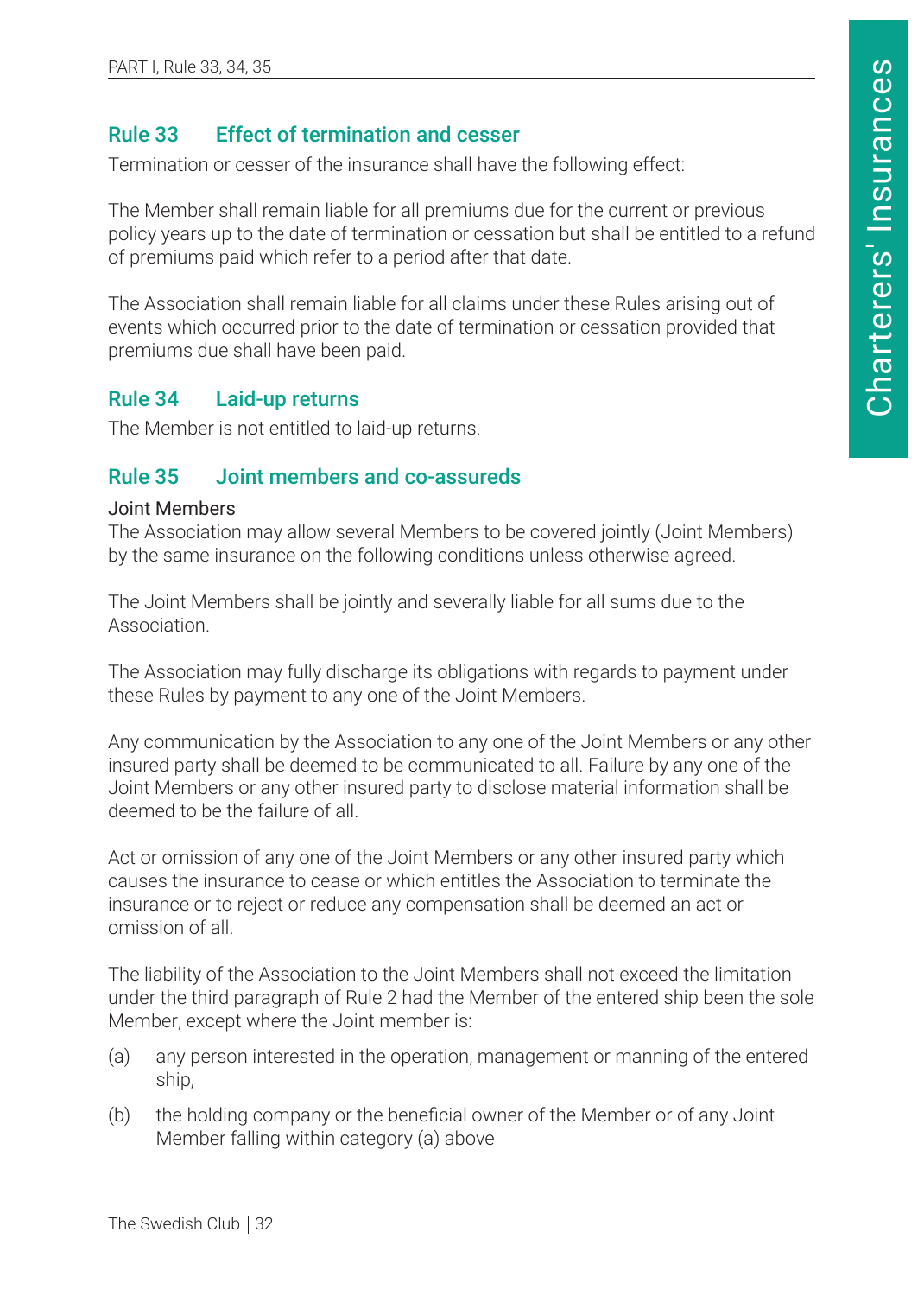and provided that the liability arises out of operations and/or activities customarily carried on by or at the risk and responsibility of the Charterer and which is within the scope of the cover afforded by these Rules and any special terms set out in the Certificate of Entry.

Any liability of the parties insured to one another shall neither be excluded nor discharged by reason of a common insurance. Payment to one of the parties insured in respect of any liabilities, losses, costs or expenses shall operate only as satisfaction but neither exclusion nor discharge of the liability of that party to the other parties insured.

#### Co-assureds

The Association may allow other parties to become co-assureds under a Member's insurance on the following conditions unless otherwise agreed.

The liability of the association to co-assureds shall be limited to liabilities, costs or expenses which the co-assured is found liable to pay for loss or damage which is properly the responsibility of the Member and which the Member would have incurred if the claim had been pursued against him and which would have been reimbursed by the Association under these Rules.

The Association may fully discharge its obligations with regards to payment under these Rules by payment to any one of the co-assureds or to any other insured party in respect of that loss or damage.

Any communication by the Association to any one of the co-assureds or any other insured party shall be deemed to be communicated to all. Failure by any one of the co-assureds or any other insured party to disclose material information shall be deemed to be the failure of all.

Any act or omission of any one of the co-assureds or any other insured party which causes the insurance to cease or which entitles the Association to terminate the insurance or to reject or reduce any compensation shall be deemed an act or omission of all.

The liability of the Association to the co-assureds shall not exceed the limitation under the third paragraph of Rule 2 had the claim been pursued against the Charterer of the entered ship.

Any liability of the parties insured to one another shall neither be excluded nor discharged by reason of a common insurance. Payment by the Association to one of the parties insured in respect of any liabilities, losses, costs or expenses shall operate only as satisfaction but neither exclusion nor discharge of the liability of that party to the other parties insured.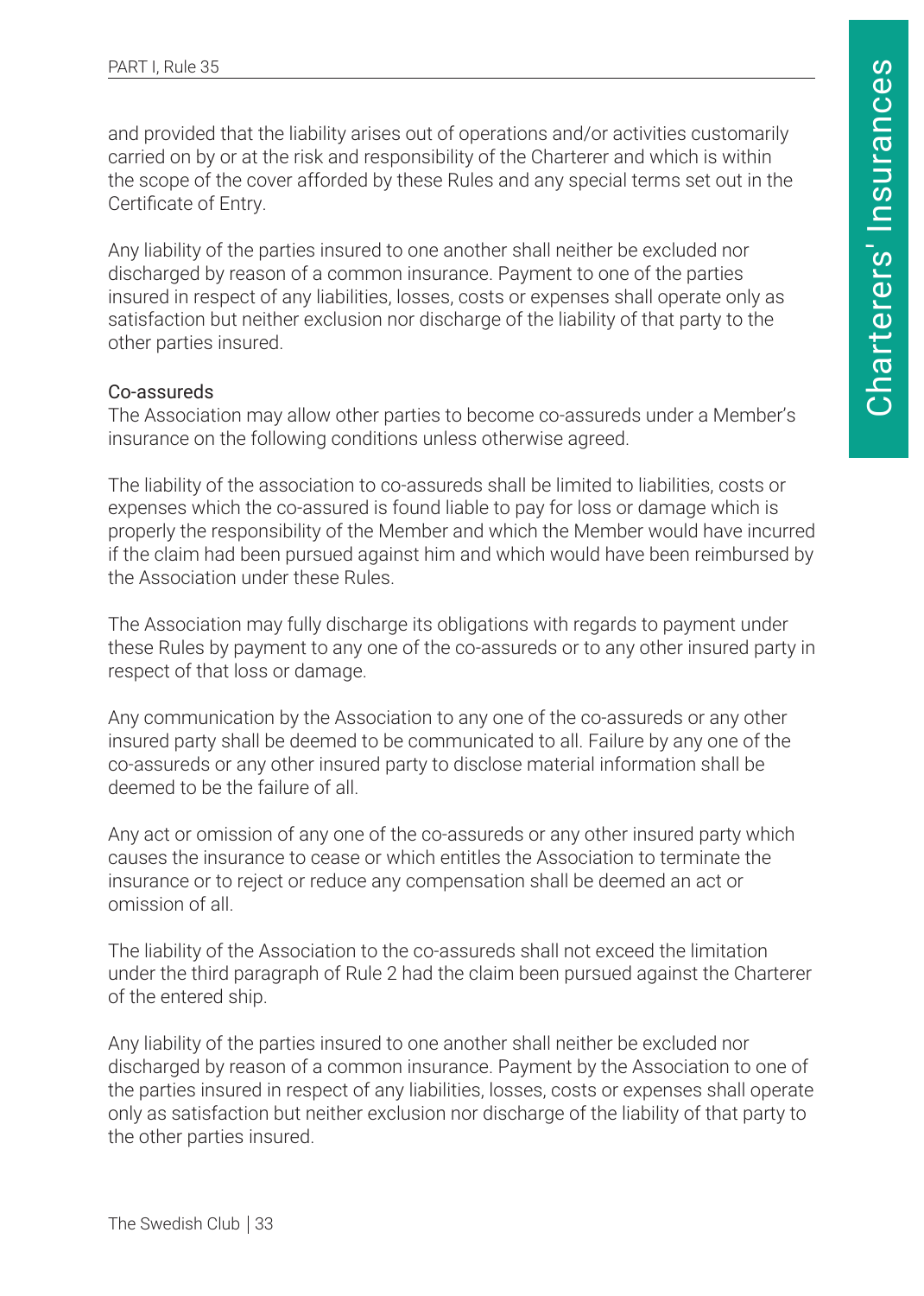#### <span id="page-34-0"></span>Rule 36 Fleet entry

When the entered ship forms part of a fleet of chartered ships insured by the Association, the Members of the fleet shall be jointly and severally liable for premiums or any other sums due to the Association in respect of any chartered ship in the fleet.

Failure of any Member to pay premiums or other sums shall be deemed to be a failure of all the Members of the fleet and the Association shall be entitled to give notice of termination under Rule 31 and to set-off under Rule 20.

# Rule 37 Affiliated companies

The Association may agree to extend the cover afforded by the Association to affiliated companies of the Member which are not named in the Certificate of Entry on such terms as may be agreed.

The liability of the Association to affiliated companies shall be limited to liabilities, costs or expenses which the affiliated company is found liable to pay for loss or damage which is properly the responsibility of the Member and which the Member would have incurred if the claim had been pursued against him and which would have been reimbursed by the Association under these Rules.

The Association may fully discharge its obligations with regard to payment under these Rules by payment to any one of the affiliated companies or any other insured party in respect of that loss or damage.

The liability of the Association to the Member and to affiliated companies shall not exceed the limitation under the third paragraph of Rule 2 had the claim been pursued solely against the Member.

Any liability of the parties insured to one another shall neither be excluded nor discharged by reason of a common insurance. Payment by the Association to one of the parties insured in respect of any liabilities, costs or expenses shall operate only as satisfaction but neither exclusion nor discharge of the liability of that party to the other parties insured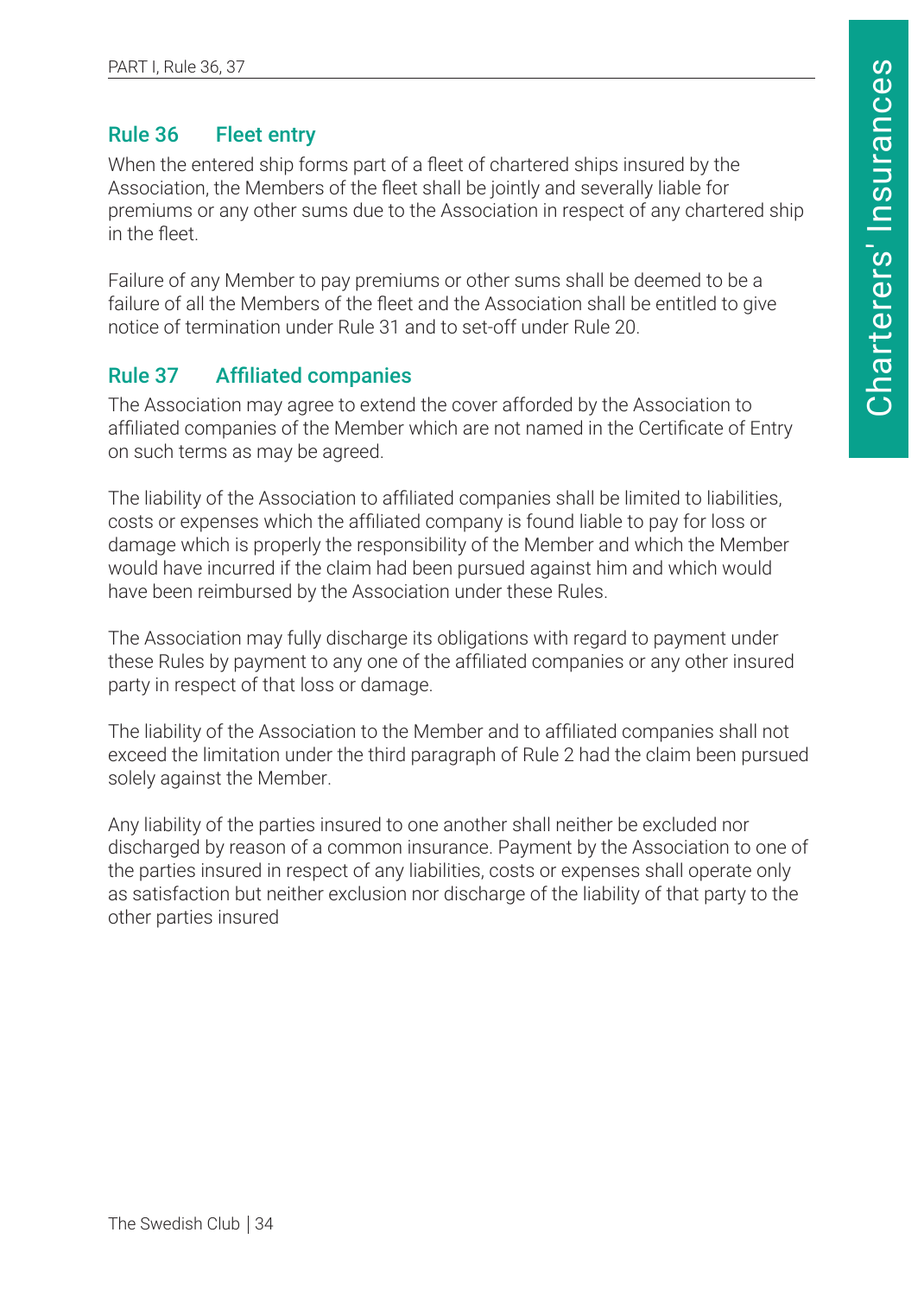# <span id="page-35-0"></span>APPENDIX I Charterers' Liability to Hull insurance and War and Strikes

#### Chapter 1 Charterers' Liability to Hull insurance

#### Section 1 Reference

The reference to Rules refers to the current version of The Swedish Club Rules for Charterers' Insurance Cover, unless otherwise stated.

#### Section 2 Ships covered by this insurance

This insurance is in respect of the Member's interest as time, voyage, space or slot charterer of a ship or as otherwise agreed by the Association. It does not apply to ships on demise or bareboat charter, which are outside the scope of this insurance.

#### Section 3 Limit of liability

Where the Association separately and specially agrees a sum insured for the chartered ship, the liability of the Association under this insurance shall not exceed the sum insured agreed for the chartered ship in respect of any loss or series of losses arising out of one event.

#### Section 4 Liability for loss of or damage to the ship

This insurance is to indemnify the Member in respect of those liabilities, costs and expenses, incurred by the Member as charterers, for loss of and/or physical damage to the chartered ship, its equipment, outfit, stores and/or supplies.

#### Section 5 Liability for loss of use of the ship

In the event that there is loss of and/or physical damage to the chartered ship and the Member is held to be legally liable for such loss and/or physical damage then this insurance is extended to indemnify the Member in respect of claims for demurrage, loss of use and/or hire of the chartered ship arising from that loss and/or physical damage provided always that the Member is found to be legally liable for such demurrage, loss of use and/or hire.

#### Section 6 Carriage of nuclear substances

In the event that nuclear substances (other than those approved for carriage by the Association) are to be carried by the chartered ship it is a condition precedent to the liability of the Association hereunder that the Member obtains an indemnity from the shippers in a form approved by the Association prior to loading and pays any additional premium and/or bears any additional deductible required.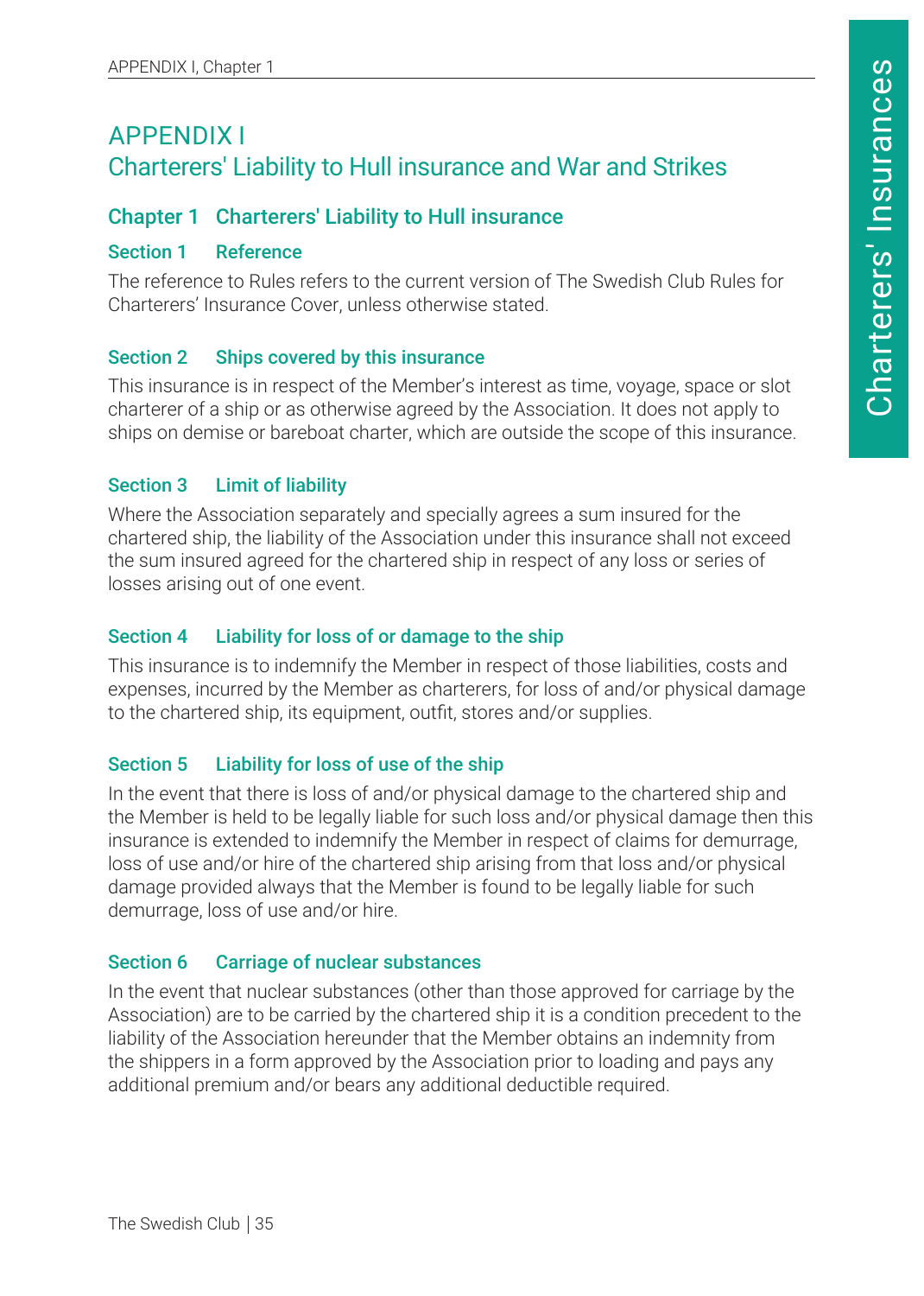#### <span id="page-36-0"></span>Section 7 Contribution to general average etc.

This insurance is extended to indemnify the Member without deductible for liability for contribution to general average, salvage, salvage charges, and/or sue and labour expenses in respect of the Member's interest as charterers in hire, freight and/or bunkers.

#### Section 8 War

This insurance is extended to indemnify the Member in respect of those liabilities, costs and expenses insured herein for liabilities, costs and expenses arising from war risks as defined in sections 1.1 to 1.3 of the war and strikes clause below. However this extension is subject to the JWC Hull War, Strikes, Terrorism and Related Perils Listed Areas. (See: For listed areas see War Risks Circulars issued by the Association at: www.swedishclub.com).

# Section 9 Strikes

This insurance is extended to indemnify the Member in respect of those liabilities, costs and expenses insured herein for liabilities, costs and expenses arising from strikes risks as defined in sections 1.4 to 1.6 of the war and strikes clause below.

# Section 10 Indemnities exclusion

In no event does this insurance indemnify the Member for liabilities, costs and expenses assumed expressly or impliedly under any form of indemnity or undertaking without the prior agreement of the Association.

# Section 11 Exclusion of radioactive contamination

The cover afforded by the Association shall exclude liabilities, costs or expenses directly or indirectly caused by or contributed to by or arising from

- (a) ionising radiations from or contamination by radioactivity from any nuclear fuel or from any nuclear waste or from the combustion of nuclear fuel,
- (b) the radioactive, toxic, explosive or other hazardous or contaminating properties of any nuclear installation, reactor or other nuclear assembly or nuclear component thereof,
- (c) any weapon or device employing atomic or nuclear fission and/or fusion or other like reaction or radioactive force or matter.
- (d) the radioactive, toxic, explosive or other hazardous or contaminating properties of any radioactive matter.

However, the Association may cover liabilities, costs or expenses arising out of the carriage of "excepted matter" as defined in Section 26 (1) of the Nuclear Installations Act 1965 of the United Kingdom or any amendment thereof, provided that it is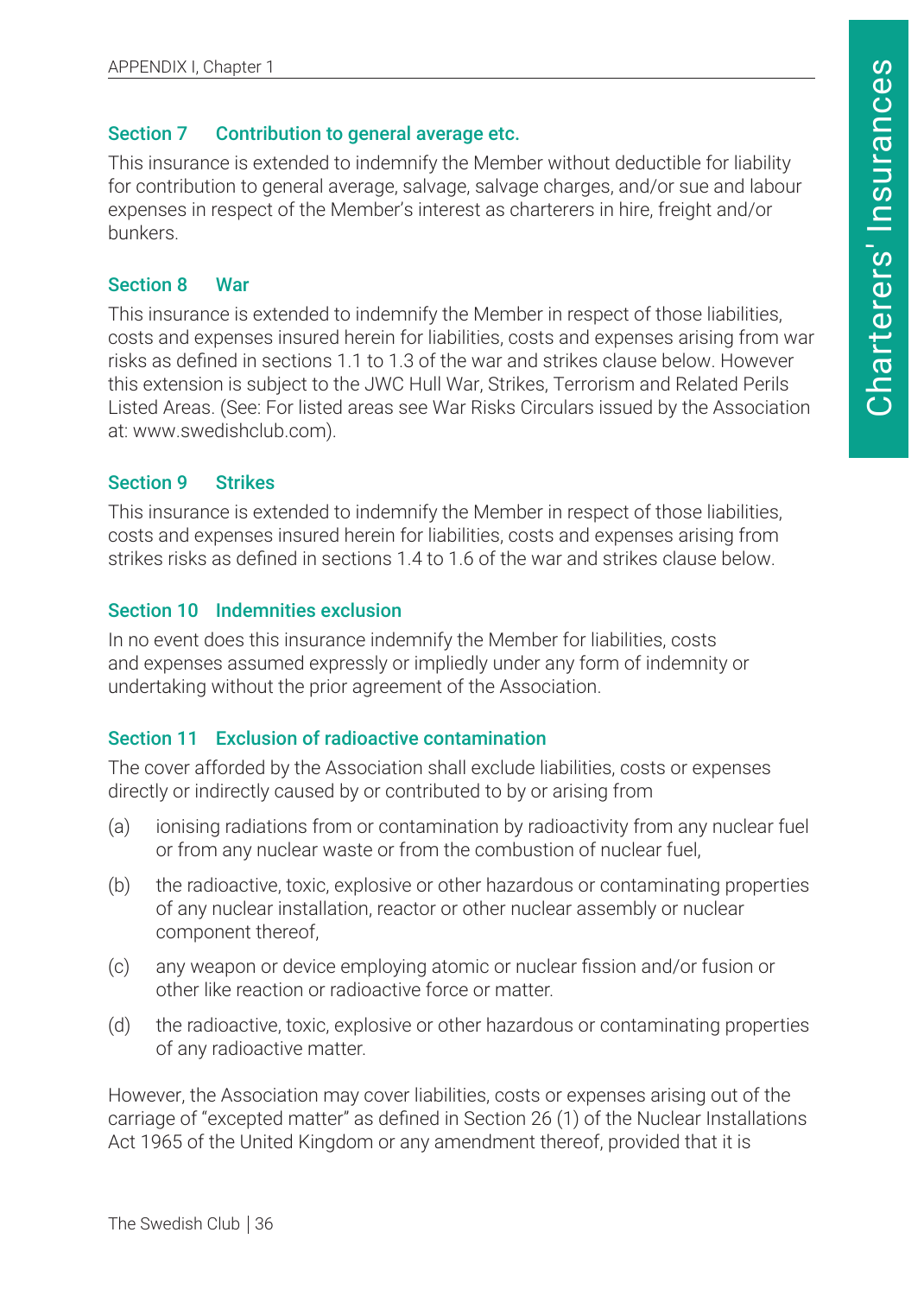<span id="page-37-0"></span>carried as cargo and that the carriage has been approved by the Association. "Excepted matter" consists of radioisotopes which are used or intended to be used for industrial, commercial, agricultural, medical or scientific purpose, natural uranium and depleted uranium.

This clause shall override anything contained in these Rules inconsistent therewith.

#### Section 12 Bio-chemical risks

The cover afforded by the Association shall exclude loss, damage, liabilities, costs or expenses directly or indirectly caused by or contributed to by or arising from any chemical, biological, bio-chemical or electromagnetic weapon.

#### Section 13 Cyber attack exclusion

The cover afforded by the Association shall exclude liabilities, costs or expenses directly or indirectly caused by or contributed to by or arising from the use or operation, as a means for inflicting harm, of any computer, computer system, computer software programme, malicious code, computer virus or process or any other electronic system.

Subject to the conditions, limitations and exclusions of the policy to which this clause attaches, the indemnity otherwise recoverable hereunder shall not be prejudiced by the use or operation of any computer, computer system, computer software programme, computer process or any other electronic system, if such use or operation is not as a means for inflicting harm.

Where this section is endorsed on policies covering risks of war, civil war, revolution, rebellion, insurrection, or civil strife arising therefrom, or any hostile act by or against a belligerent power, or terrorism or any person acting from a political motive, this section shall not operate to exclude losses (which would otherwise be covered) arising from the use of any computer, computer system or computer software programme or any other electronic system in the launch and/or guidance system and/or firing mechanism of any weapon or missile.

#### Chapter 2 War and Strikes

#### Section 1 Perils

This insurance is to indemnify the Member in respect of those liabilities costs and expenses insured herein for liabilities costs and expenses arising from the perils detailed below:

- 1.1 war, civil war, revolution, rebellion, insurrection or civil strife arising therefrom, or any hostile act by or against a belligerent power;
- 1.2 capture seizure arrest restraint or detainment barratry and piracy included and the consequences thereof or any attempt thereat;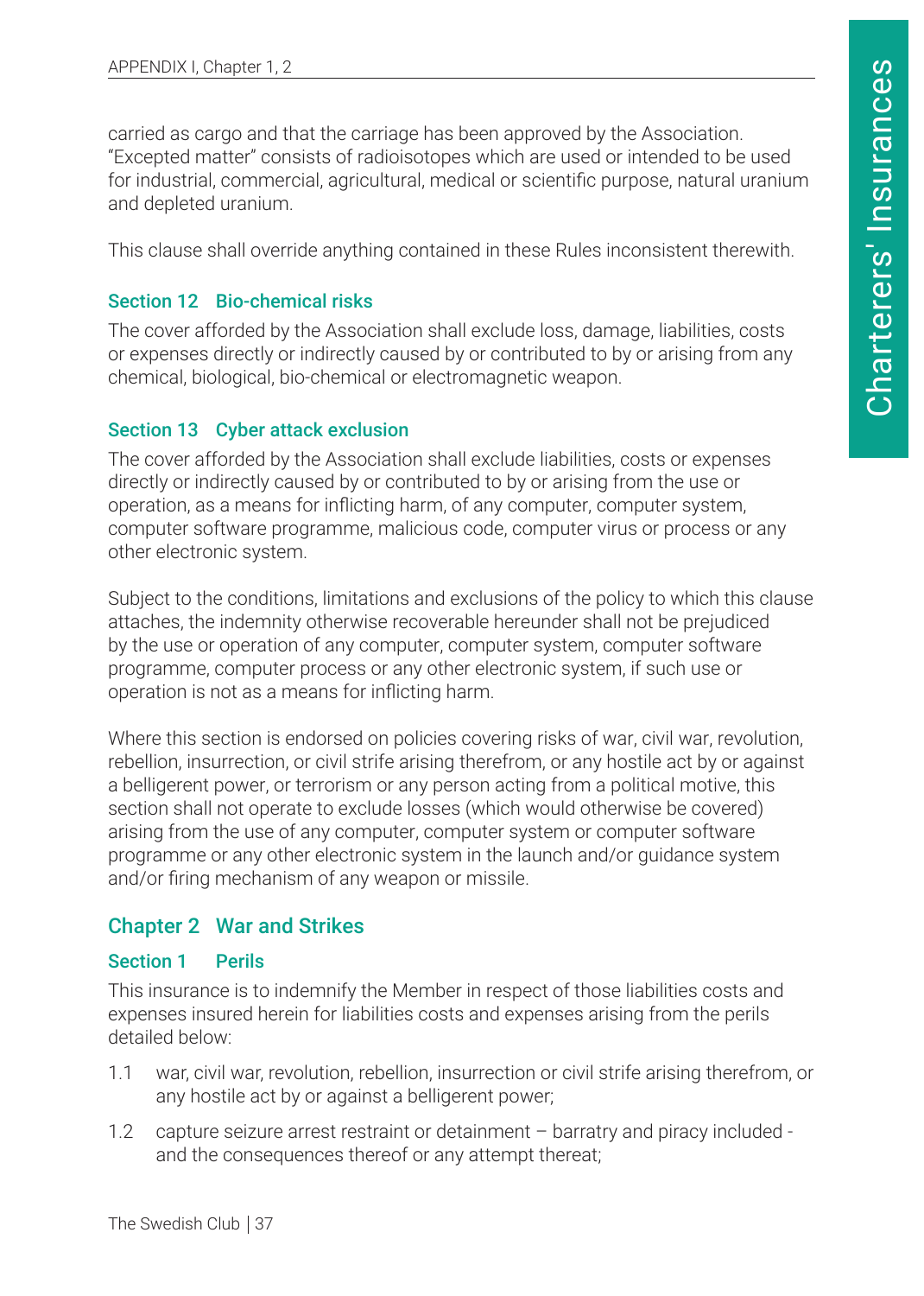- <span id="page-38-0"></span>1.3 mines torpedoes bombs or other weapons of war whether derelict or otherwise;
- 1.4 strikers locked-out workmen or persons taking part in labour disturbances riots or civil commotions;
- 1.5 any terrorist or any person acting maliciously or from a political motive;
- 1.6 confiscation or expropriation.

#### Section 2 Exclusions

This insurance shall not indemnify the Member in respect of those liabilities costs and expenses arising from the following:

- 2.1 the outbreak of war (whether there be a declaration of war or not) between any of the following countries:
	- (i) United Kingdom
	- (ii) United States of America
	- (iii) France
	- (iv) The Russian Federation
	- (v) The People's Republic of China
- 2.2 requisition either for title or use or pre-emption;
- 2.3 capture seizure arrest restraint detainment confiscation or expropriation by or under the order of the government or any public or local authority of the country in which the ship is owned or registered;
- 2.4 arrest restraint detainment confiscation or expropriation under quarantine regulations or by reason of infringement of any customs or trading regulations;
- 2.5 the operation of ordinary judicial process failure to provide security or to pay any fine or penalty or any financial cause;
- 2.6 piracy (but this exclusion shall not affect cover afforded by 1.4 above).

#### Section 3 Termination

1.1 Insurance cover provided by this clause may be cancelled by either the Member or the Association giving 7 days' notice. Such cancellation shall become effective on the expiry of 7 days from 24:00:00 hours GMT on the day on which notice of cancellation is issued. However, the Association agrees to reinstate this insurance subject to reaching agreement with the Member prior to the expiry of the notice period as to any new premium terms conditions and warranties that are to apply.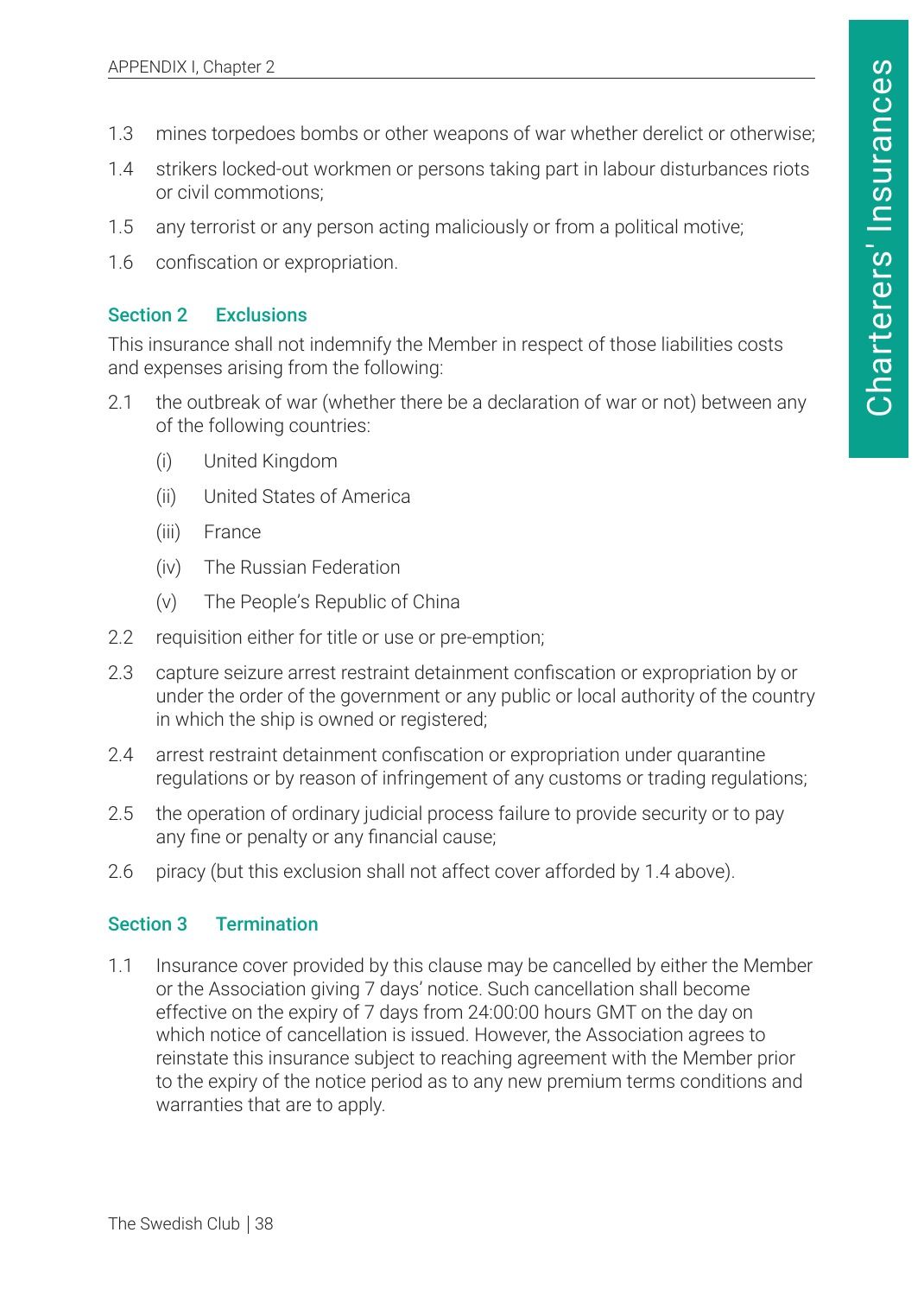- 1.2 Whether or not such notice of cancellation has been given this insurance shall terminate automatically in the following circumstances:
	- 1.2.1 the outbreak of war (whether there be a declaration of war or not) between any of the following countries:
		- (i) United Kingdom
		- (ii) United States of America
		- (iii) France
		- (iv) The Russian Federation
		- (v) The People's Republic of China
	- 1.2.2 in the event of the ship being requisitioned either for title or use.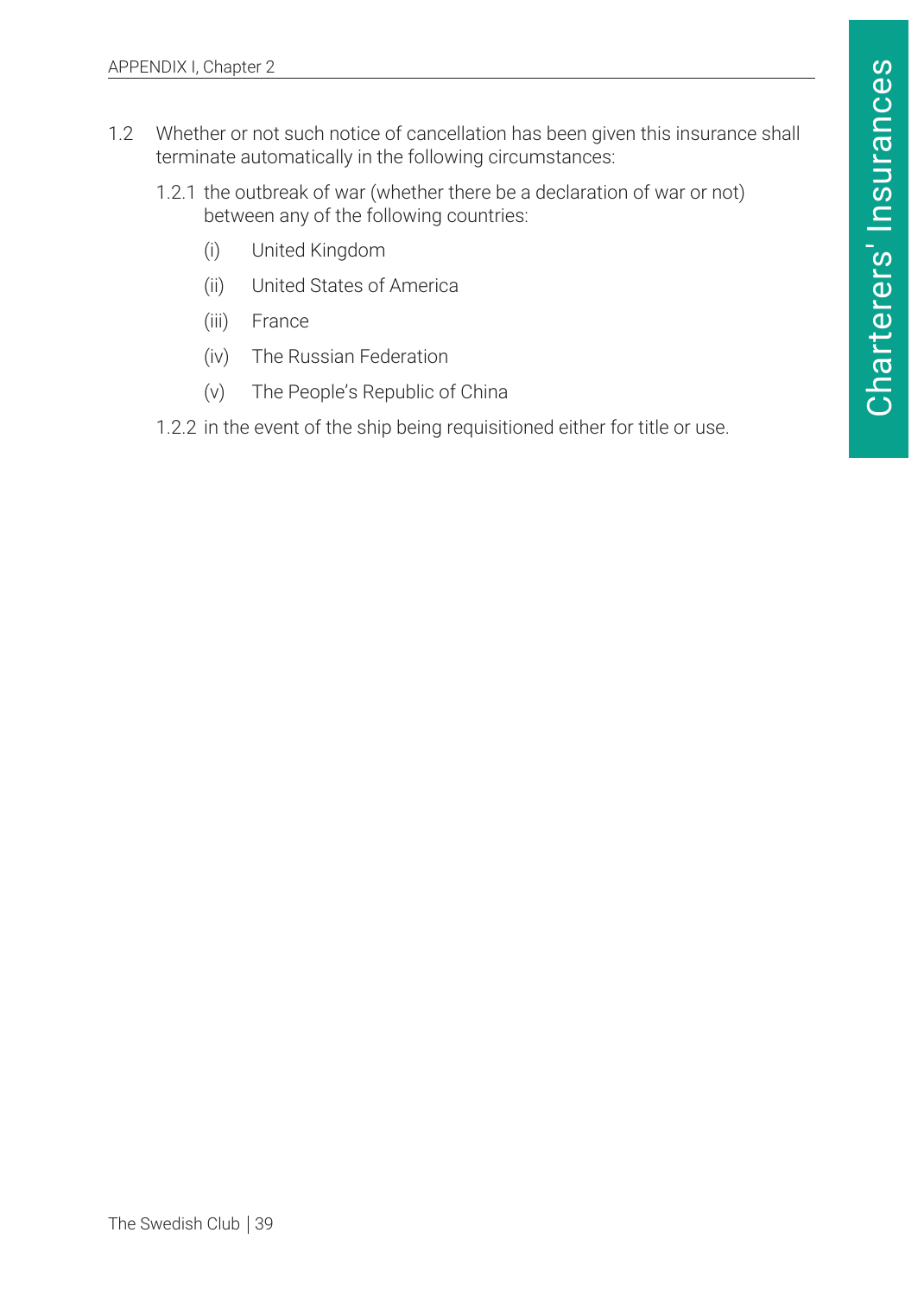# <span id="page-40-0"></span>APPENDIX II Additional insurance covers

#### Introduction to Additional Insurance Covers

The Association can provide additional insurance covers for special or additional risks. Below are examples of additional insurance covers that are available either on an annual or a per voyage basis. The specific terms of any such additional insurance cover shall be agreed in writing between the Member and the Association, including the limits covered, premium and deductible for the specific risk. The additional insurance covers set out in this Chapter are, unless otherwise agreed, subject to Rules 1 to 2 and Rules 17 to 38 of Association's Rules for Charterers' Liability **Insurance** 

#### Charterers' Liability All-In-One Insurance

All of the separate additional insurance covers listed in this Chapter are included as apackage solution

#### Bunker Insurance

Additional insurance cover for loss of or damage to bunkers which are on board the entered ship and are owned by the Member.

#### Extended Cargo Liability Insurance

Additional insurance cover for liabilities, costs or expenses relating to cargo caused by the named risks selected and agreed separately which would otherwise be excluded by these Rules.

Examples of such named risks include but are not limited to:

- (a) Delivery of cargo without production of the original Bill of Lading
- (b) Delivery of cargo at a port other than that stated in the Bill of Lading
- (c) Delivery of cargo at a port other than that stated in the Bill of Lading and without production of the original Bill of Lading
- (d) Commingling or blending of cargo on board
- (e) Carriage of cargo on deck where an under deck Bill of Lading has been issued
- (f) Lightering and ship-to-ship transfer operations
- (g) Deviation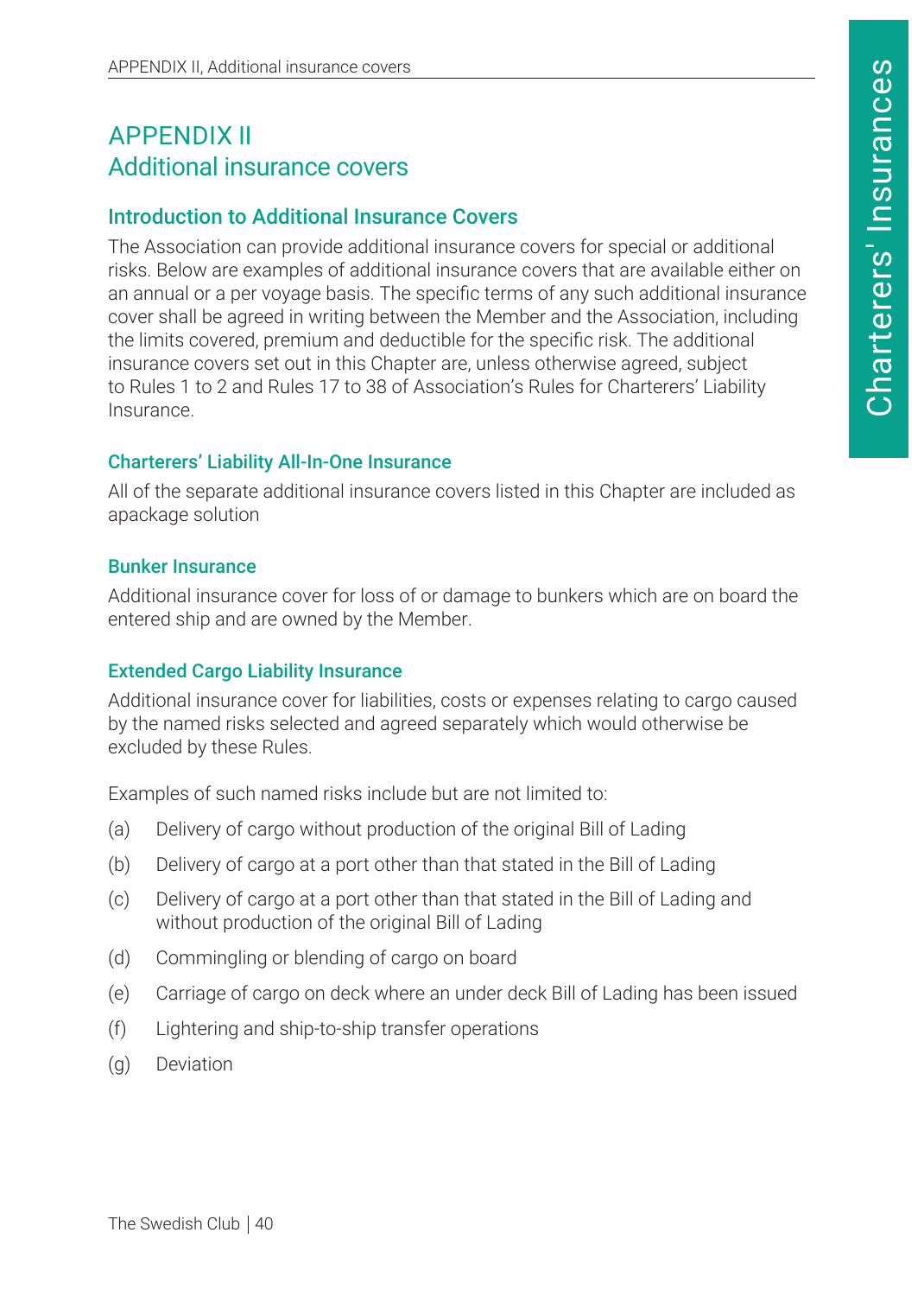# <span id="page-41-0"></span>Charterers' Interest Insurances

#### Charterers' Loss of Profit Insurance

Additional insurance cover for the Member's loss of profit when the entered ship becomes a total loss whether actual or constructive.

## Charterers' Loss of Hire

Additional insurance covering any shortfall of hire/freight in respect of sub-charter/ Bill of Lading contracts, in situations where charter hire is deemed due under the head-charter for reasons due to the ship sustaining a particular average covered by the relevant hull and machinery insurance policy.

# **Freight All Risk**

Additional insurance covering any shortfall in freight where freight is at risk when cargo is lost during transport. This cover includes freight's contribution to general average or salvage.

# Charterers' Comprehensive Cover for Breach of Contract

Additional insurance cover for breach of contract, in the carriage of cargo to its contractual end destination, when a charterer is acting as a non-vessel operating common carrier (NVOCC ) under a contract.

Examples of such breaches include, but are not limited to:

- (a) Storage of cargo whilst ship under repair
- (b) Extended warehouse storage of cargo
- (c) Lightering/ship-to-ship transfer operations
- (d) Dry-docking with cargo on board
- (e) Ad Valorem cargo cover: Liability in excess of USD 2,500 per unit, piece or package
- (f) Deviation
- (g) Carriage of cargo on deck where an under deck Bill of Lading has been issued

# Cargo Owners' and Traders' Legal Liability for Chartered and Non-Chartered Ships

Additional insurance cover for cargo owners/traders' liabilities as the owners of cargo when shipped on chartered and non-chartered ships. Cover includes liability, caused by cargo owned/traded by the Member, for:

- (a) Damage to the carrying ship, including salvage and detention
- (b) Damage to berth, terminal or other property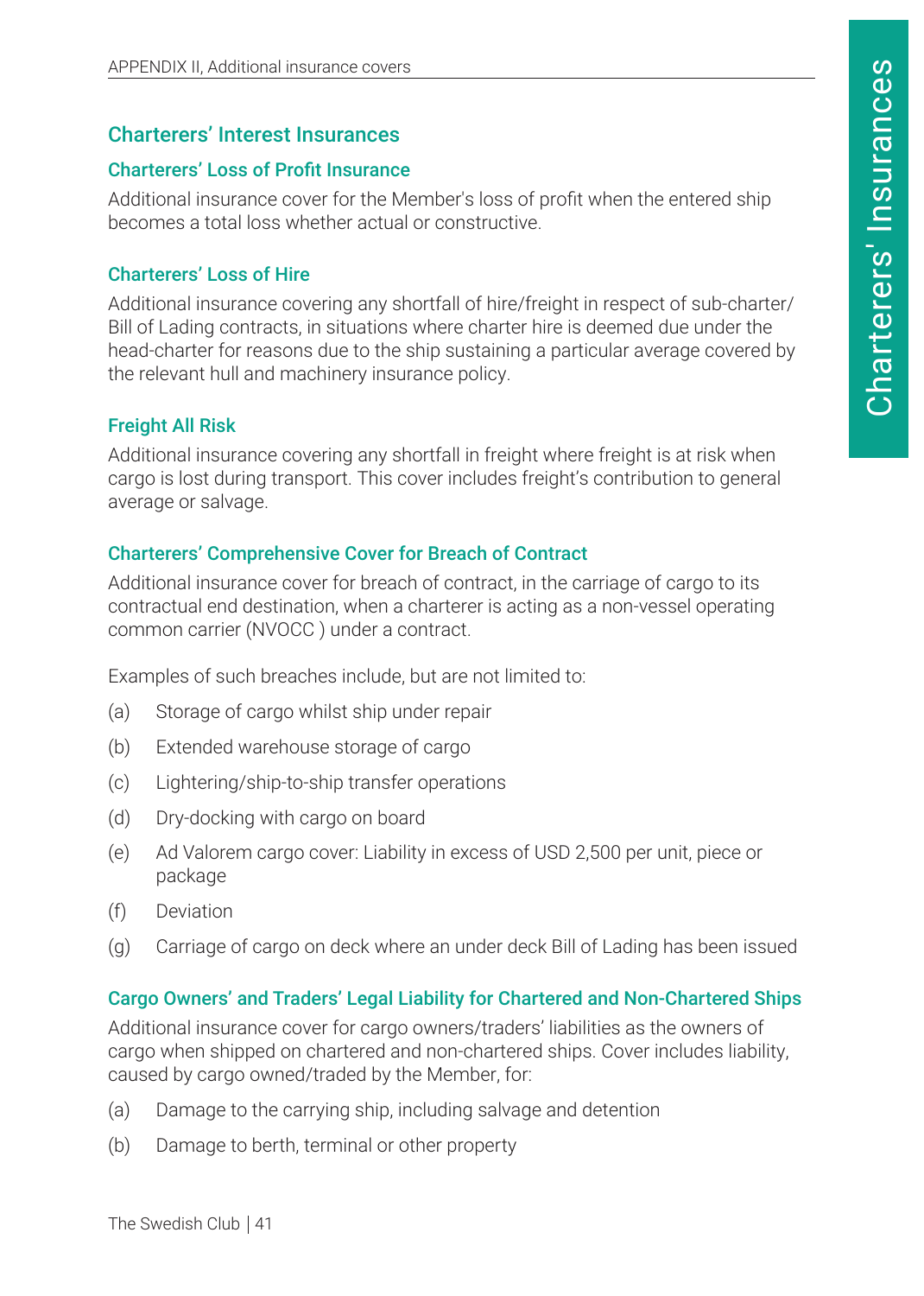- <span id="page-42-0"></span>(c) Personal injury
- (d) Wreck removal (including removal of cargo)
- (e) Pollution, including pollution during customary lighterage and ship-to-ship transfers and fines for accidental pollution.

#### Storage of Cargo

Additional insurance extending the fourteen days periods provided for in Rule 4 section 1 of Association's Rules for Charterers' Liability Insurance both prior to the commencement of the transport and after its completion. Additional periods to be agreed.

#### Passenger Liabilities

Additional insurance cover for liabilities to pay damages or compensation for personal injury, illness or death of any passenger on board the entered ship, excluded from cover by the Association's Rules for Charterers' Liability Insurance Rule 3 Section 1.

#### Charterers' Contracted Personnel

Additional insurance cover for liabilities to pay damages or compensation for personal injury, illness or death of any charterers' contracted personnel on board the entered ship, excluded from cover by the Association's Rules for Charterers' Liability Insurance Rule 3 Section 1.

#### Cargo Owners' and Traders' Extended FD&D Insurance for Chartered and Non-Chartered Ships

Insurance cover for Cargo Owners/Traders for named disputes arising out of the carriage of cargo on board a chartered or non-chartered ship.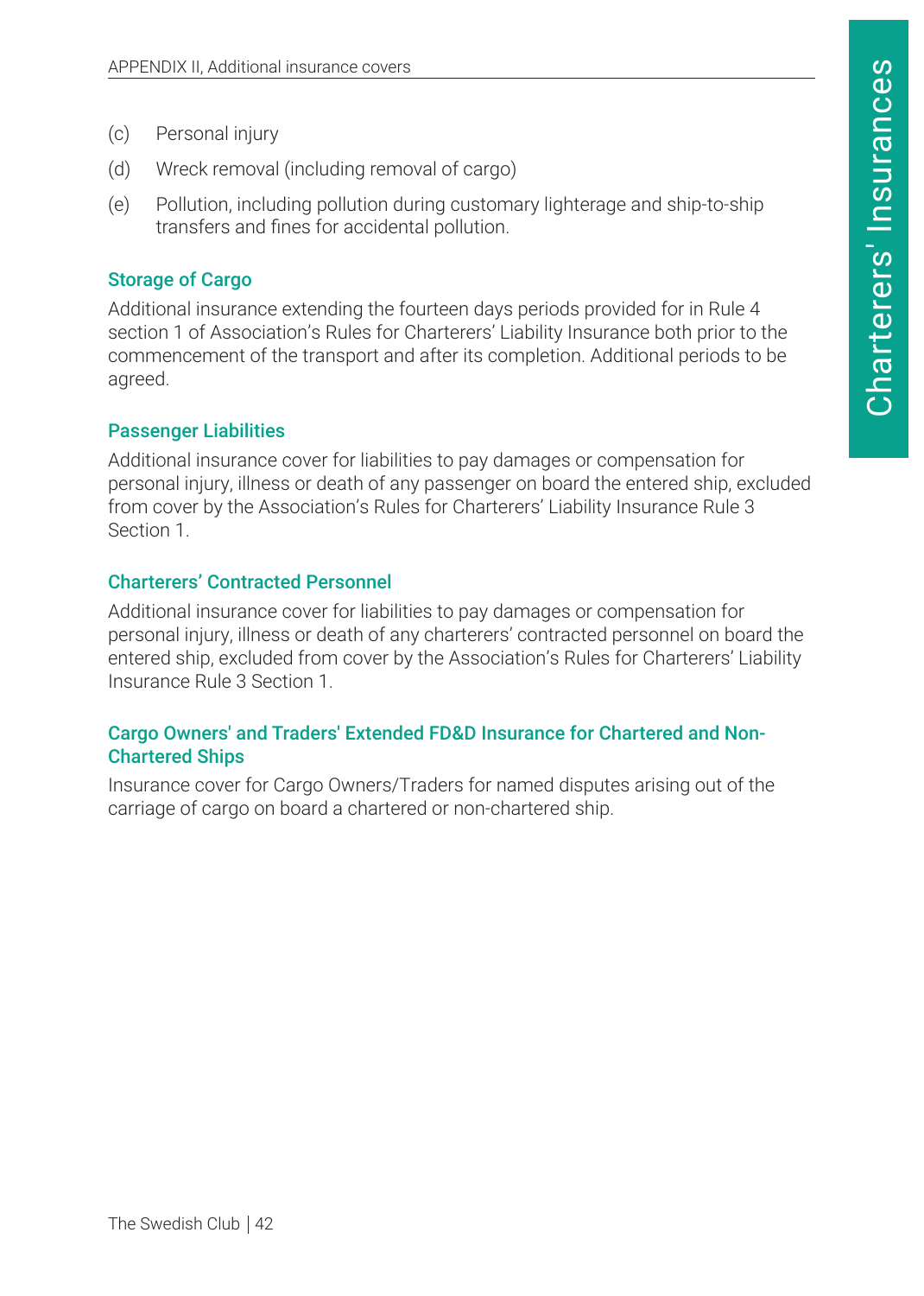# <span id="page-43-0"></span>PART II CHARTERERS' FD&D INSURANCE

# Chapter I Introductory

# Rule 1 Definitions and standard terms

Headings and List of Contents form part of these Rules whereas Index to the Rules and Explanatory Notes are for guidance only.

In these Rules the following words or expressions shall mean:

#### Additional cover

Cover provided for by the Association that does not form part of either Charterers' Liability insurance cover or FD&D insurance cover.

#### Agree/Agreement

"Agree in writing"/"written agreement".

#### Annual basis

One (1) year.

# Approval

"Approval in writing"/"written approval".

#### Association

Sveriges Ångfartygs Assurans Förening (The Swedish Club).

#### **Charter**

A contract for the use of a ship, either in full or in part, by time (other than bareboat or demise charter contracts), by voyage or by slot.

#### Charterer

A charterer of a ship or other floating structure, or part of a ship or other floating structure, by contract on time (other than bareboat or demise charter contracts), or by voyage charter contract (including contract of affreightment) insured by The Swedish Club per these Rules as Member or Joint-Member.

#### Consent

"Consent in writing"/"written consent".

#### Document

Anything in which information of any description is recorded including, but not limited to, computer or other electronically generated information.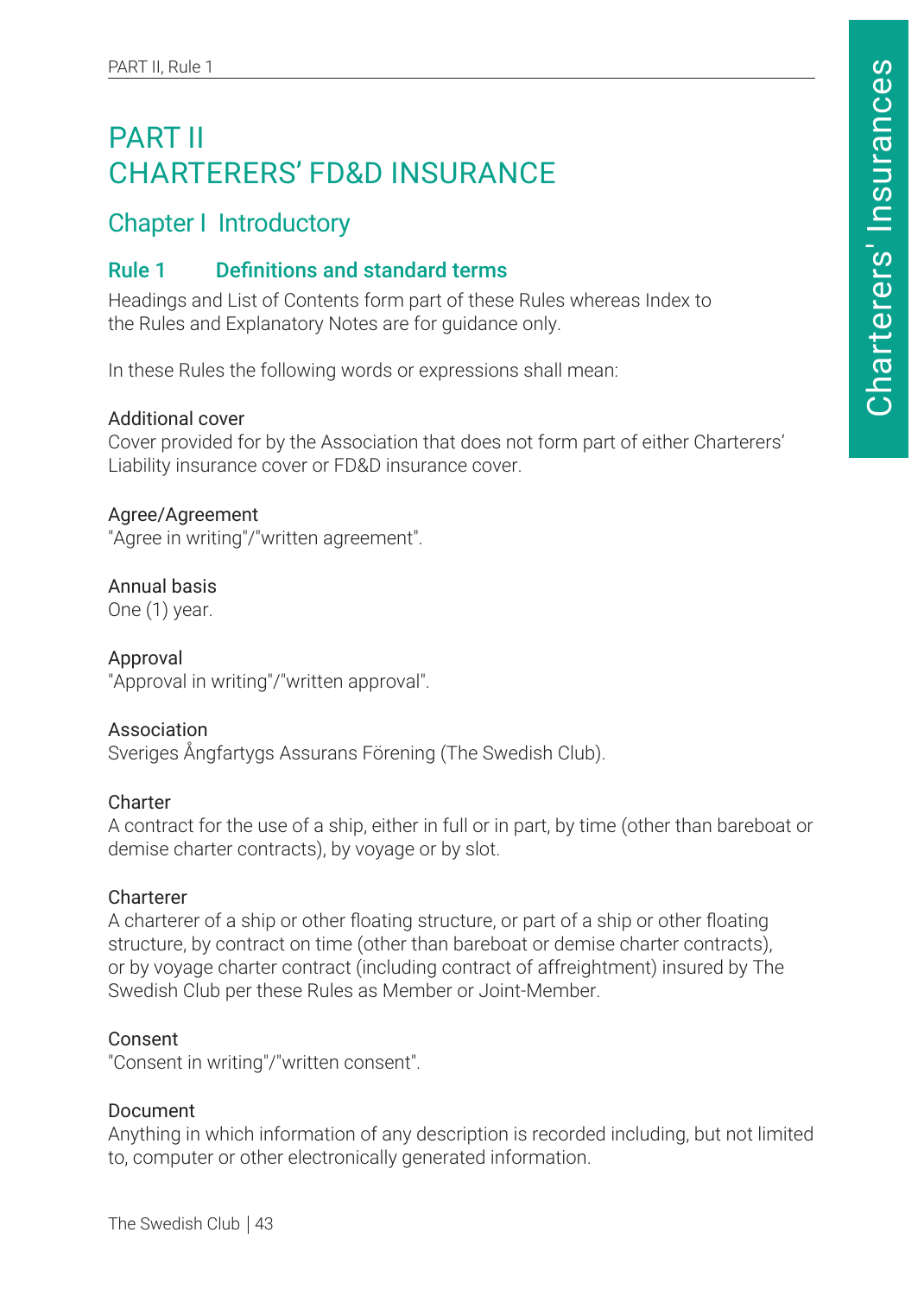#### <span id="page-44-0"></span>Hull Insurance

The insurance effected on the hull and machinery of the entered ship, including hull excess liability insurance, hull interest insurance, freight interest insurance and other total loss insurances.

#### Member

Charterer, whether an individual or a corporation, in favour of whom the Association has issued a policy of insurance under these Rules and any Joint Member mentioned therein.

#### Notification/Notify

A notice in writing or by electronic means.

#### Rules

Collectively refers to all Chapters, Sections, Rules, Conditions, Exclusions, Other Provisions, Articles and Appendixes as set out herein.

#### P&I Insurance

The insurance effected under the full terms of the Association's Rules for P&I insurance or, if a Charterer is the Member, the Association's Rules for Charterers' Liability Insurance.

#### Ship

A ship or other floating structure used or intended to be used in navigation on water or any part thereof or share therein in respect of which the Association has issued a policy of insurance under these Rues.

#### Trader

Charterer or non-Charterer selling or buying goods for the carriage on board a ship.

#### Rule 2 Nature of cover

The Member is covered in respect of costs or expenses incurred by him in his capacity as charterer of the entered ship and arising during the period of insurance as a direct consequence of the operation of that entered ship.

The cover afforded by the Association shall be limited to USD 5 million for any one dispute unless otherwise agreed.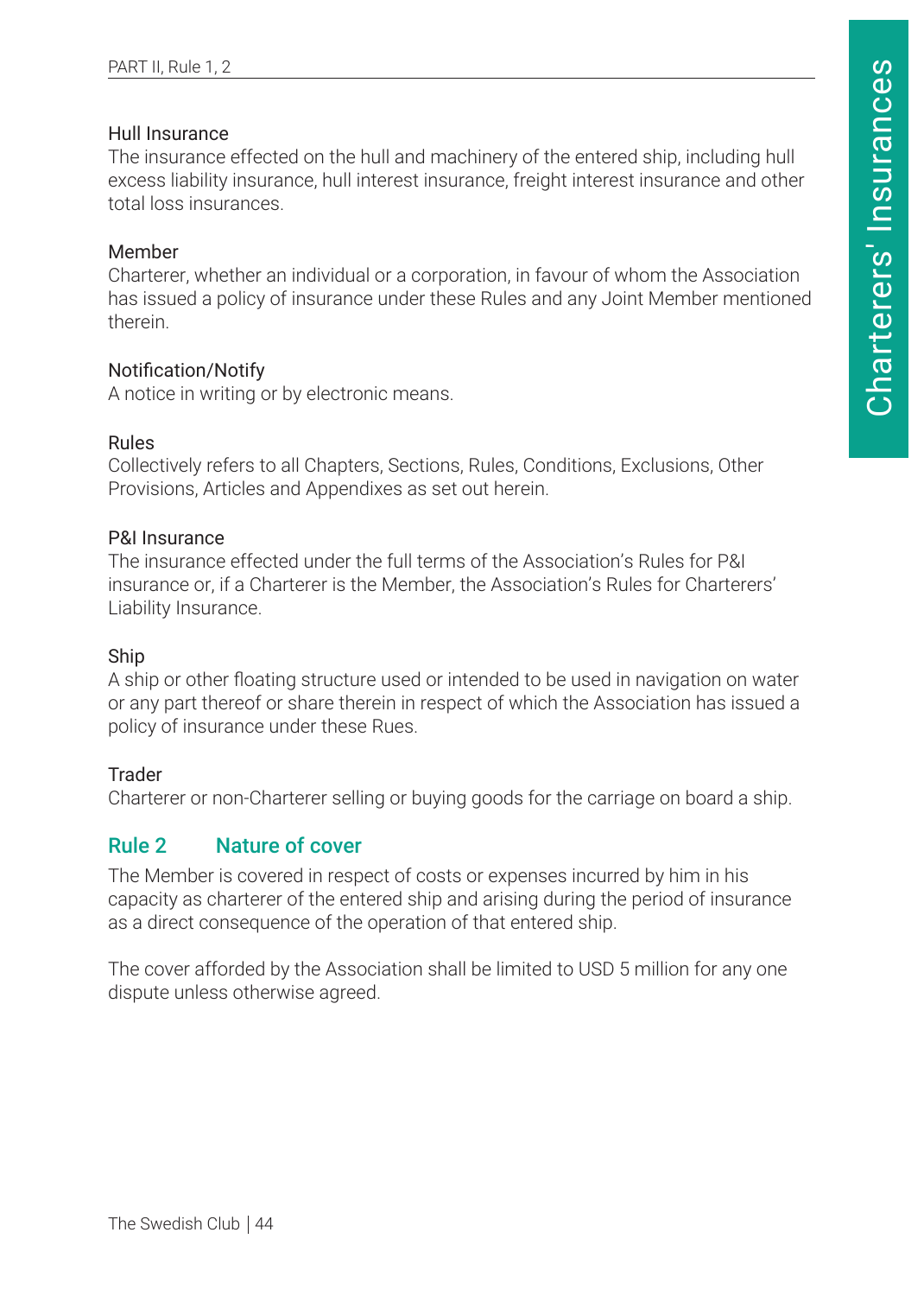# <span id="page-45-0"></span>Chapter II Disputes covered and claims handling

#### Rule 3 Disputes covered

The Association insures the Member in the manner and to the extent provided for in Rule 4 in connection with claims, disputes or proceedings which arise:

- (a) out of events occurring during the period of insurance of the entered ship and
- (b) in respect of the Member's interest in the entered ship and which relate to the matters enumerated below:
	- (i) freight, deadfreight, demurrage, detention or any other matter arising out of a charterparty, bill of lading or other contract of affreightment or the carriage of goods in or the trading of the entered ship generally,
	- (ii) detention, salvage, general average contributions and charges, except where the entered ship is a salvage tug or other ship used or intended to be used for salvage operations and the claim arises as a result of or during any salvage operations or attempted salvage operations but the Association in its absolute discretion may allow claims of this type to be covered,
	- (iii) a policy of insurance other than with the Association,
	- (iv) damage sustained by the entered ship,
	- (v) representation at official inquiries and protection against any interference by a public body, authority, company or corporation in matters connected with the business of chartering ships,
	- (vi) any other contract in relation to the entered ship,
	- (vii) any other matter which in the opinion of the Association falls within the scope of these Rules.

#### Rule 4 Extent of cover

Subject to any special terms which may be agreed, the Member is entitled to:

- (a) recover from the Association the costs and expenses incurred in connection with any of the claims, disputes and proceedings described in Rule 3, including costs and expenses payable to other parties to such proceedings under any judgement or order therein, but only if the Association has decided that the case merits the support of the Association and has not withdrawn that support,
- (b) receive legal advice from the Association in connection with any of the claims, disputes and proceedings described in Rule 3 or the possibility thereof,
- (c) recover from the Association the costs and expenses incurred in obtaining advice in connection with the claims, disputes and proceedings aforesaid or the possibility thereof from lawyers, surveyors, representatives and persons other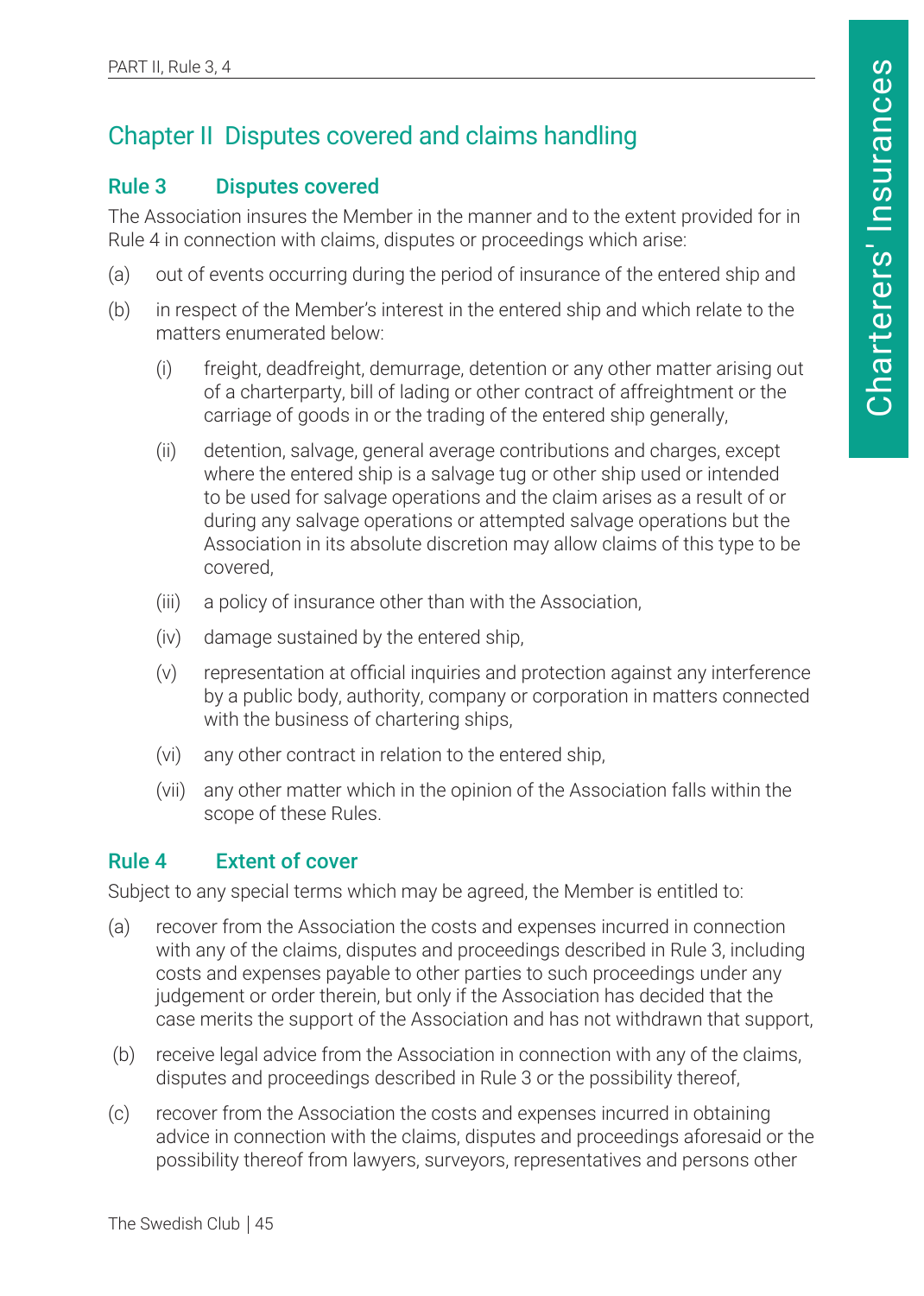<span id="page-46-0"></span>than employees of the Member, where the Association has consented to the obtaining of such advice.

#### Rule 5 Discretion of the Association

The Association shall have absolute discretion to determine whether any particular case merits the support of the Association and without prejudice to the generality of the foregoing the Association shall, in exercising its discretion, be entitled to take into account the consideration whether support of the Member in respect of any particular case is in the interest of the Membership.

The Association may at any and all times impose such terms as a condition of supporting the Member in any particular case as it thinks fit.

The Association may at any time withdraw its support from the Member in any particular case if it considers that such case ought to be settled or otherwise discontinued and the Association shall not be liable for any costs and expenses incurred in connection with such case after the time of such withdrawal of support.

#### Rule 6 Recovery from the Association

No costs or expenses shall be recoverable from the Association unless:

- (a) they have been incurred with the prior consent of the Association,
- (b) they have been incurred by the Association on behalf of the Member in accordance with Rule 8,
- (c) the Association in its absolute discretion shall decide that they were reasonably incurred and ought in all the circumstances to be borne by the Association.

If a claim or dispute for which the Member is insured is settled without the prior consent of the Association or without a provision for reasonable costs, the Association shall be entitled to recover a reasonable contribution to such costs or expenses incurred by the Association from the Member, provided such costs would otherwise have been recoverable.

The Association shall be entitled to recover costs incurred by the Association which the Member pursuant to an award or judgment shall recover from a party. In the event the funds recovered from that party are insufficient to satisfy the Member's and the Association's claim the funds shall be apportioned on a pro rata basis.

#### Rule 7 Employment of lawyers and other persons

Without prejudice to any other provisions of these Rules and without waiving any of the Association's rights hereunder, the Association may at any and all times appoint and employ on behalf of the Member, upon such terms as it may think fit, lawyers, surveyors or other persons, whether or not lawyers, surveyors or other persons have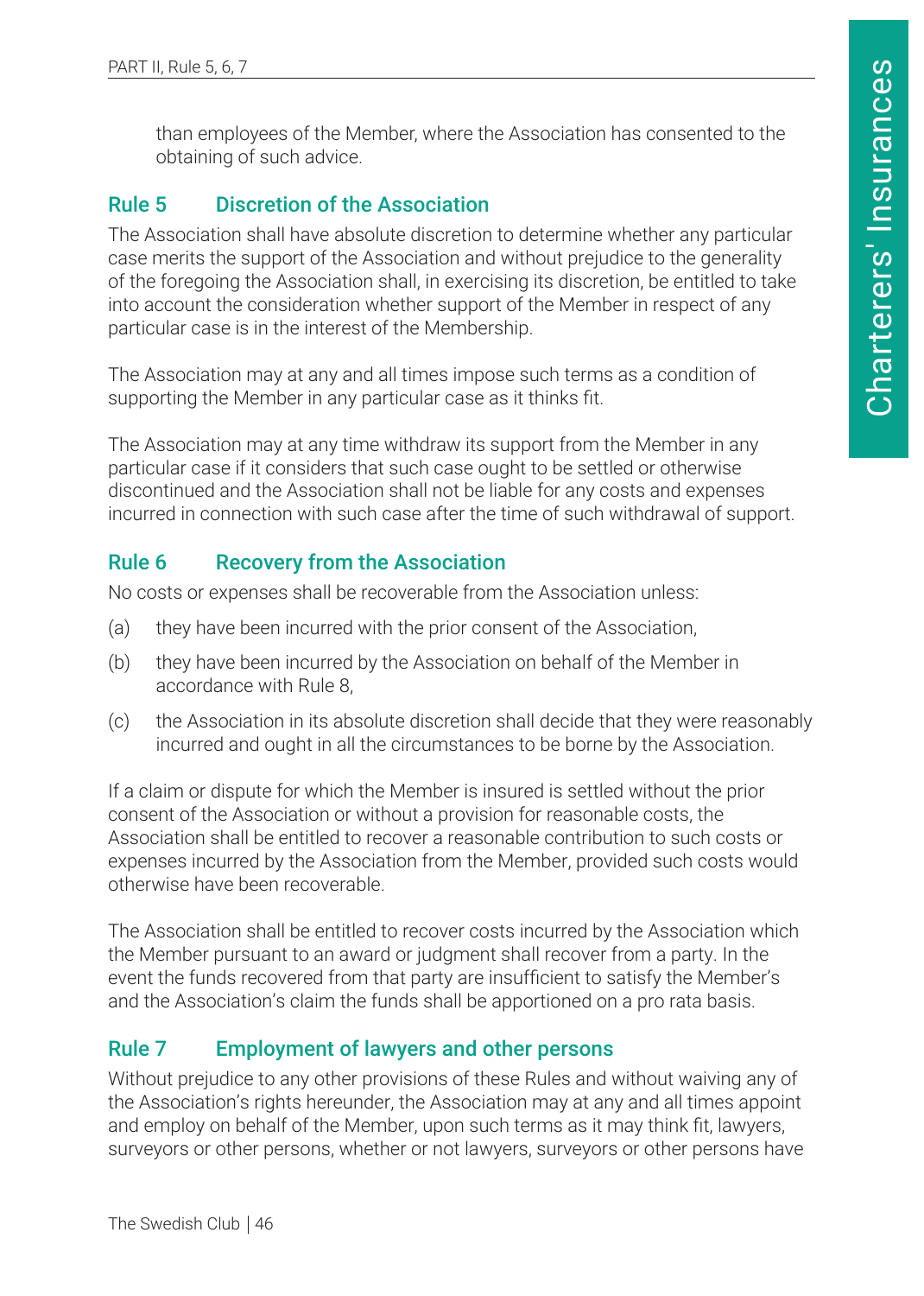<span id="page-47-0"></span>already been appointed or employed by the Member, for the purpose of dealing with any matter liable to give rise to a claim by the Member upon the Association, including, but not limited to, investigating, or advising upon any such matter and taking or defending legal or other proceedings in connection therewith.

The Association may also at any time discontinue such employment as it may think fit.

The costs and expenses incurred in connection with a particular case shall only be recoverable from the Association on condition that all lawyers, surveyors and other persons employed in the case are appointed with the prior consent of the Association, or by the Association under the first paragraph of this Rule.

All lawyers, surveyors and other persons appointed by the Association on behalf of the Member or appointed by the Member with the prior consent of the Association shall at all times be and be deemed to be appointed and employed on the terms:

- (i) that, without prejudice to their right to retire from the matter on any other grounds, they shall be entitled to retire from the matter if either the Association or the Member so requests or if such person considers that a conflict of interest has arisen or may arise between the Member and the Association so that he ought to retire from the matter,
- (ii) that they have been instructed by the Member at all times, both while so acting and after having retired from the matter, to give advice and to report to the Association in connection with the matter without prior reference to the Member,
- (iii) that they are to produce to the Association without prior reference to the Member any documents or information in their possession or power relating to such matter, as if such person had been appointed to act and had at all times been acting on behalf of the Association and notwithstanding that any such advice, reports, documents or information would otherwise be the subject of legal or any other form of privilege.

#### Rule 8 Powers of the Association relating to the handling and settlement of claims

The Association shall have the right if it so decides:

- (a) to require the Member to settle, compromise or otherwise dispose of any claim, dispute or proceedings which may give rise to a claim by the Member upon the Association in such manner and upon such terms as the Association sees fit;
- (b) to require the Member to take any step in connection with the handling of such claim, dispute or proceedings which the Association may think appropriate.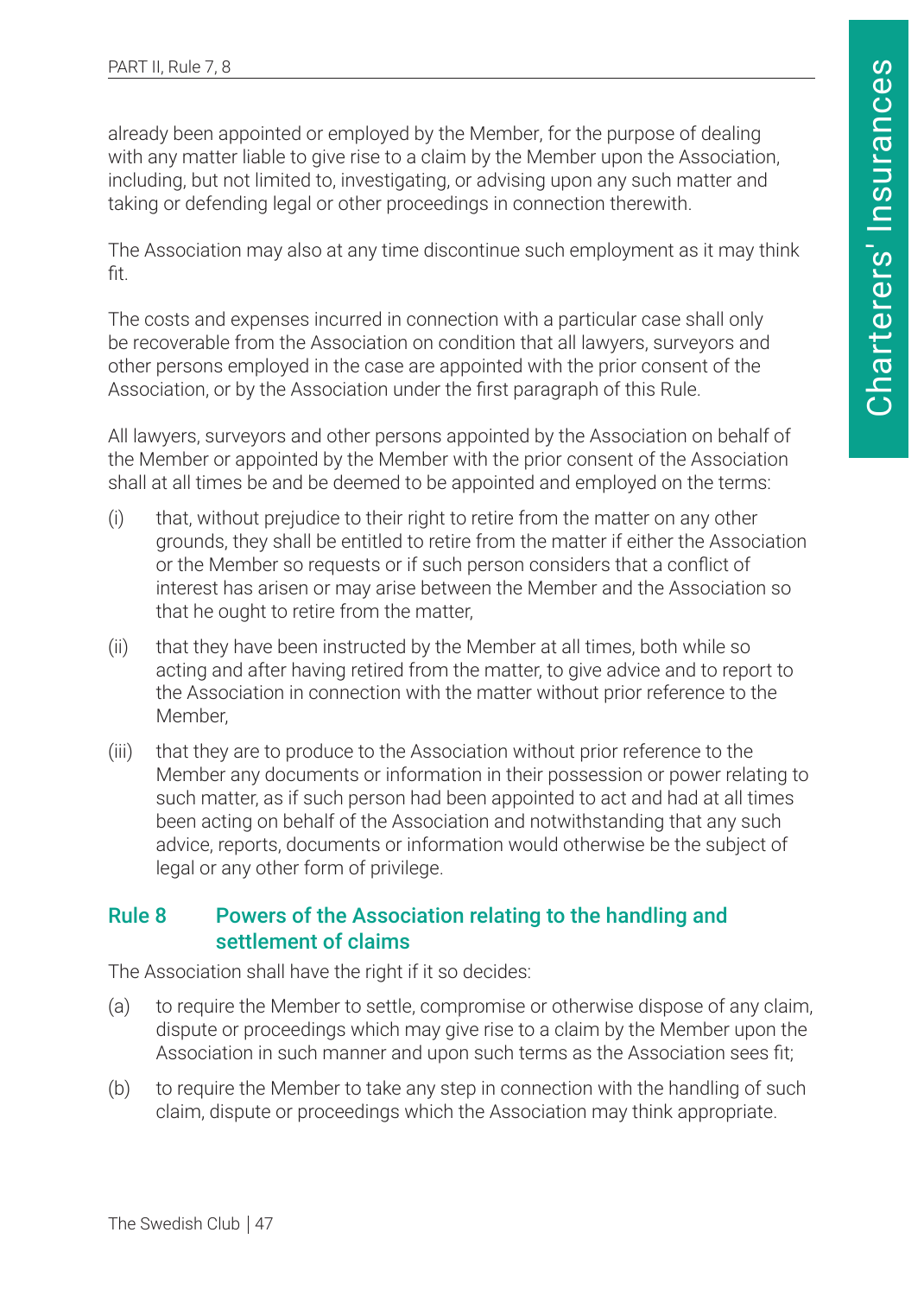.

If the Member does not settle, compromise, dispose of or take steps in connection with the handling of a claim, dispute or proceedings as required by the Association in accordance with the first paragraph of this Rule, any eventual recovery by the Member from the Association in respect of such claim or proceedings shall be limited to the amount he would have recovered if he had acted as required by the Association.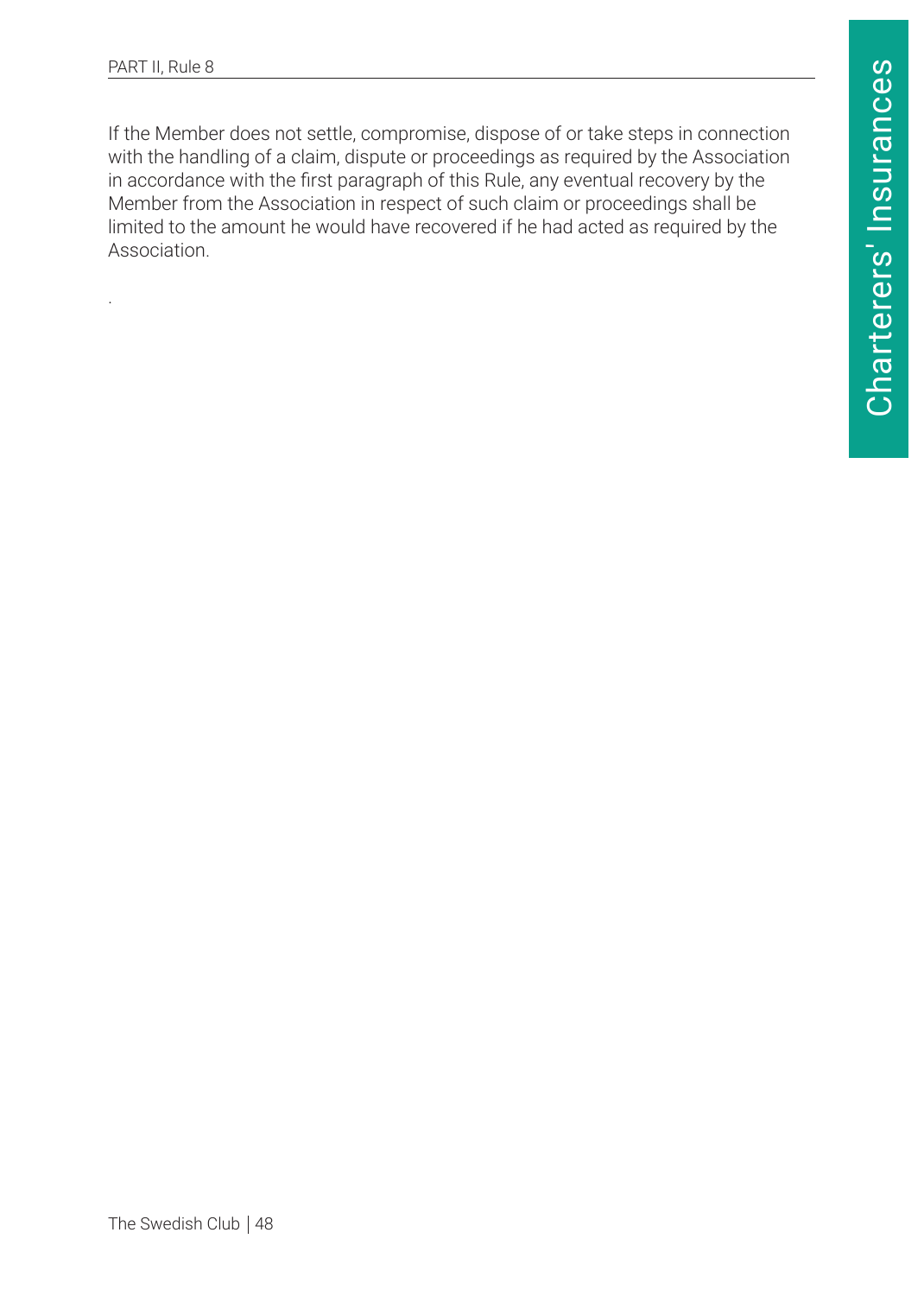# <span id="page-49-0"></span>Chapter III Conditions, exclusions and other provisions

#### Rule 9 Conditions

#### Section 1 Classification of ship and insurance

The following conditions are terms of the insurance of the entered ship unless otherwise agreed:

- (a) The Members shall, at the time of the inception of the cover, ensure that the entered ship is classed with a Classification Society approved by the Association and use best endeavours to make sure that the entered ship remains classed throughout the period of cover.
- (b) The Member shall use best endeavours to ensure that the entered ship complies with all the Rules, recommendations and requirements of the Classification Society relating to the entered ship within the time or times specified by the Society.
- (c) Unless otherwise agreed by the Association, the Members shall, at the time of the inception of the cover, ensure that the entered ship is insured for Owners' P&I risks with an underwriter that is a member of 'The International Group of Protection and Indemnity Clubs'.

Where the Member is in breach of Section 1 of this Rule the Member shall have no right of recovery from the Association for any liability, losses, expenses or costs resulting from the breach.

#### Section 2 ISM Code

The Member shall use best endeavours to ensure that the entered ship complies with the Flag State's International Safety Management Code (ISM Code) requirements and maintains required ISM Code certificates, failing which and the Association shall not be liable for any costs and expenses incurred in connection with the claims, disputes or proceedings.

#### Section 3 Regulations

The Association may issue general or particular regulations in writing or by electronic means.

The Association may exercise its discretion pursuant to Rule 5 in respect of claims, disputes or proceedings arising as a consequence of the Member not complying with such regulations.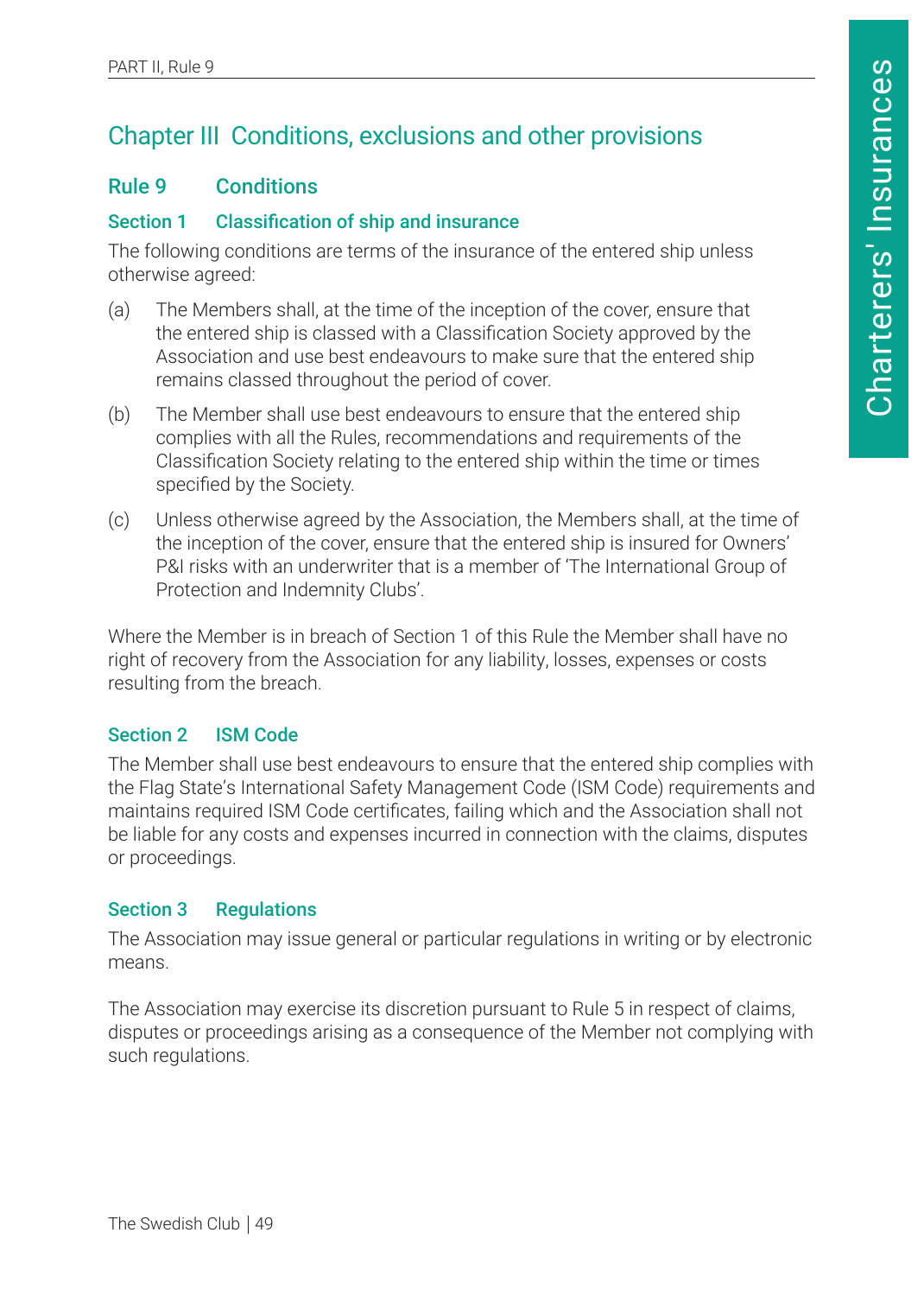#### <span id="page-50-0"></span>Section 4 Obligations with regard to casualties and claims

The Member must take all reasonable steps to avert or minimise liabilities, costs or expenses in respect of any claim, casualty or event which may give rise to a claim upon the Association.

The Member must promptly notify the Association of any such claim, casualty or event and of any related formal enquiry or legal proceedings involving the entered ship.

The Member must promptly provide the Association with all documents and evidence which may be relevant to the case and must produce any person for interview or to give evidence. Furthermore, the Association must at any time be allowed admittance to the entered ship to conduct any surveys and investigations which the Association considers necessary.

The Member shall not settle or admit liability for any claim for which he may be insured by the Association without the prior consent of the Association.

Where the Member commits any breach of these obligations, the Association may exercise its discretion pursuant to Rule 5.

#### Rule 10 Exclusions

#### Section 1 Member's intent or gross negligence

The Association shall not be liable for costs and expenses incurred in connection with claims, disputes or proceedings caused by the intentional or grossly negligent acts or omissions of the Member.

#### Section 2 General exclusions

The Association shall not be liable for costs and expenses incurred in connection with claims, disputes or proceedings arising out of the entered ship carrying contraband or being employed in an unlawful trade or, if the Association having regard to all the circumstances, shall be of the opinion that the carriage, trade, voyage or any other activity on board or in connection with the entered ship, was imprudent, unsafe, unduly hazardous or improper.

#### Section 3 Other insurance

- (a) The Association shall not be liable for costs and expenses incurred in connection with claims, disputes or proceedings in respect of the entered ship, which are recoverable under any other insurance.
- (b) The Association shall not be liable for costs and expenses incurred in connection with claims, disputes or proceedings in respect of the entered ship which would have been recoverable if the ship had been covered for Charterers' Liability Insurance with the Association.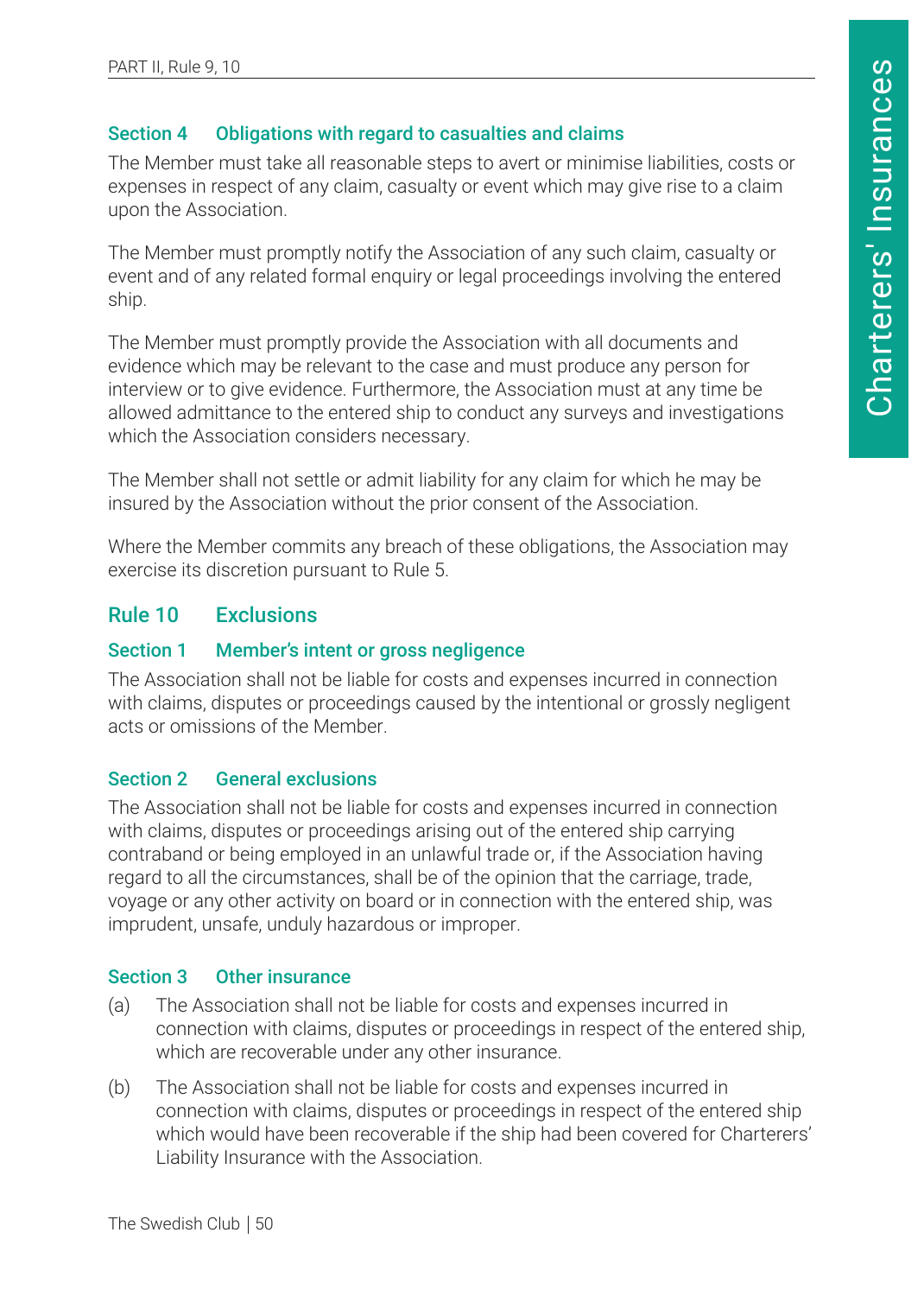<span id="page-51-0"></span>(c) The Association shall not be liable for any franchise, deductible or deductions of a similar nature borne by the Member under any other insurance or for costs and expenses incurred in connection therewith.

#### Other Provisions

#### Rule 11 Bail or other security

In no circumstances shall the Association be obliged to provide bail or other security to obtain the release of or to prevent the arrest or attachment of the entered ship or of any other property or assets of the Member.

The Association may agree in exceptional cases to provide such bail or security on such terms as it in its discretion may consider necessary. If it does so agree:

- (a) the Association shall be entitled to recover from the Member the expenses incurred in connection with the provision of such bail or security,
- (b) the Member shall immediately forward to the Association a cash deposit, bank guarantee or any other form of counter security in favour of the Association that the Association deems appropriate.

#### Rule 12 Set-off

The Association shall be entitled to set off any amount due from the Member under these Rules or under any other policy against any amount due to the Member from the Association.

#### Rule 13 Right of recourse

For any amount paid by the Association to the Member or to a claimant, the Member's right of recovery from third parties is transferred to the Association, which is entitled to collect any amount recovered.

The Association has a right of recourse against the Member for any amount which the Association has paid on behalf of the Member and for which the Member is not entitled to compensation under these Rules.

#### Rule 14 Time bar

The Association shall have no liability under these Rules if the Member:

- (a) fails to notify the Association of any claim, casualty or event referred to in Rule 9 Section 4, within six months after he has knowledge thereof,
- (b) fails to claim compensation from the Association within three years after having paid costs or expenses.

Where the Member's claim against the Association has not been extinguished earlier, his right to claim compensation shall be extinguished after ten years from the time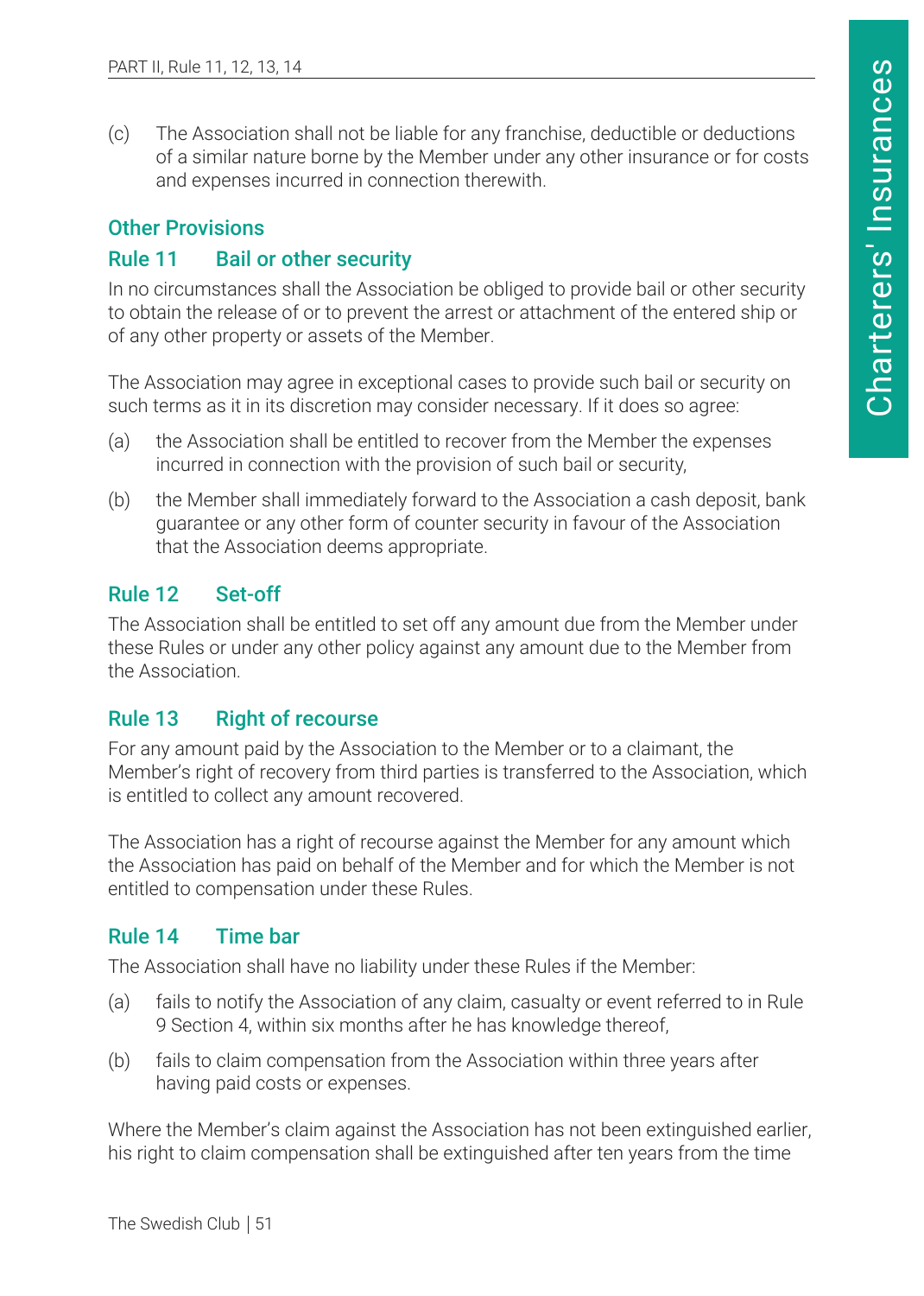<span id="page-52-0"></span>of the casualty or other event. However, where final judgement or adjustment has to be awaited before a claim for compensation from the Association can be made, the claim shall not be extinguished until one year after such judgement or adjustment has acquired legal force.

Where the Association has called upon the Member in writing to submit his claim for decision in accordance with Rule 17 within a time not exceeding six months from the receipt of such request, and the Member fails to comply with the request, his rights to compensation from the Association shall be extinguished.

#### Rule 15 Payment by the Association

Payment to the Member of any sums due shall fully discharge the Association of its liabilities under these Rules unless otherwise agreed.

#### Rule 16 Forbearance

No act, omission, course of dealing, forbearance, delay or indulgence by the Association shall constitute a waiver of the Association's rights under these Rules.

#### Rule 17 Disputes

Disputes arising out of the contract of insurance shall be decided by a Swedish Average Adjuster or at the request of either party be referred to arbitration in Gothenburg in accordance with Swedish law.

#### Rule 18 Omnibus clause

The Association shall have the absolute discretion to compensate the Member for claims or for costs or expenses as referred to in paragraph 1 Rule 2 even where such compensation would not have followed under these Rules.

#### Rule 19 Period of insurance

The cover afforded by the Association as set out in these Rules is for events occurring during the period of insurance.

Unless otherwise agreed by the Association the period of insurance is on an Annual basis.

The period of insurance shall commence at the time and date stated in the policy of insurance issued by the Association and shall continue until the date of expiry unless it has been terminated or has ceased in accordance with these Rules.

#### Rule 20 Premiums and deductibles

Premiums and deductibles for the policy year to come are decided annually by the Association.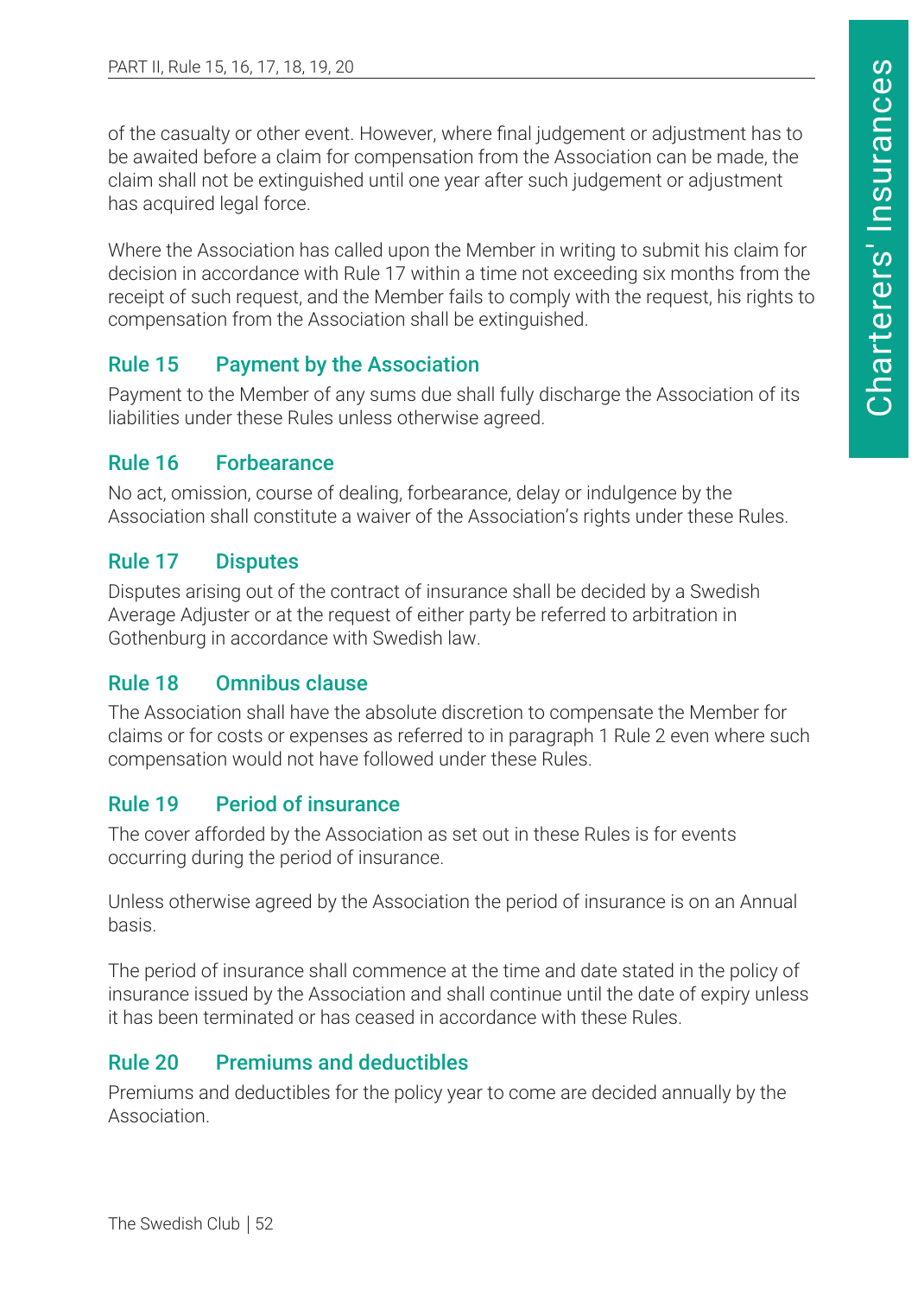<span id="page-53-0"></span>Unless otherwise agreed by the Association, the premium is due for payment in two instalments, half of the annual premium at inception and half of the premium six months after inception.

Deductibles for the policy year to come are decided annually by the Association or otherwise agreed with the Member.

#### Rule 21 Right of lien for amounts due to the Association

The Association shall be entitled to a lien on the Member's assets, property or any chartered or owned ships for all premiums and any other amounts due to it under these Rules. Such lien shall be in addition to and in no way be construed as a waiver or amendment to, any other contractual or maritime lien which the Association may expressly or impliedly possess in respect of the said assets, property or any chartered or owned ships. In order to exercise this right and notwithstanding Rule 17 the Association may take action and/or commence proceedings to enforce its right of lien in any jurisdiction in accordance with local law in such jurisdiction.

#### Rule 22 Termination

The period of insurance may be terminated by a written notice of termination from the Member to the Association or from the Association to the Member. Where such notice of termination has been given the insurance cover shall terminate at noon 30 days' thereafter.

It shall be a condition precedent of the Members' right to recover costs and expenses and to receive legal advice from the Association that all premiums and other amounts due by the Member to the Association shall have been paid in full.

Where the premium is not paid timeously, the Association shall not be liable and shall have the right to terminate the period of insurance on three days' written notice. Where the premium is paid before such termination, the Association shall be liable from the date of payment only.

Where the premium for an ensuing period is not paid without delay, the Association shall have the right either to serve a written reminder regarding the date of payment, whereupon the Association shall be relieved from liability after seven days, or to terminate the period of insurance on three days' written notice.

Where the period of insurance and/or the entry of a ship is terminated or has become terminated due to the non-payment of premiums at a time when premiums or any other sums due to the Association are outstanding, it is agreed that the Association is entitled to a lien as provided for in Rule 21.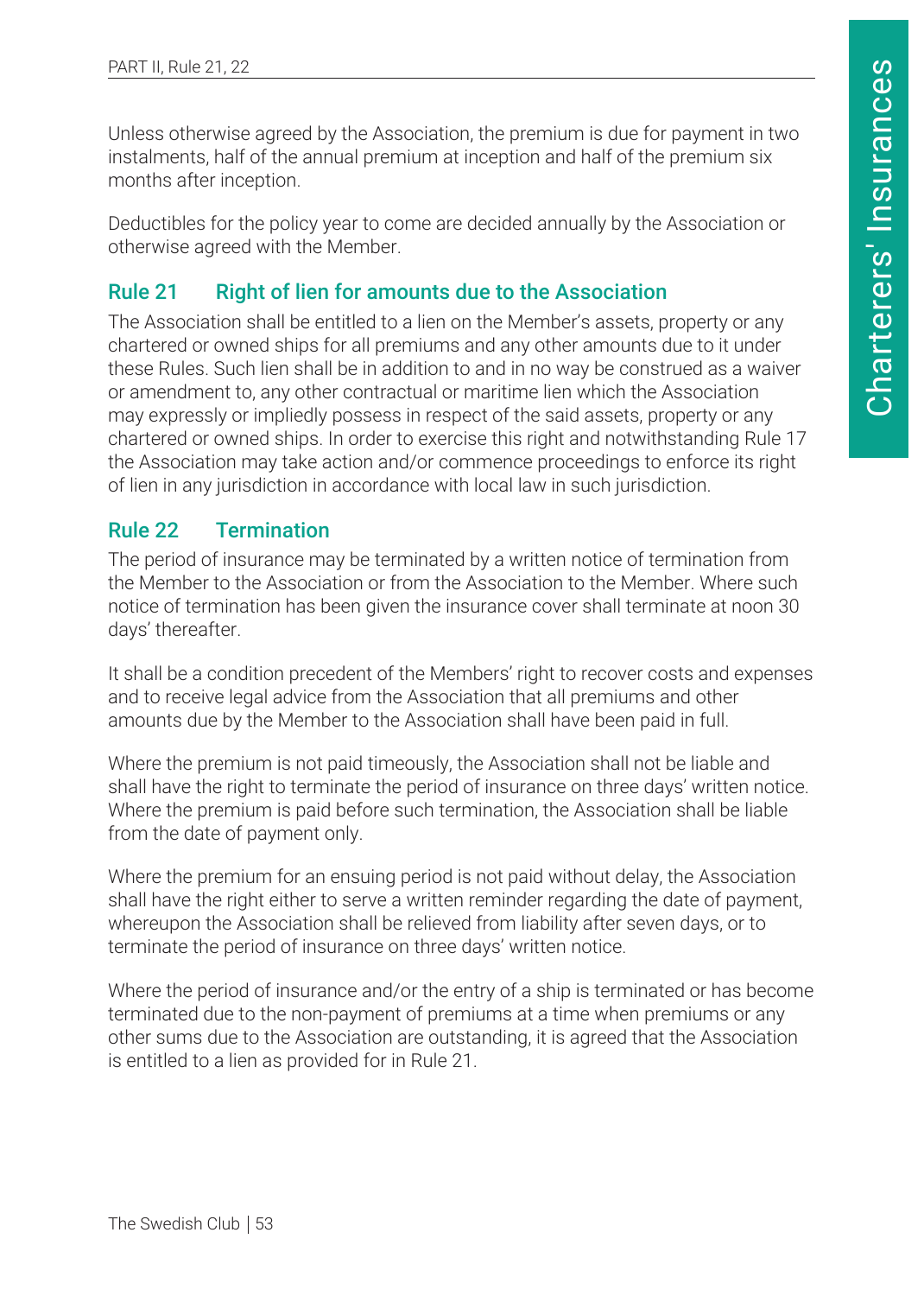<span id="page-54-0"></span>The Association may further terminate the period of insurance:

- (a) with immediate effect upon notification, where the Member has wilfully caused or tried to cause a casualty,
- (b) on three days' notice, where the Member has failed to pay, when due and demanded, any sums other than premiums,
- (c) on seven days' notice, where the Member has failed to comply with regulations issued by the Association,
- (d) on fourteen days' notice, where the Member becomes bankrupt or otherwise insolvent,
- (e) on thirty days' notice, without giving any reason.
- (f) On such notice as the Association may decide, where, in the opinion of the Association, the Member has exposed or may expose the Association to the risk of being or becoming subject to a sanction, prohibition or other adverse action under United Nations Resolutions or the trade or economic sanctions, laws or regulations of the European Union, United Kingdom, United States of America or other significant state power.

Notice of termination of Charterers' Liability Insutance insurance in accordance with the Association's Rules for Charterers' Liability Insurance of the entered ship shall be regarded as a notice of termination of this insurance.

#### Rule 23 Cesser

The Member shall cease to be insured by the Association:

- (a) where the entered ship is posted at Lloyd's as missing or is missing for thirty days since last heard of, whichever is the earlier,
- (b) where the entered ship becomes a total loss or is accepted by the Hull insurance as being a constructive, compromised or arranged total loss,
- (c) unless otherwise agreed by the Association, where the entered ship is transferred to a new owner by sale or otherwise or the operation of the entered ship is transferred to another company or manager, in which case the insurance shall cease at the time of such transfer,
- (d) where the entered ship is requisitioned, in which case the insurance shall cease at the time of such requisition,
- (e) where the entered ship, with the knowledge of the Member, is being used to carry contraband or employed in an unlawful trade,
- (f) where the Member is in breach of Rule 9, Section 1 (a).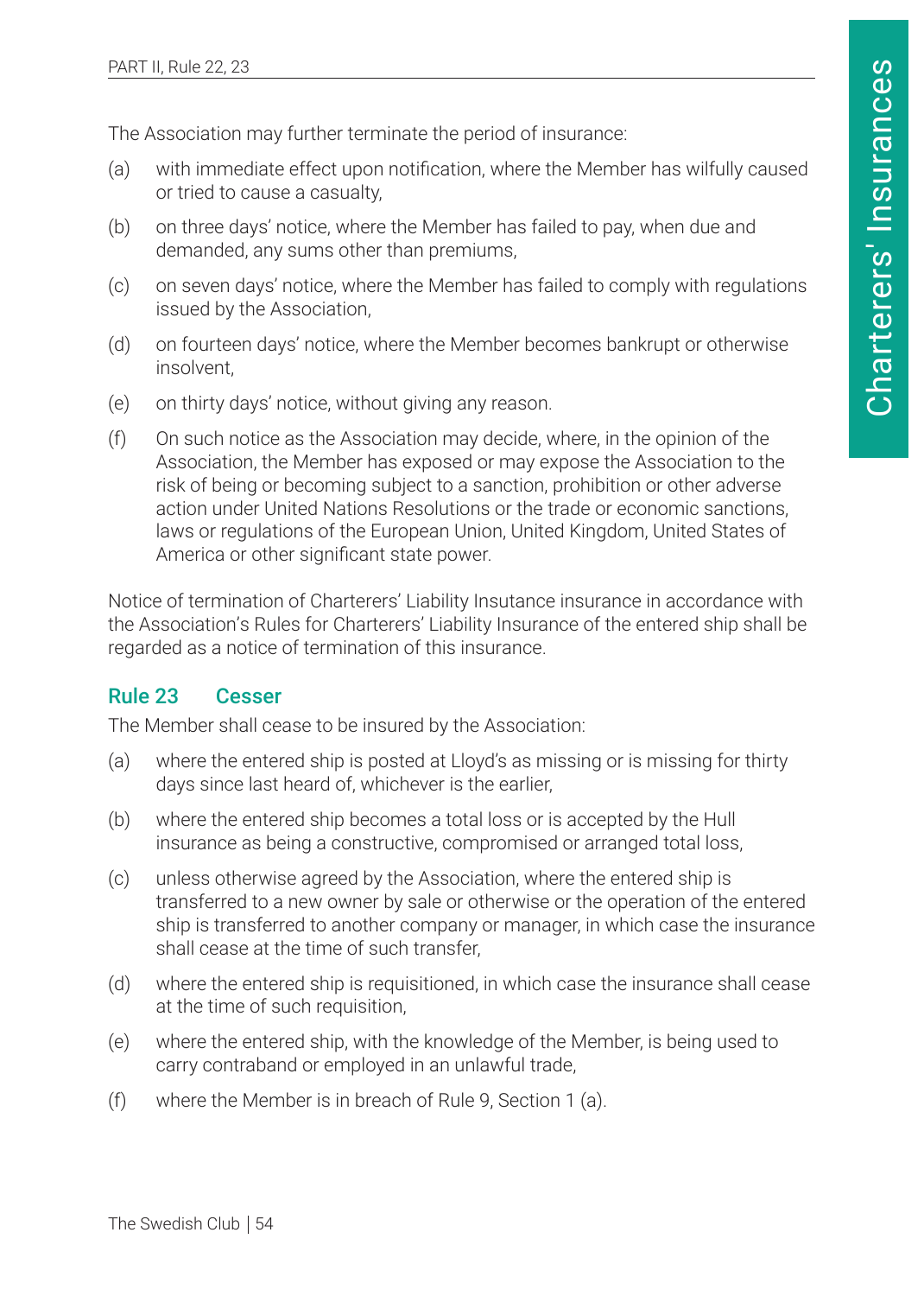#### <span id="page-55-0"></span>Rule 24 Effect of termination and cesser

Termination or cesser of the insurance shall have the following effect.

The Member shall remain liable for all premiums due for the current or previous policy years up to the date of termination or cessation but shall be entitled to a refund of premiums paid which refer to a period after that date.

The Association shall remain liable for all claims under these Rules in respect of events which occurred prior to the date of termination or cessation provided that premiums due shall have been paid.

#### Rule 25 Laid-up returns

The Member is not entitled to laid-up returns.

#### Rule 26 Insurance premium tax

The Member shall be liable to pay any tax or other fiscal demand relating to premiums or other sums due under the insurance policy. In the event that the Association has become liable for any such tax or fiscal demand, the Member shall reimburse the Association on demand.

#### Rule 27 Joint members

The Association may allow several Members to be covered jointly (Joint Members) by the same insurance on the following conditions unless otherwise agreed.

The Joint Members shall be jointly and severally liable for all sums due to the Association.

The Association may fully discharge its obligations with regard to payment under these Rules by payment to any one of the Joint Members.

Any communication by the Association to any one of the Joint Members shall be deemed to be communicated to all. Failure by any one of the Joint Members to disclose material information shall be deemed to be the failure of all.

Any act or omission of any one of the Joint Members which causes the insurance to cease or which entitles the Association to terminate the insurance or to decline or reduce any compensation shall be deemed an act or omission of all of them.

The Association shall not be liable for any costs or expenses incurred in connection with any dispute or proceedings between the Joint Members or any of them.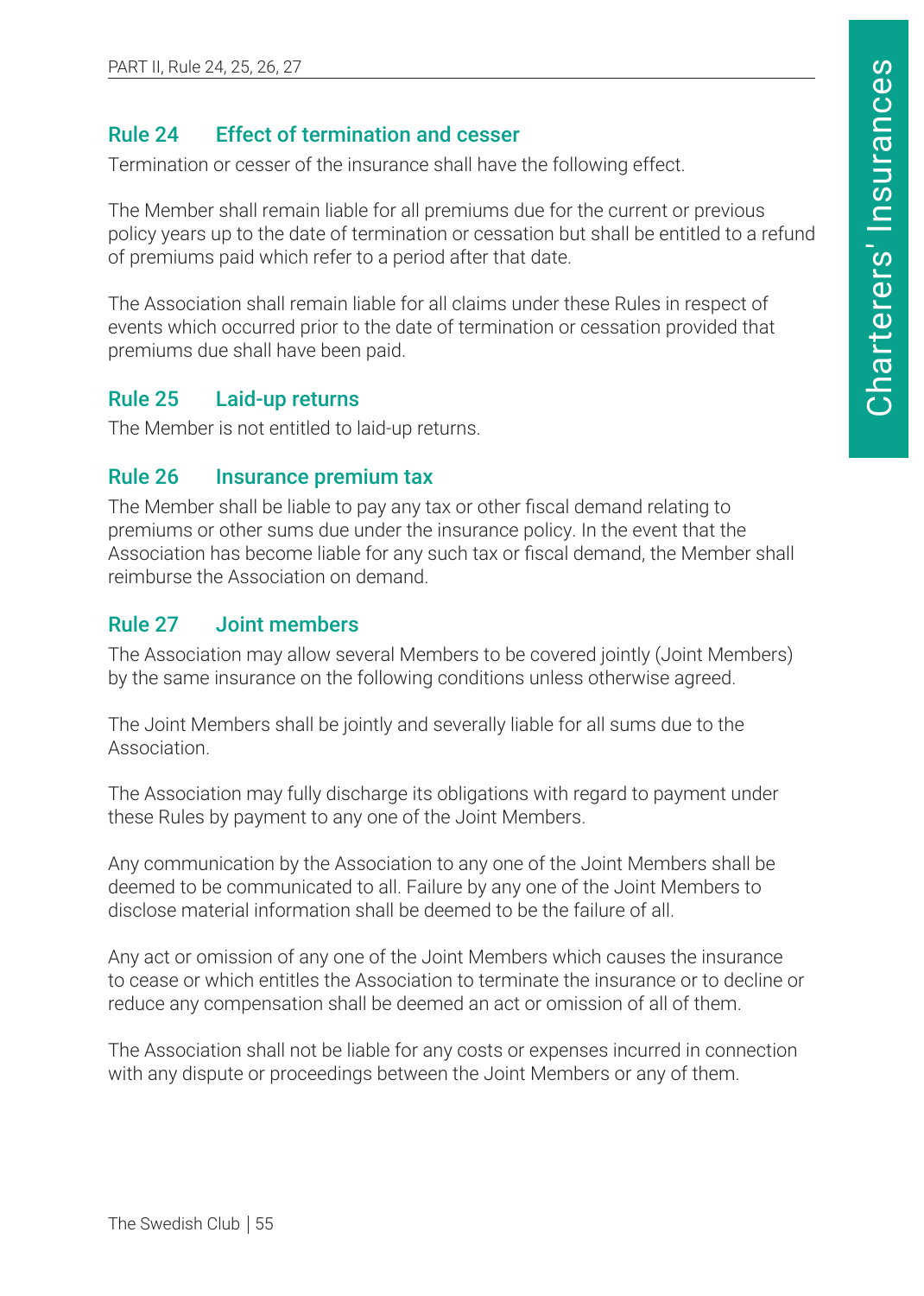#### <span id="page-56-0"></span>Rule 28 Fleet entry

When the Member and the Association have agreed that the entered ship forms part of a fleet of chartered ships insured by the Association, the Members of the fleet shall be jointly and severally liable for premiums or any other sums due to the Association in respect of any chartered ship in the fleet.

Failure of any Member to pay premiums or other sums shall be deemed to be a failure of all the Members of the fleet and the Association shall be entitled to give notice of termination under Rule 22 and to set-off under Rule 12.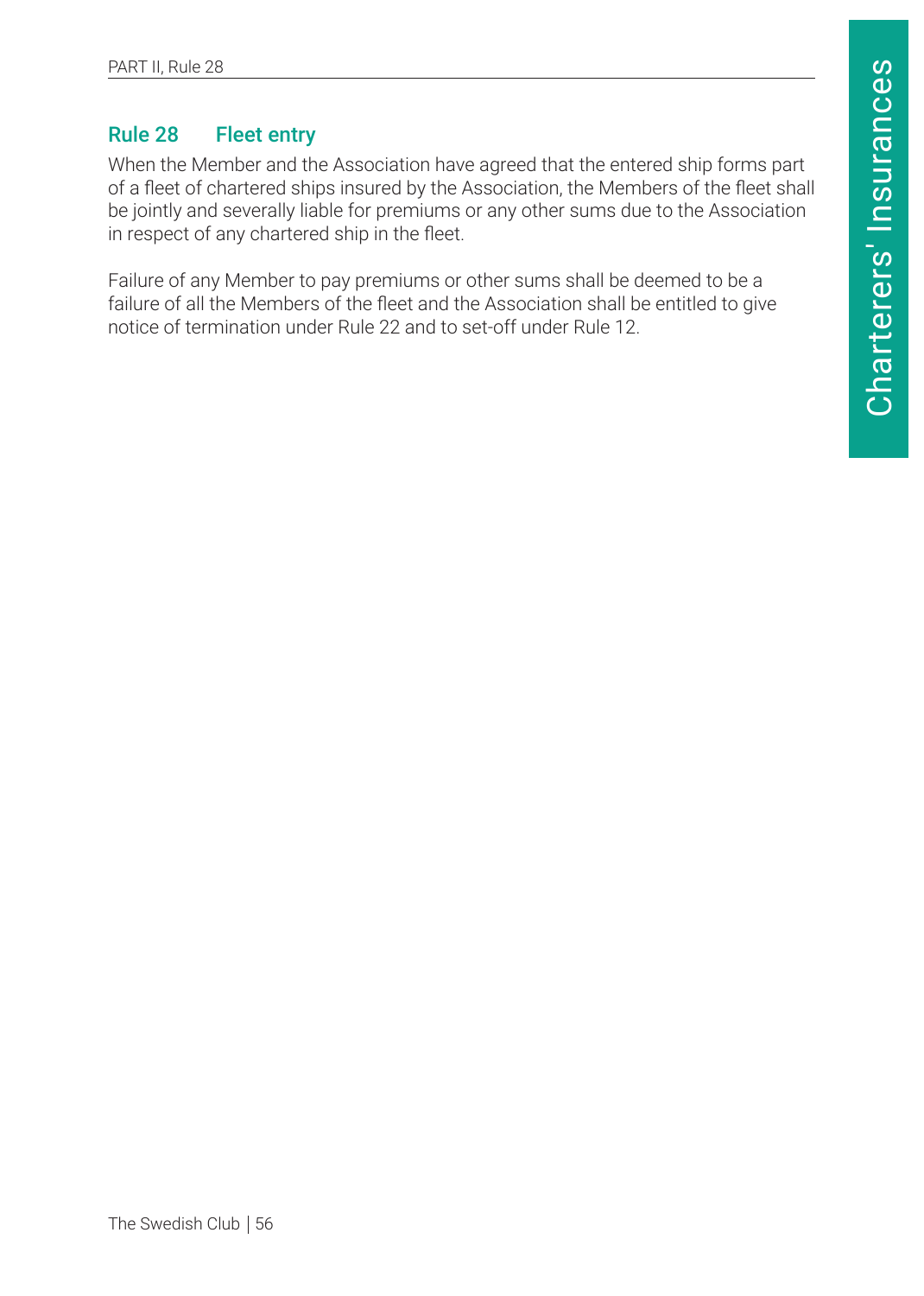# <span id="page-57-0"></span>PART III ARTICLES OF ASSOCIATION

#### Article 1

The Association's registered name is Sveriges Ångfartygs Assurans Förening. The Association's English name is The Swedish Club.

# Article 2

The members of the Association shall be the policy holders. A holder of a reinsurance policy with the Association shall, however, not in this capacity be a member.

#### Article 3

The object of the Association's operations is to issue both direct and indirect insurance in Sweden and abroad - including countries outside the European Economic Area (EEA) - in the following classes of non-life insurance:

- $\bullet$  Ship (Class 6)
- Ship liability (Class 12)
- Legal expenses (Class 17)

# Article 4

The Board's registered office is Gothenburg, Sweden.

# Article 5

The Board shall be elected each year at the Annual General Meeting for the period ending on the next Annual General Meeting, and shall comprise not less than ten and not more than twenty-five Directors.

A majority of the Directors shall consist of persons who either are members of the Association or have an active management function with members and whose principal activities are in the shipping business of such members.

# Article 6

For examination of the administration of the Board and the Managing Director, the annual report and the Association's accounts, one or two auditors, who shall be authorised accountants, and up to a corresponding number of deputies, shall be appointed annually at the Annual General Meeting for the period up to the end of the next Annual General Meeting. A registered auditing firm may be appointed as auditor.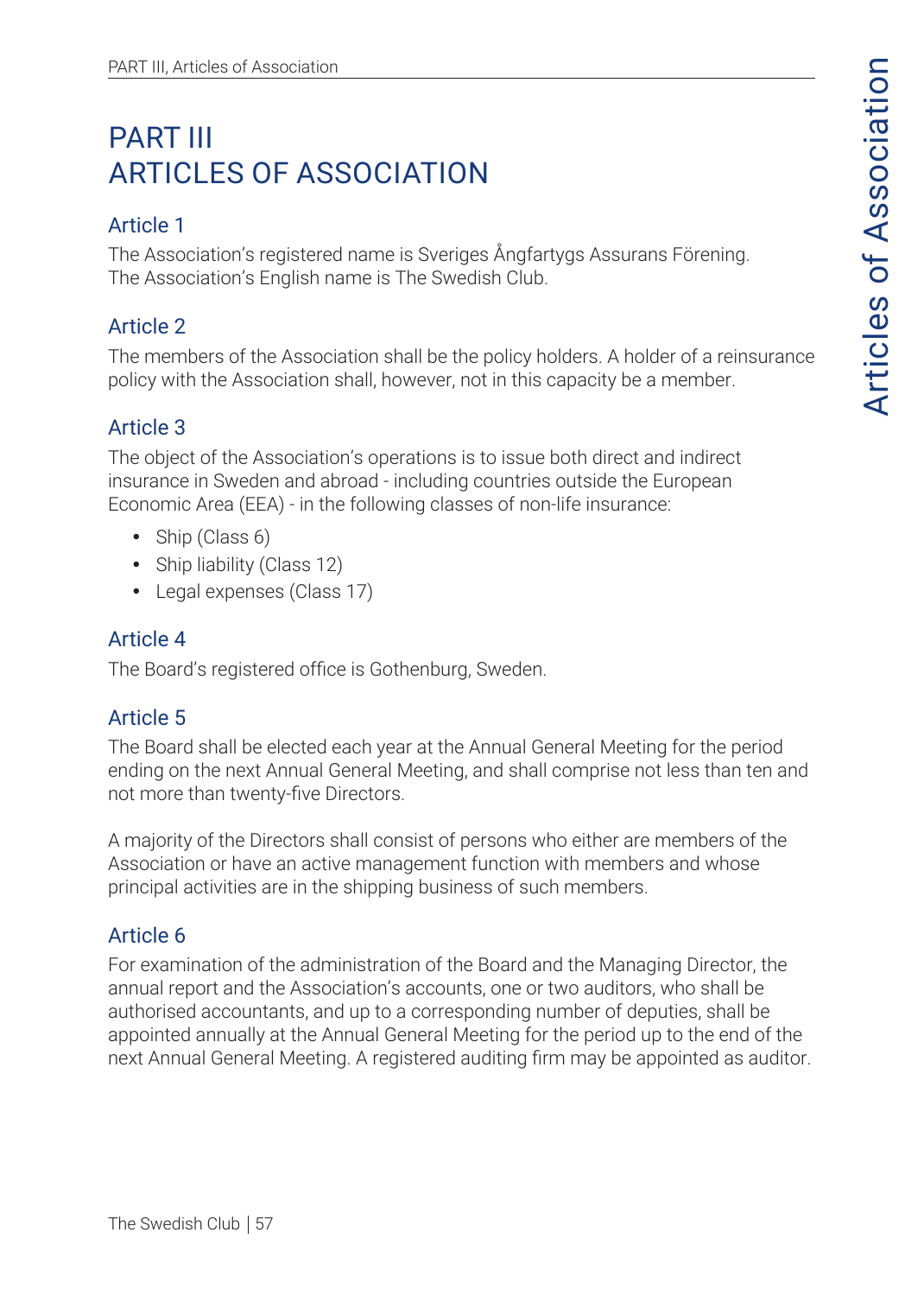## Article 7

Notice of a General Meeting shall be given by letter or e-mail to the members and through announcement on the Association's website not earlier than four weeks and not later than two weeks before the meeting.

To attend the General Meeting, members must not later than on the day specified in the notice to attend the meeting, notify the Association of their intention. The day so specified may not be a Sunday, any other public holiday, a Saturday, Midsummer Eve, Christmas Eve or New Year's Eve and may not occur earlier than five days before the meeting.

# Article 8

The Annual General Meeting shall be held each year in May or June, in Gothenburg or Stockholm.

The following business shall be dealt with at the Annual General Meeting:

- 1. Election of the chairman at the meeting.
- 2. Checking of the voting list.
- 3. Approval of the agenda.
- 4. Election of a person to check and sign the minutes jointly with the chairman.
- 5. Consideration of whether the meeting has been duly convened.
- 6. Presentation of the Annual Report and Audit Report.
- 7. Approval of the profit and loss statement and the balance sheet.
- 8. Appropriations with respect to the Association's profit or loss according to the approved balance sheet.
- 9. Consideration of discharge from liability for the Directors and Managing **Director**
- 10. Determination of the number of Directors.
- 11. Determination of compensation to the Directors and auditors.
- 12. Election of Directors.
- 13. Election of auditors and deputy auditors.
- 14. Appointment of an electoral committee to prepare next year's election of Directors and auditors.
- 15. Any other business duly referred to the meeting.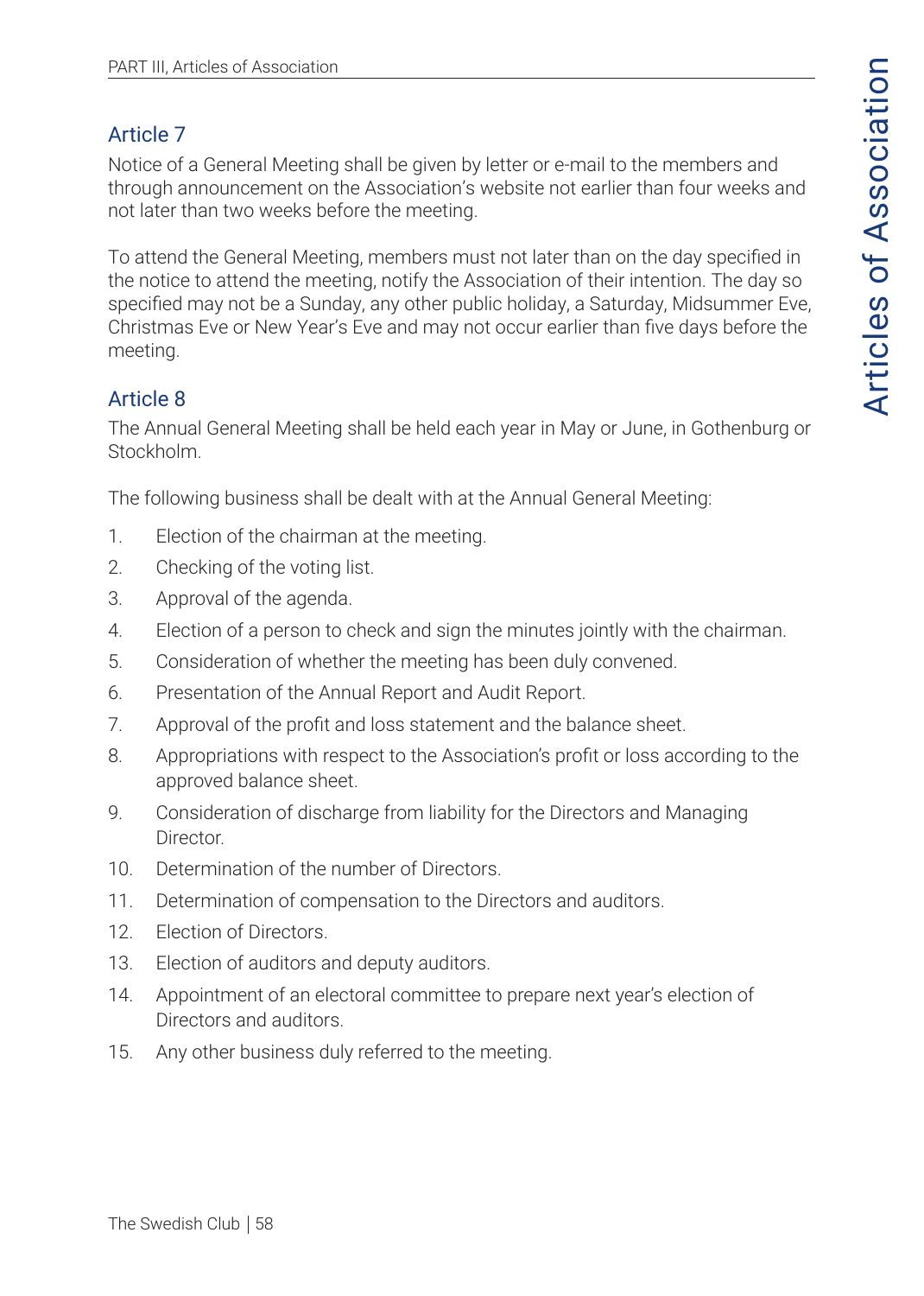#### Article 9

Each member is entitled to vote at a General Meeting, with one vote for each commenced portion of SEK 100,000 of the estimated aggregate total of his premiums for the current financial year provided that it can be assumed that the insurance of such member will remain unchanged throughout the relevant year. No member may exercise his voting right with more than 1/10 of the total number of votes of the members represented at the meeting.

A resolution that the Association shall enter into liquidation in the absence of a legal obligation to do so, or a resolution that the entire insurance portfolio of the Association shall be assigned shall be approved by two general meetings and subject to the following requirements.

If a resolution is supported by members representing not less than two thirds of the aggregate number of votes in the Association at the first meeting, the Board may refer the matter to a second general meeting to be held not earlier than ninety days after the first general meeting. At the second general meeting a resolution as set out in this paragraph can be made if supported by not less than three quarters of the votes represented at this second general meeting. If the Board shall not refer the resolution to a second general meeting the decision by the first meeting shall be without effect.

## Article 10

The Association's annual profit is, unless otherwise stipulated by law or a regulation issued pursuant to the law, at the disposal of the Annual General Meeting.

A residual loss in the non-life insurance classes Ship (Class 6), Ship liability (Class 12) and Legal expenses (Class 17) that remains after utilisation of reserves not corresponding to obligations and also utilisation of equity capital shall be distributed as follows. The loss shall be levied on those who were members of the Association during any part of the financial year in which the loss arose, and in relation to each member's premiums payable in the year of the loss. The right to levy a loss is, however, limited to an amount corresponding to each member's premiums payable in the loss year.

The Board shall implement the levy immediately after the Annual General Meeting has adopted the balance sheet for the relevant financial year. Payment of the amount levied may be divided into a maximum of six instalments. The last instalment shall be paid within three years of the Board's implementation resolution. Members shall receive written notice to this effect at least one month before each day on which an instalment falls due.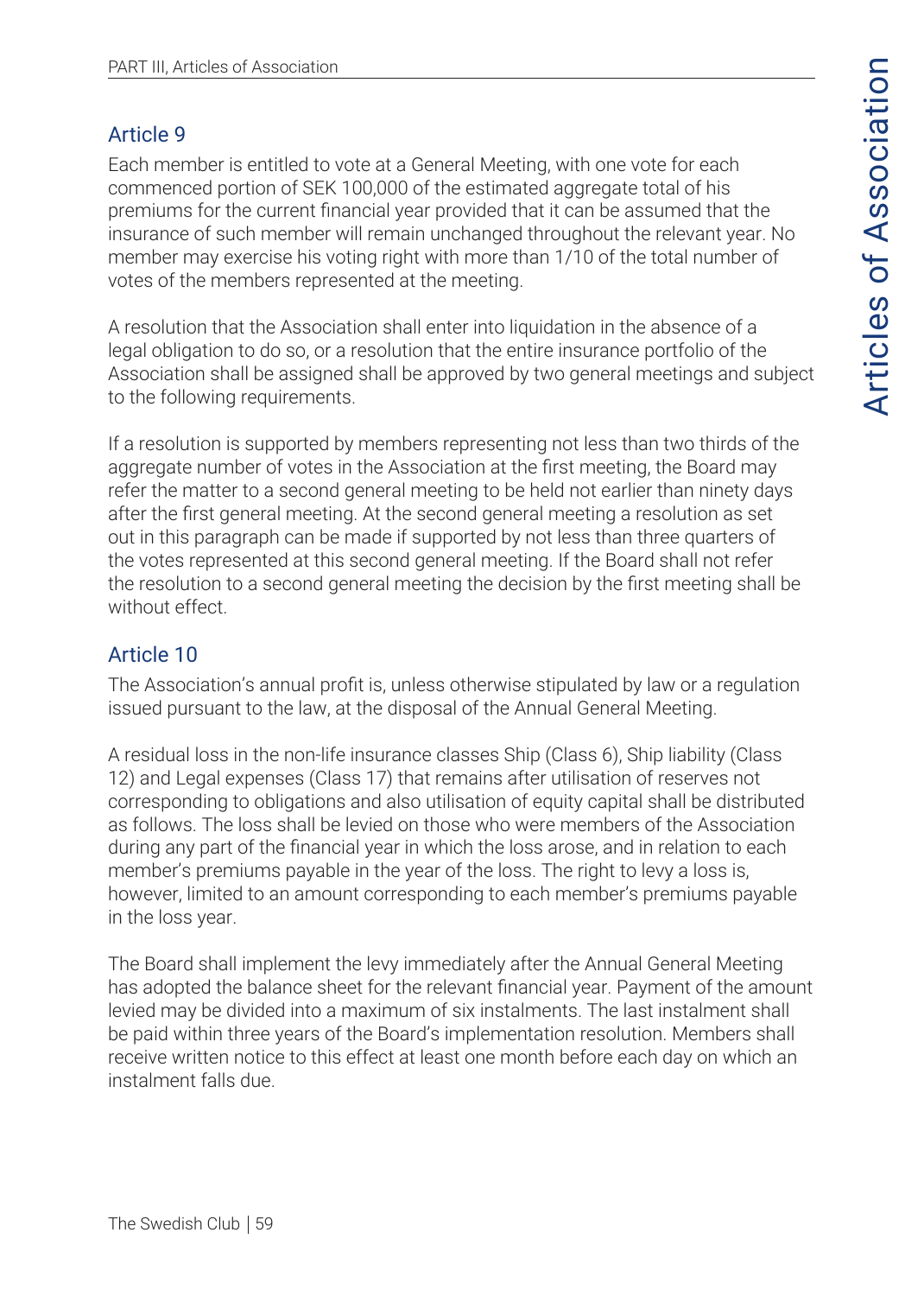#### Article 11

In the event of the Association's dissolution, its retained assets shall be distributed among those who, at the time of the liquidation resolution, were members of the Association, in proportion to the aggregate amount of each member's premiums for the past five financial years.

# Article 12

Disputes arising between the Association and a Director, the Managing Director, a receiver in a liquidation or a member shall, unless such dispute relates to indemnity due to insurance, be settled by arbitrators according to the Swedish arbitration act which applies at the relevant time. Swedish law shall apply and the arbitration shall take place in Gothenburg.

# Article 13

The English version of these Articles is a translation of the original Swedish text which is subject to confirmation by the Swedish Financial Supervisory Authority and registration by the Swedish Companies Registration Office.

Adopted by the General Meeting Gothenburg, 14 June 2018